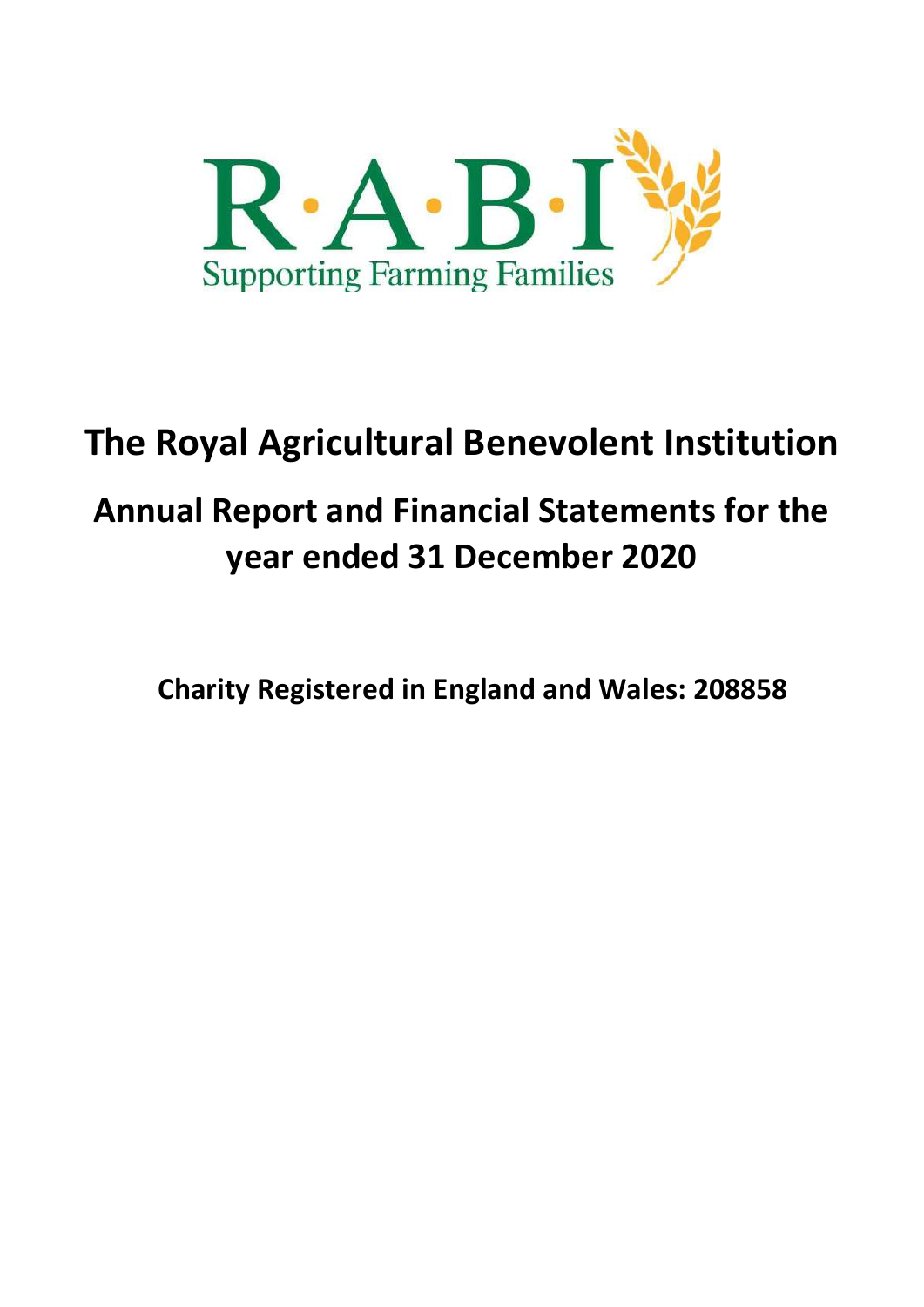#### Patron

Her Majesty The Queen

#### President

HRH The Duke of Gloucester KG GCVO

#### Vice Presidents

The 9th Earl Bathurst Countess Bathurst The Lord Curry of Kirkharle CBE FRAgS The Lord Plumb of Coleshill DL H A C Densham CBE FRAgS S Chakravarty R Nash FRAgS C P Riddle ARAgS J A Sayers FRICS FAAV FRAgS J D Wallis FRICS

| <b>Council of Trustees</b>     |                                   |
|--------------------------------|-----------------------------------|
| <b>Chair</b>                   | <b>Committee Membership</b>       |
| J Dawson OBE                   | Honorary member of all Committees |
| <b>Deputy Chair</b>            |                                   |
| J G Hosier MRICS               | 1,2                               |
| J Turnbull                     | 3,4                               |
| <b>Treasurer</b>               |                                   |
| J Elliot                       | 1,2,5                             |
| <b>Trustee Members</b>         |                                   |
| R Binning MRICS                | 1                                 |
| D A Davies                     | Co-opted 8 December 2020          |
| C D'Olley MRICS FAAV           | 1,5                               |
| D V D Harries                  | Co-opted 8 December 2020          |
| S J Hoskin FRAgS               | 4                                 |
| S Lister                       | 3,4                               |
| S P Miles DL                   | Retired 12 May 2020               |
| J W Stanley FRAgS              | 2,3                               |
| J Woolliscroft                 | 2,4                               |
| Trustee Committee Memberships: |                                   |
| $\blacksquare$                 |                                   |

1 Finance & Estates Committee

2 Service Provision (Welfare) Committee

3 Compliance & Risk Committee

4 Homes Committee

5 Remuneration Committee

#### Principal Office

Shaw House, 27 West Way, Oxford, OX2 0QH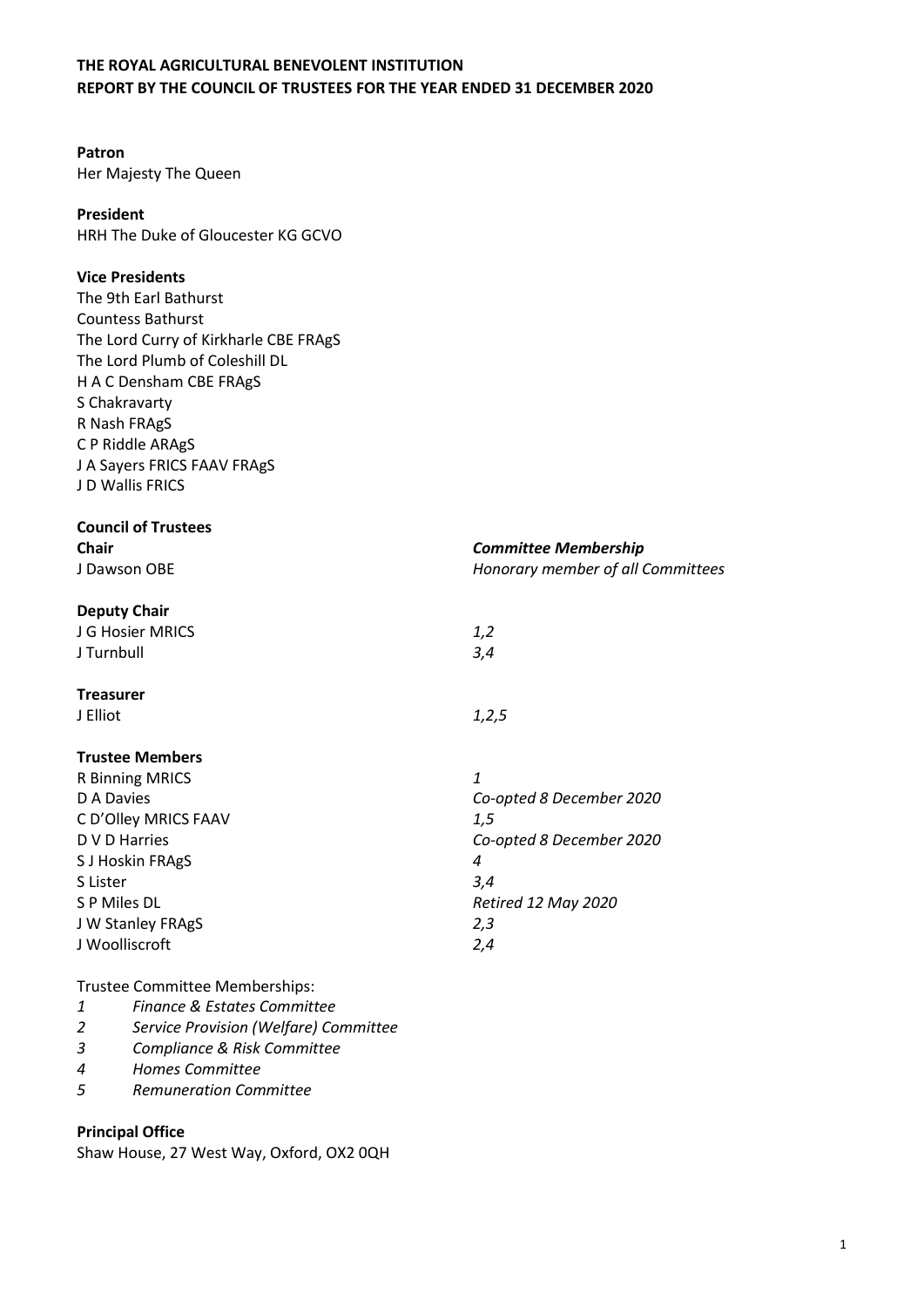Senior Management Team Chief Executive Director of Operations A Chivers FCA DChA D Whitbread

**Director of Finance Head of Governance** D Locke FCA K Band Appointed 20 April 2020 J Rees Resigned 8 May 2020

**Director of Services Head of Service Provision** W Dawson **P Pickford** Appointed 30 November 2020 Resigned 30 June 2020

V Sadler FCIPD BPS S Noble Resigned 30 September 2020 Resigned 24 November 2020

Head of Home Beaufort House **Head of Home Manson House** P Wright (Interim) C Smith K Bialecka Resigned 5 February 2021

Professional Advisors Investment Managers Rathbone Brothers PLC, 8 Finsbury Circus, London, EC2M 7AZ

Bankers NatWest Bank PLC and the Community Control of the Lloyds Bank PLC 43 Cornmarket Street Oxford, OX1 3ES 1-5 High Street Oxford, OX1 3ES Carfax, Oxford, OX1 4AA

Legal Advisors Blake Morgan LLP **Figure 10** and the Freeths LLP Oxford, OX2 0FB Oxford, OC4 2BH

Russell-Cooke LLP 2 Putney Hill London, SW15 6AB

#### Independent Auditors

Moore Kingston Smith LLP Devonshire House 60 Goswell Road London, EC1M 7AD

Head of Human Resources **Head of Fundraising & Development** 

Seacourt Tower, West Way **5000 Oxford Business Park South** 5000 Oxford Business Park South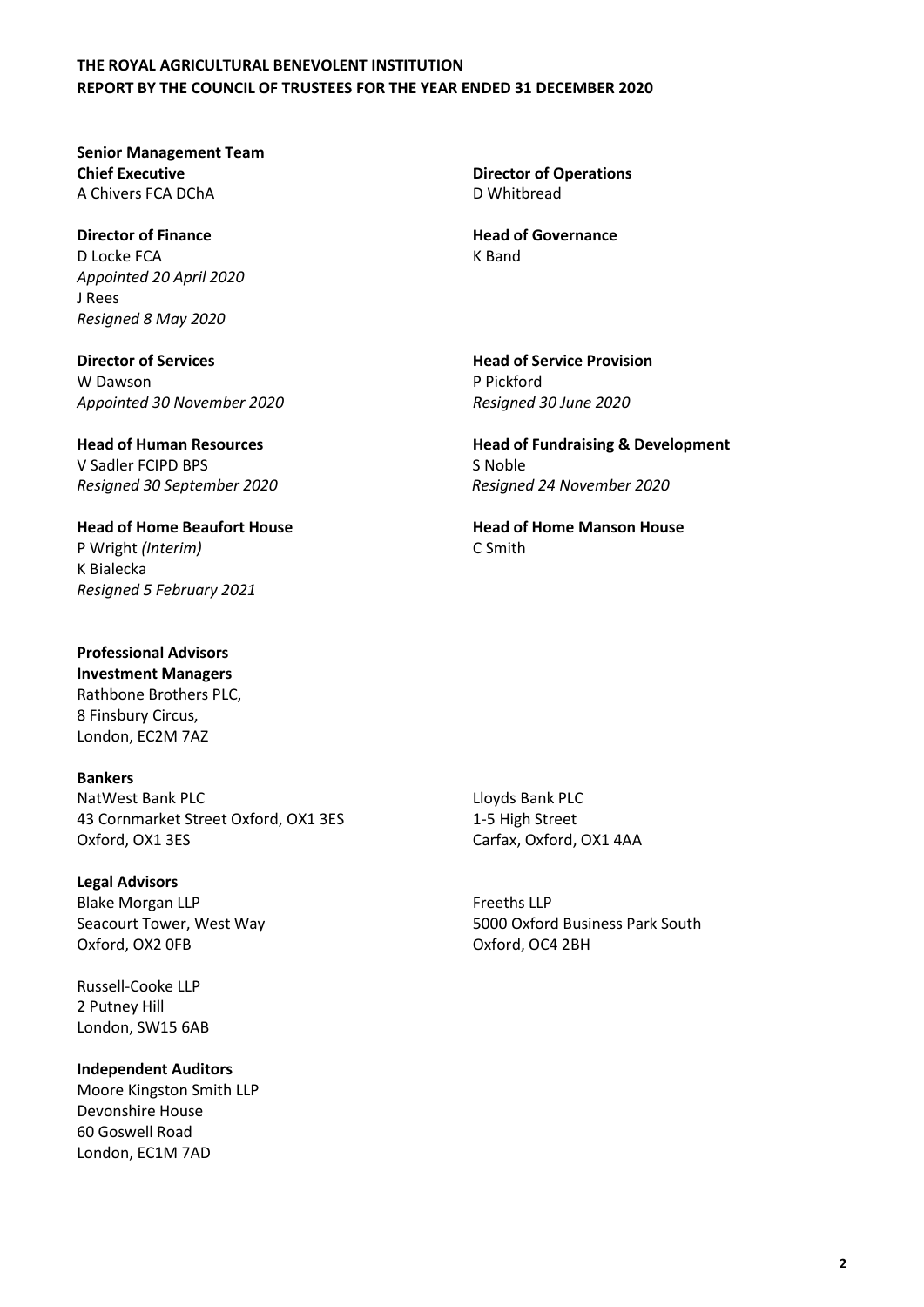The Council of Trustees ('the Trustees') presents its report and audited financial statements for the year ended 31 December 2020. The financial statements have been prepared in accordance with the provisions of the Statement of Recommended Practice 'Accounting & Reporting by Charities (FRS102)' and in line with current statutory requirements, the Royal Charter and applicable Accounting Standards in the United Kingdom.

# OBJECTIVES AND ACTIVITIES

The Royal Agricultural Benevolent Institution ('RABI') was founded in 1860 by a group of Essex farmers under the leadership of Alderman John Mechi for 'the relief of farmers, their widows and orphans'. Remaining steadfast in its duty to support the most vulnerable members of the farming community, RABI was incorporated by Royal Charter in 1935 (as amended 2020) and is a charity registered in England and Wales 208858.

Whilst remaining true to the underlying mission and values of Alderman Mechi, RABI recognise that change is the only certain constant and progression is vital. With farming people facing increasingly diverse and complex challenges the Royal Charter was amended during 2020 to ensure the objects better reflect the holistic nature of the preventative and reactive support provided by RABI.

The review of the charity's Royal Charter and By Laws was completed with support from RABI's specialist constitutional legal advisors Russell-Cooke LLP.

Following approval from the Privy Council, Charity Commission and RABI Membership during 2020, the object of RABI is defined in the Royal Charter as:

"The prevention and relief of need, hardship or distress in such manner as the Trustees in their discretion think fit to such persons who are, or have been, employed or engaged in the farming industry, or the dependants of such persons."

The object presents the Trustees with comprehensive powers, enabling them to provide wide-ranging charitable assistance to the agricultural community. RABI primarily continued during 2020 to deliver this support primarily though utilisation of financial grants.

# Aims and Objectives

In common with almost every charity in the country, the circumstances presented by the Covid-19 pandemic have impacted RABI's activities in ways that were previously unimaginable. Following the first lockdown in March 2020, the RABI staff team had to adapt at pace to providing services remotely, whilst ensuring that the charity's applicants and beneficiaries continued to receive exemplary levels of support.

During 2020 RABI extended the charity's core services to include regular calls to beneficiaries living alone, feeling isolated or vulnerable. Whilst necessarily limited in the provision of face-to-face visits, the charity continued to provide financial, practical and emotional support, primarily though the provision of grant making programmes and assisting applicants to access financial and statutory support.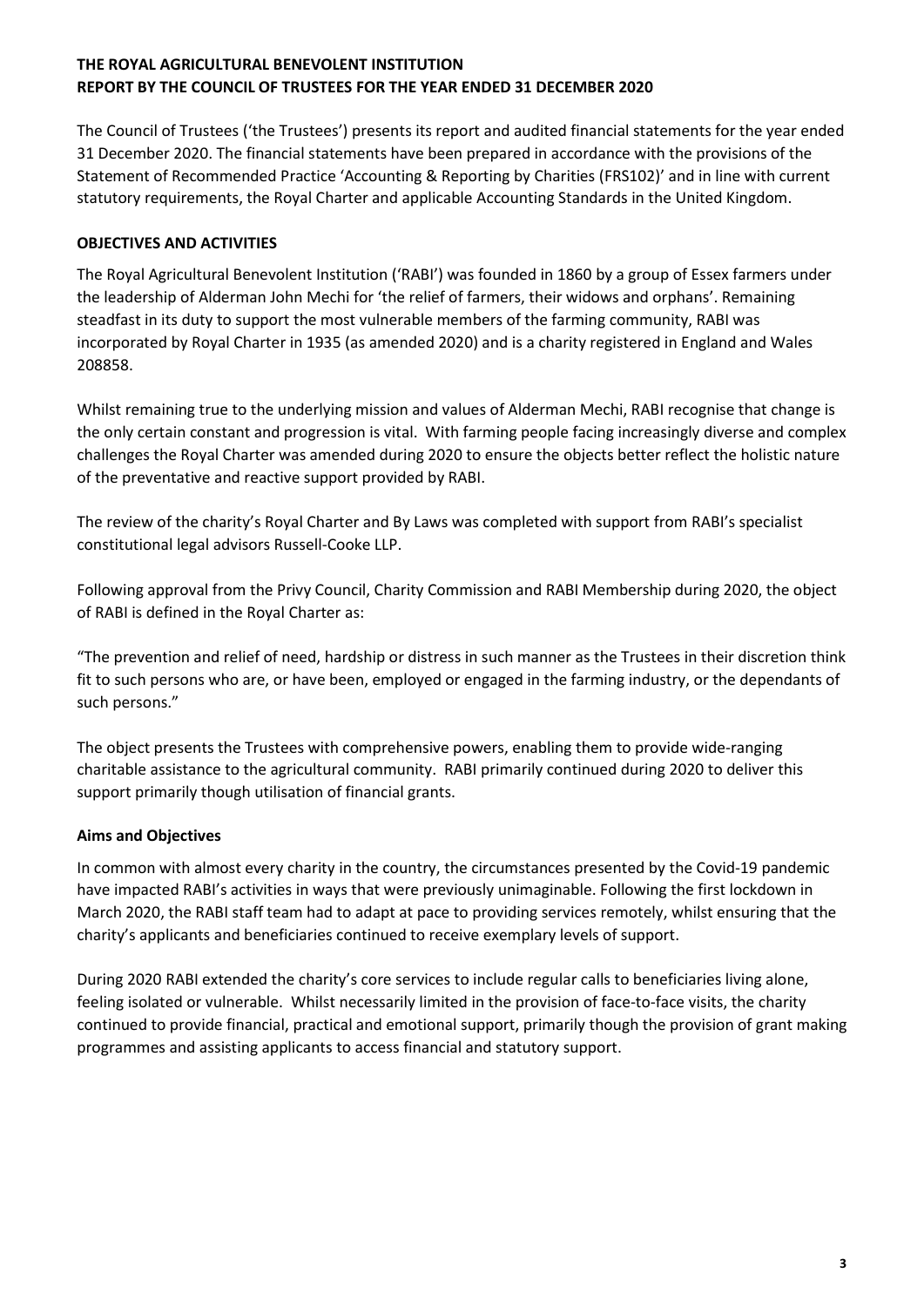Following adoption in 2019 of the ambitious five-year Strategic Plan, during 2020 Trustees continued to monitor the performance of the charity against the business and financial plans, whilst assessing the impact of the pandemic on the development and implementation of the aims articulated within the strategy.

The four key strategic objectives remained unchanged during 2020:

- Evidence our understanding of how life's challenges affect those who farm; use this knowledge to develop and deliver flexible and accessible programmes of support that reach more people.
- Continue to increase awareness of our work and support programmes within the farming community.
- Strengthen existing relationships and develop new ways to engage with our supporters.
- Manage RABI as effectively and efficiently as possible.

Despite the impacts of the pandemic, significant progress was made during 2020 to advance these strategic aims and establish the creation of earlier, preventative services that will help to ensure the long-term wellbeing of those who farm today and in the future. In addition to the development of detailed rolling annual and three-year strategic plans, key strategic aims for 2020 included:

# • Increased understanding of challenges and issues impacting on farming people

RABI know it is imperative to obtain a clearer picture of the challenges facing farming people and the impacts of these on how they feel and work. During 2020 RABI commenced planning work, collaborating with key stakeholders, to support the launch of the unique RABI sector wide survey of farming people across England and Wales in early 2021.

## Developing partnership networks and collaborative working

The development of existing partnerships and identification of new strategic partners lies at the core of RABI's strategic intent to ensure a consistent, holistic toolkit of services and support is available to all farming people across England and Wales.

In addition to expanding the charity's links with other farming support organisations to gain greater insights into the issues that affect wellbeing, work during 2020 focussed on identifying new and existing relationships capable of providing services to farming people at both a local and national level.

## • Integrated service delivery

There is no such thing as a standard problem, so during 2020 RABI continued to work with colleagues in both the sector and with wider support organisations to develop new services and support packages to complement existing services.

Utilising an evidence-led approach to the development and implementation of new services, the first of RABI's new collaborative services, the online mental wellbeing platform, tailored for farming people, launched in October 2020.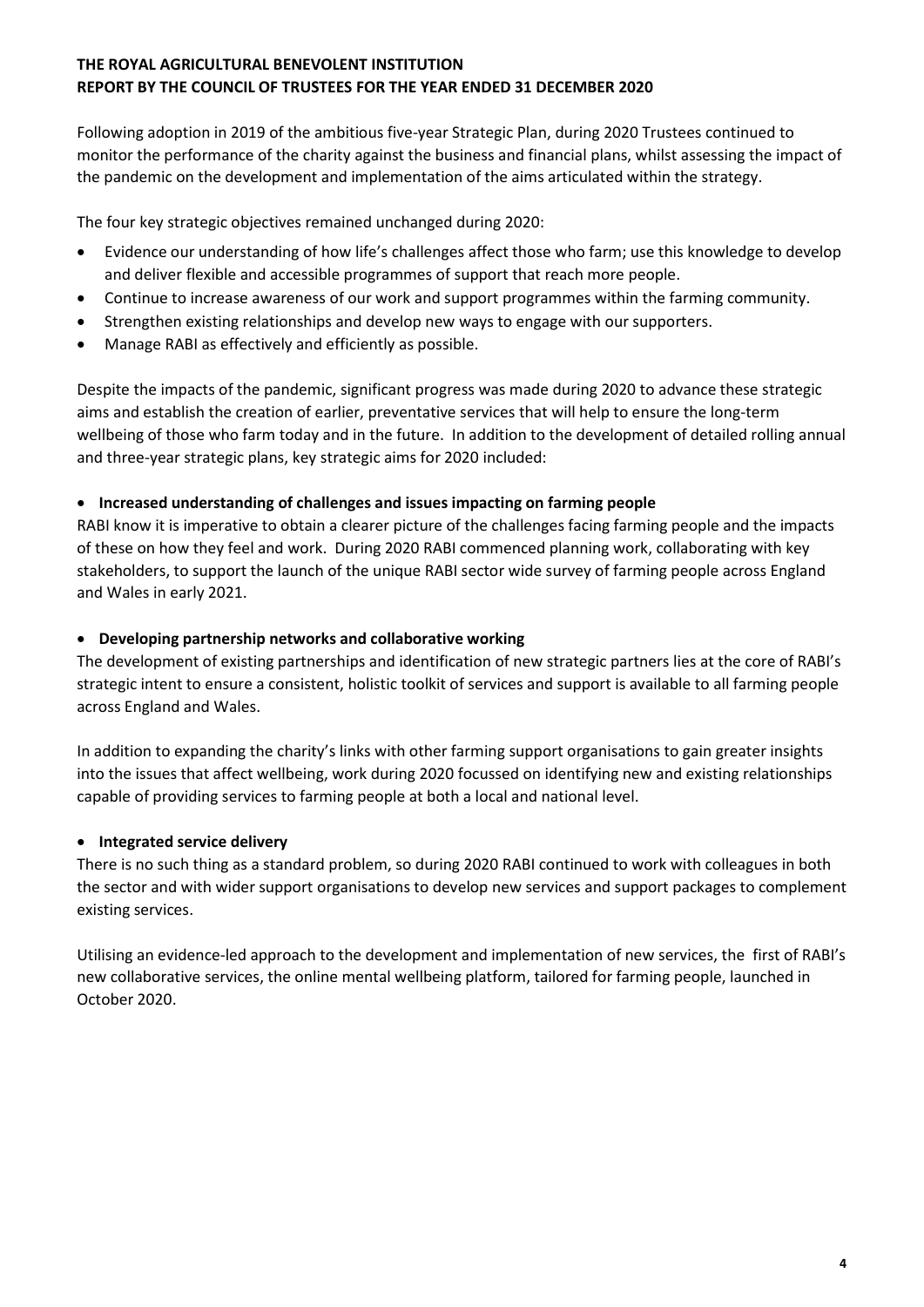## • Social impact review

It is fundamental that RABI can deliver services, both directly and in partnership, most effectively. Working with external specialists to assist the charity to define the outcomes and changes that occur as a result of RABI's services commenced during 2020. Whilst the involvement of the wider RABI team into the preliminary phases of the review was necessarily delayed due to the impact of the pandemic, the first phase review continued to progress during the year to support wider outcome reporting in 2021.

# Fundraising and income generation

Ensuring the charity maintains and develops robust frameworks to maximise income generation from existing fundraising channels and explores opportunities for new ways to generate income remain at the forefront of the Trustees' ambitions.

The impacts of the pandemic on fundraising events during 2020, coupled with the prioritisation of operational reforecasting, resulted in a delay to the proposed review of the extant fundraising resources and strategy from 2020 into 2021.

# • Investment in RABI people and systems

Recognising the enormous value of RABI volunteers, the majority of whom currently provide support via the RABI County Committee Branch network, work commenced in 2020 to better understand, define and strengthen the relationship between the charity and the County Committees.

Work to develop a more resilient structure within RABI, providing a more effective and efficient framework to support an extended service offering to farming people continued in 2020. Whilst much of the planned work to review and develop the existing digital media platforms was delayed due to the Covid-19 pandemic, work commenced to review RABI's communication arrangements to ensure the charity provide high quality, relevant communications.

After preliminary scoping and implementation work, the go-live in September 2020 of the new finance system was completed successfully.

# Grant Making Programmes

As RABI continues to evolve and develop future service delivery programmes and partnerships, the charity principally continues to fulfil its charitable object as a grant making charity.

RABI provides a range of grant support programmes to individuals, including both enduring and single grant awards. Grants are additionally awarded to other not-for-profit organisations where the award is assessed as an effective mechanism to fund activities which further the objects of RABI, providing preventative or reactive support to farming people.

Applications for organisational grant awards must be submitted prospectively in writing for consideration by the Service Provision (Welfare) Committee. Awards that that cover more than one financial year or are in excess of £15,000 are recommended by the Committee to the next full Council of Trustees Meeting for consideration

Farming people enquiring about assistance are encouraged to contact RABI via the charity's Freephone helpline number (0800 281 9490). RABI consider financial awards to support those who are both currently working in agriculture, or are no longer able to work due to ill-health, injury or age.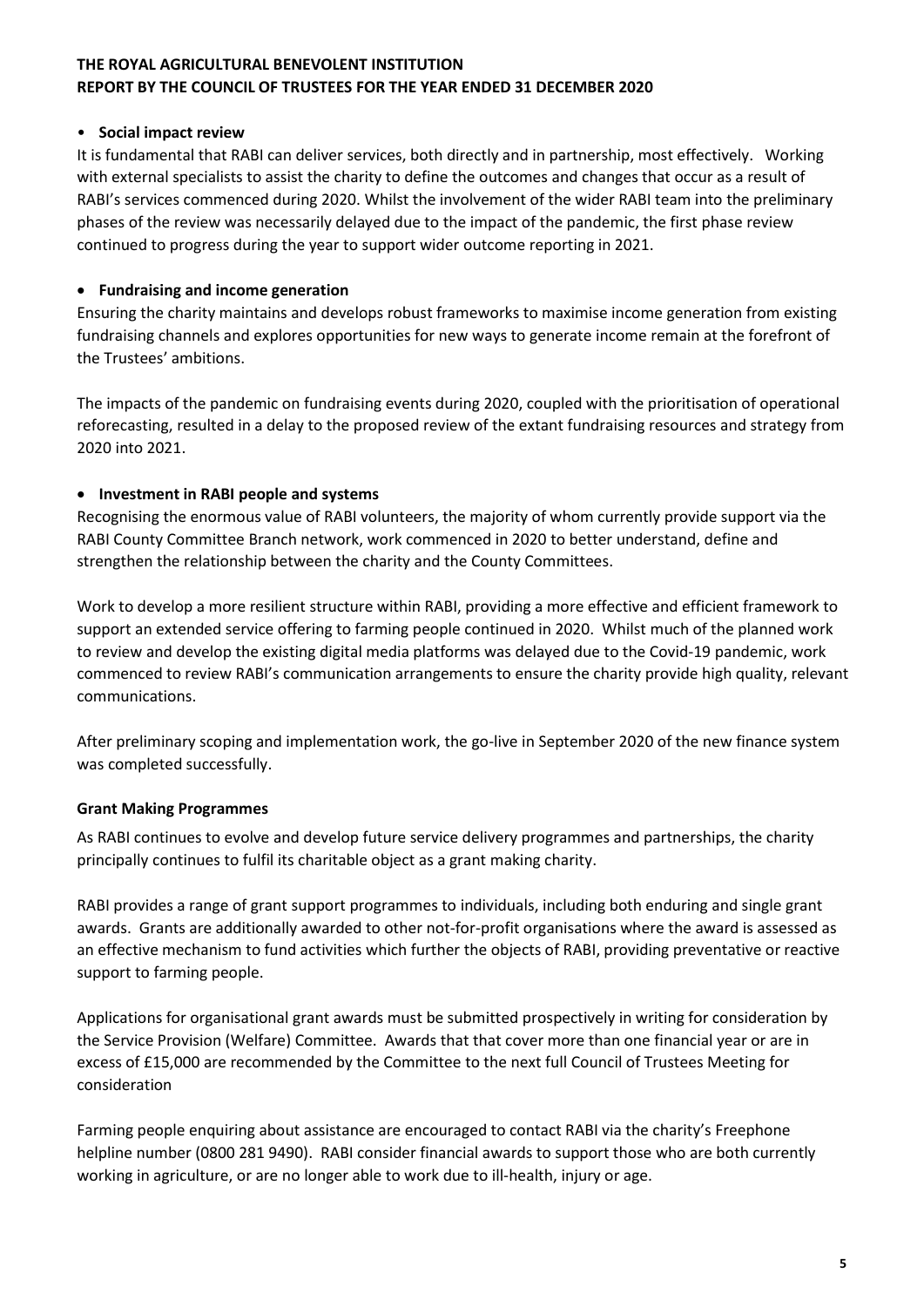Outside of periods of Covid-19 restrictions, most applicants will receive a visit from one of RABI's regional officers to consider how the applicant can be best supported. During the periods of Covid-19 restrictions, applicants are supported remotely by a regional officer.

Applications for direct financial support are submitted by the officer on behalf of an applicant and assessed by the central team, based in Oxford. Complex cases, or grant awards in excess of £5,000 are recommended to the Service Provision (Welfare) Committee. All enduring grant awards are subject to an annual review of the circumstances to ensure the grant award remains appropriate. Outside of periods of Covid-19 restrictions, the reviews are generally accompanied by a visit from a RABI regional officer.

The Service Provision (Welfare) Committee can approve applications up to a maximum of £15,000 with approved grants in excess of £15,000 being recommended by the Committee to the next full Council of Trustees Meeting for consideration.

RABI also offers financial grant support to assist those from the farming community requiring care support in either the home or local residential setting, to stay close to family and friends. Increasingly nursing support is required to support individuals with complex health, particularly dementia, needs.

In addition to direct financial assistance, RABI's regional officers also provide advice and support to the farming community: both directly to support claims for state benefits and subsidies, arranging debt advice and free business appraisals, and working to refer and signpost to other support organisations.

## Residential Homes

RABI owns two residential homes, Beaufort House in Somerset and Manson House in Suffolk. The homes are held to provide residential support to those from farming backgrounds in accordance with the charitable aims of RABI.

Beaufort House has 33 ensuite rooms and is set in two acres of landscaped grounds a short distance from the seafront in Burnham-on-Sea. Manson House offers 31 ensuite rooms and is located in the historic market town of Bury-St-Edmunds. Activities at both Beaufort House and Manson House are regulated by the Care Quality Commission ('CQC').

RABI additionally own self-contained flats at both sites which are subject to standard tenancy agreements for independent living. There are currently 12 self-contained flats held on the site at Burnham-on-Sea and 23 selfcontained flats at the site in Bury-St-Edmunds.

Following a robust eighteen-month review, the Trustees have made the difficult decision to disinvest of the two residential homes and flats as going concerns.

The delivery of support across the care sector has evolved significantly and there is now a high demand for residential nursing care services that support complex health care needs, such as dementia care. With most people now seeking to remain within the home setting until such

time as they require specialist nursing care and the RABI homes providing a traditional residential service only, the charity is unable to support these complex care needs.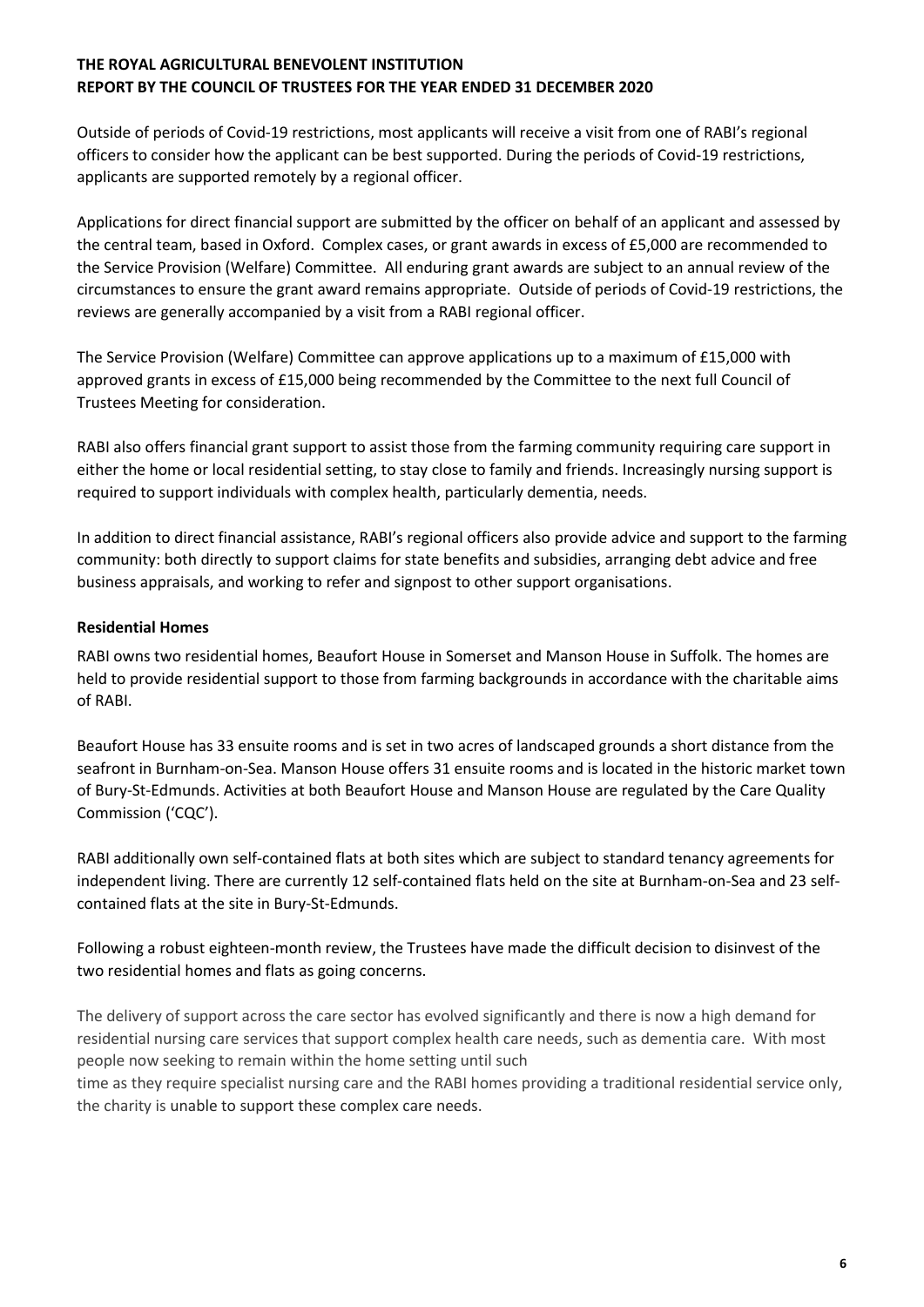Most people now also want to receive care at home or within the local community and with the charity's two residential homes being located in the very east and west of the country, the reach of this service is severely restricted to the wider farming community at a national level.

The Trustees, being cognisant of the continued decline in the number of retired farming people wanting the support services provided at the homes, consider it vital to continue to develop services to meet the current and future support needs of retired farming people across England and Wales.

Whilst not financially viable for RABI to increase the reach of these services directly by developing or purchasing additional care homes in other regions, or to redevelop the two existing sites to support specialist care needs, funds released from the sale will be utilised to extend RABI's programme of financial support that facilitates farming people to receive care locally and within their homes.

# Volunteers

RABI is extremely fortunate to be supported by an extensive network of volunteers across England and Wales. The majority of RABI's volunteers have strong farming or agricultural backgrounds and connections and assist the charity by raising funds and awareness of the charity's work within their local communities.

Many of RABI's volunteers are members of one of the charity's forty-three County Committee Branches, which undertake face-to-face fundraising across the country. The Covid-19 pandemic necessitated the cancellation of all planned face-to-face fundraising events post March 2020. However, despite the challenges presented, RABI volunteers contributed an estimated equivalent of 4,000 hours to the charity.

Always inspiring, during 2020 RABI's exceptional volunteers quickly adapted to meeting remotely, undertook innovative personal challenges and created many new online fundraising opportunities. Without their fantastic work, RABI would not be able to provide so much crucial support to the farming community.

## Objects and Activities for the Public Benefit

The Trustees confirm that they have complied with the duty in section 17 of the Charities Act 2011 to have due regard to the Charity Commission's general guidance on public benefit.

The Trustees recognise the two principles of public benefit and believe that the objective and activities of RABI formally meet these principles through the provision of fee-free support to the farming community.

During 2020 RABI continued to provide direct support to both those who were unable to continue working in farming due to injury, ill-health or age and to working farmers, farmworkers and their families. The direct support, provision of benefits and general guidance and emotional assistance allows farming people to better cope with challenging circumstances and hence additionally provides a benefit not only to the beneficiary, but also to the wider public in helping to ensure a robust agricultural population endures to continue generating food for the nation.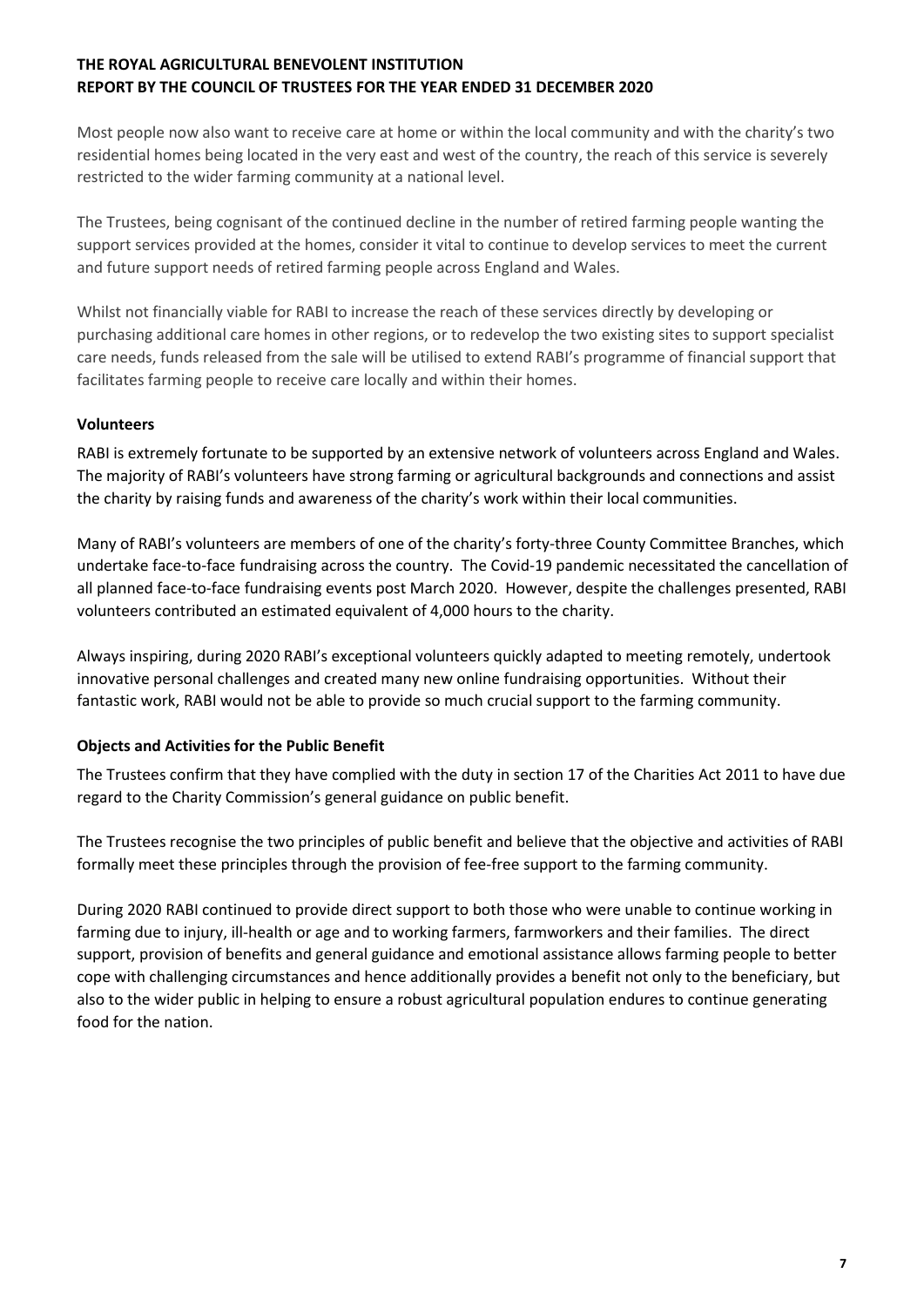## ACHIEVEMENTS AND PERFORMANCE

Addressing the virtual AGM in September 2020, the Chair of Trustees, Jeanette Dawson, emphasised the continued focus of RABI to ensure that no member of the farming community should have to face adversity alone.

Those working in farming continue to face a complex and diverse range of challenges and pressures which have then heightened further during 2020 with the impacts of the pandemic. Farmers in England obtained confirmation that BPS payments in England will begin to reduce in 2021 and whilst Wales will retain direct payments until at least 2022, there continues to remain significant uncertainties surrounding the transition towards Environmental Land Management Schemes in England and Sustainable Farming Schemes in Wales.

The provision of financial support, benefits advice and practical support remained at the core of RABI's services across the year. Whilst necessarily accommodated around the provision of these services and impacted by the pandemic, planning and development of key strategic activities also continued to progress during 2020.

In January 2020, the first cases of Covid-19 were reported in the UK, with the country moving into the first period of lockdown soon after in March. Responding to the challenges presented by the pandemic, the priorities for RABI in 2020 were twofold: firstly to ensure that, during this period of uncertainty, the quality and continuity of the charity's essential service delivery to our beneficiaries and the wider farming community; and secondly to continue to progress the development and implementation of the activities supporting the five-year strategy.

# Continuity of Service

Throughout the testing times presented by the pandemic RABI has continued to provide uninterrupted support and guidance to farming people facing a huge variety of adverse issues and challenges. Key to ensuring the charity remained fully operational has been the timely and efficient way the RABI team have adapted and innovated how they work as the pandemic has progressed.

# **•** Services to Farming People

With the introduction of lockdown restrictions in March 2020, RABI moved quickly to equip and enable the team to work from home. Ensuring the RABI Helpline remained fully accessible, all necessary information could be accessed safely and securely remotely as well as providing increased video conferencing functionality required significant and swift action by our technical team.

Realising the damaging impacts of increased isolation caused by the pandemic and being unable to provide support via face-to-face visits post March 2020, the team supplemented existing services with the addition of regular calls to RABI beneficiaries known to be living alone or considered to be feeling isolated or vulnerable. Commencing soon after the initial lockdown in March 2020, these calls have continued throughout the pandemic for many individuals, often on a weekly or fortnightly basis.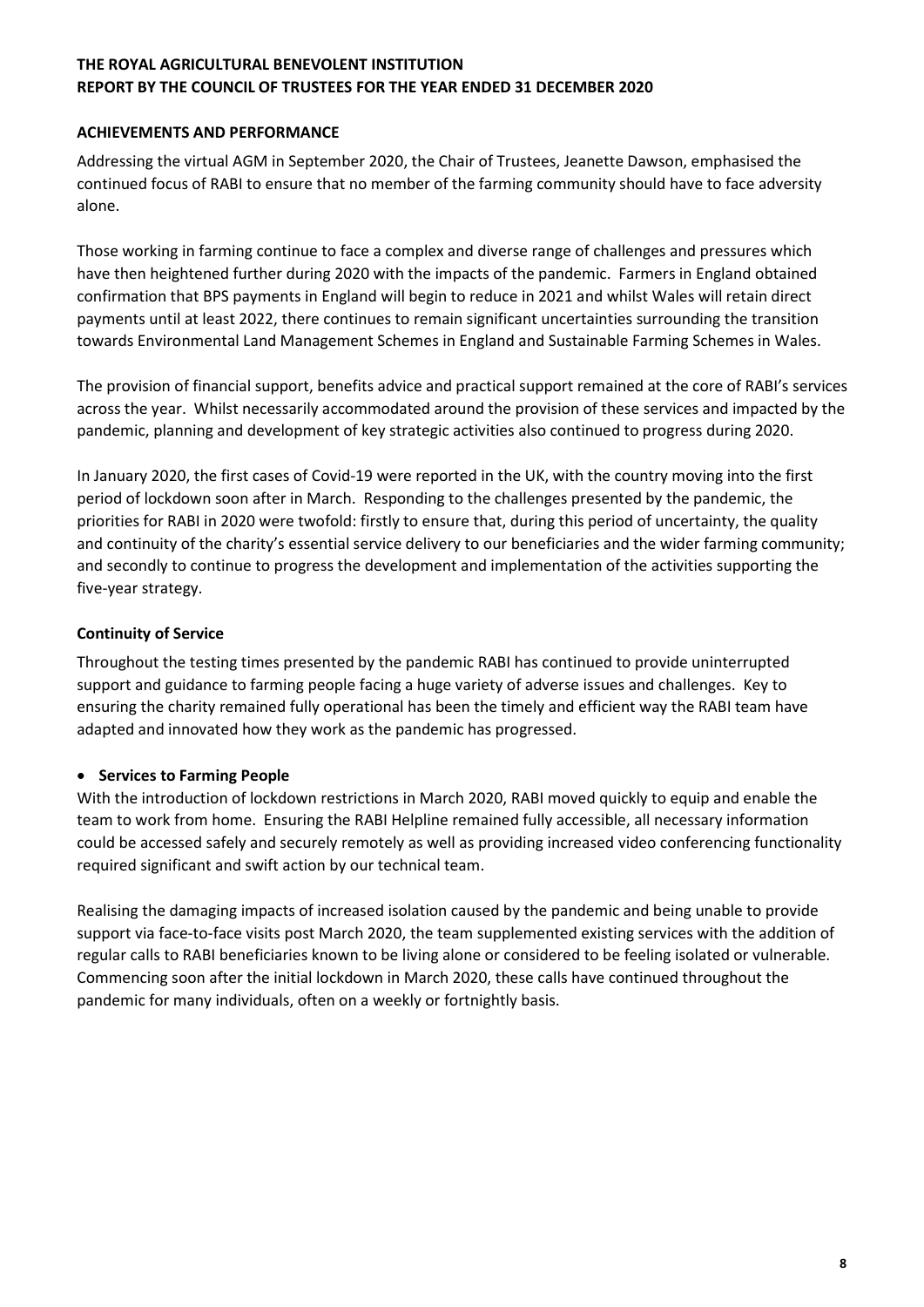Over the course of 2020 we estimate that the team have made in excess of 4,160 calls during 2020 to provide this invaluable personal contact to RABI's beneficiaries. Feedback from those we have been in contact with confirms how much of a difference it makes to receive a call from a familiar friendly voice just asking, "how are you?"

The pandemic highlighted for many an increased appreciation for the fantastic job farmers do and the integral role they play within our communities. The disruption caused by Covid-19 has however turned the lives of many farming people upside-down and RABI know that the impact of the pandemic, in addition to the many inherent uncertainties already faced, will continue for a significant time to come.

As has been the case for most UK charities not providing frontline Covid-19 services, RABI noted a reduction in the level of direct grant funding requests during the first six months of the pandemic. This is reflected in the level of direct grant awards provided for 2020 of £2,353k. However, this is largely offset by the additional costs incurred to provide the callout service across the period. RABI is extremely grateful to the NFU Mutual Charitable Trust for donating £75k during 2020 and a further £100k in 2021 to support the provision of the charity's services during these challenging times.

The provision of financial awards is a vital element of RABI's activities, however focussing on these figures alone fails to recognise the wider nature of the support provided by the charity. The work of the RABI team to listen and reassure, helping to empower people with the tools they need to overcome challenges and move forward positively carry equal significance. Work has continued during 2020 to establish a framework by which these important social impacts can be better measured and expressed.

RABI also provide specialist benefit advice and support to farming people of all ages. The complexity of statutory benefits appears to increasingly result in many not realising their entitlements and represents a growing and important aspect of the charity's activities.

## Residential Homes

The two RABI residential homes closed to new admissions and all non-essential visitors in late February 2020 to maximise protection from Covid-19 for the residents and staff teams. In addition to applying all applicable regulatory requirements and continuing to maintain excellent infection control standards, the residents' wellbeing remained the focus of all the staff across the year. Working long hours and minimising social contact when away from the homes became the norm for the teams and RABI is indebted to their commitment to the residents they care for.

This outstanding commitment was recognised in June by the RABI President, His Royal Highness the Duke of Gloucester, who wrote to the two home teams to commend them on their service. Within the letters is recognition of the fact that, in addition to their hard work and practical support, the staff had excelled in providing activities and entertainments to support residents during periods when they were unable to receive face-to-face visits from relatives and friends.

The closure to new residents and sad loss of several members of both resident communities across 2020 resulted in a decline in the number of residents supported at both homes.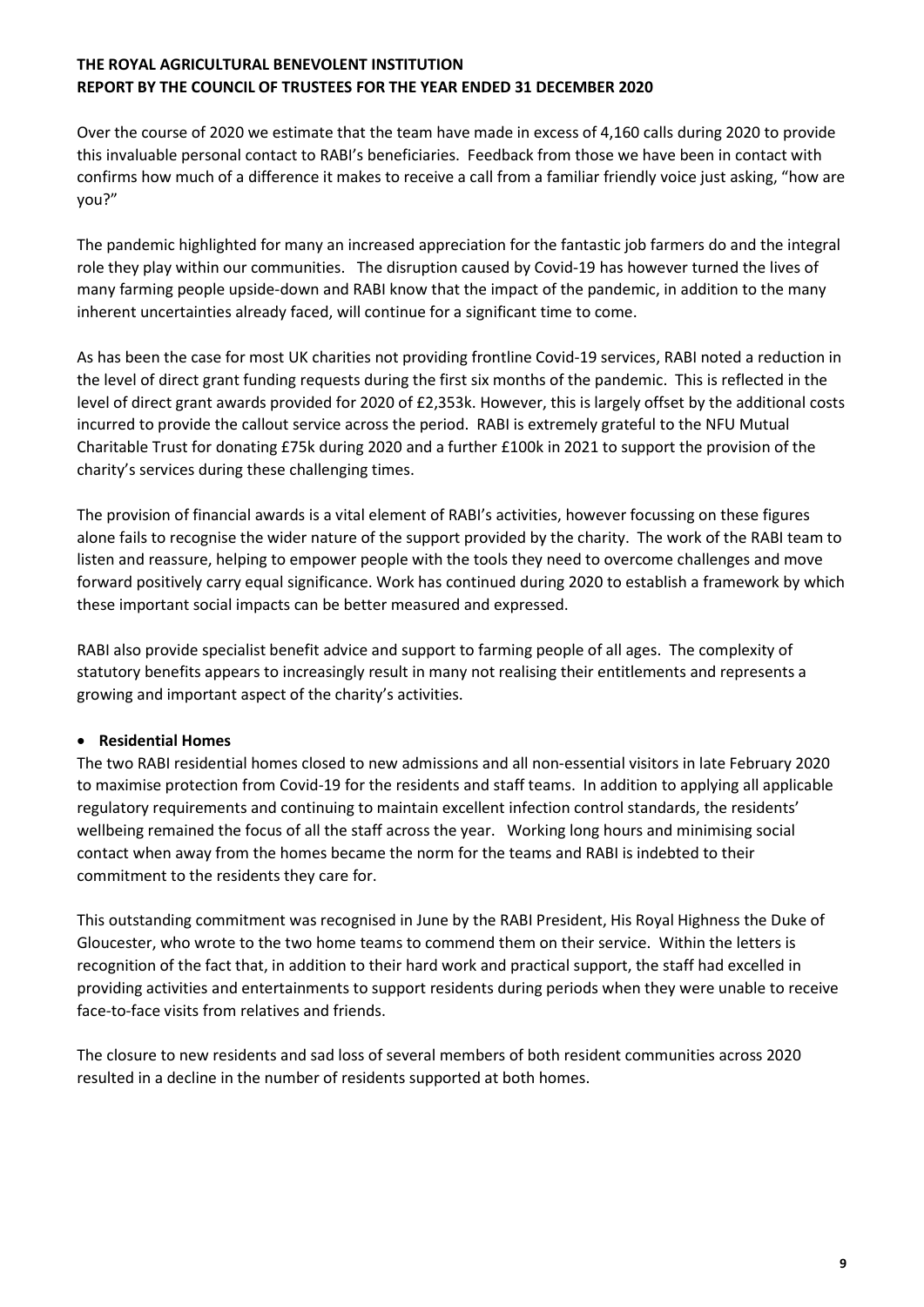Acknowledging that RABI is extremely fortunate to hold sufficient reserves to support the policy, Trustees committed at the start of the pandemic to maintaining the staffing teams at both homes at pre-pandemic levels and following best practice guidance to support those needing to self-isolate or with shielding responsibilities.

Wherever possible the teams supported the continuation of outdoor and one-to-one controlled visits for residents' family and friends. During times when visits were not possible, as noted above, the team worked hard to provide a variety of activities including VE Day celebrations full of memories and music and bringing duck eggs into the home to allow residents to enjoy them hatching and seeing the ducklings grow and develop for a month before returning home.

## • Information Systems

The pandemic highlighted the need for RABI to maintain effective and efficient information systems. During 2020 the charity accelerated the deployment of new technology, such as Microsoft Teams, Zoom and SharePoint to both support the need to work remotely and enable better collaborative working across the charity.

Having worked to successfully migrate current and much of the charity's background data to new cloud-based systems, RABI continues to systematically upgrade all the end-of-life legacy systems. In 2020 the new cloudbased accounting system was successfully implemented for full deployment with effect from January 2021.

# Fundraising

Whilst unable to hold the many hundreds of face-to-face events that typically occur during the year, the RABI County Committees continued to meet remotely to plan and implement new and innovative ways to raise support for the charity. Following return from a period of furlough, the RABI regional managers worked during the latter part of the year to encourage County Committee Branches to develop creative virtual fundraising ideas and events.

RABI is also extremely thankful for the support received from the many individuals, charitable trusts and corporate supporters who give donations, make grants to or raise money for the charity. The inability to hold traditional face-to-face events during the year resulted in fundraising income decreasing in 2020 to £1.2million. The continued breadth and strength of support for the charity during this period of unprecedented challenges was however truly heartening. RABI is grateful to every one of the charity's supporters as every pound fundraised for RABI is used to directly support farming people and hence every pound really does make a difference.

## Volunteers

As noted above, the majority of RABI's volunteers are members of one of the charity's forty-three County Committee Branches. Whilst the impacts of the pandemic greatly reduced the level and range of activities typically undertaken by the County Committees Branches during 2020, this presented an opportunity to commence the preliminary phase of the Branch compliance review project.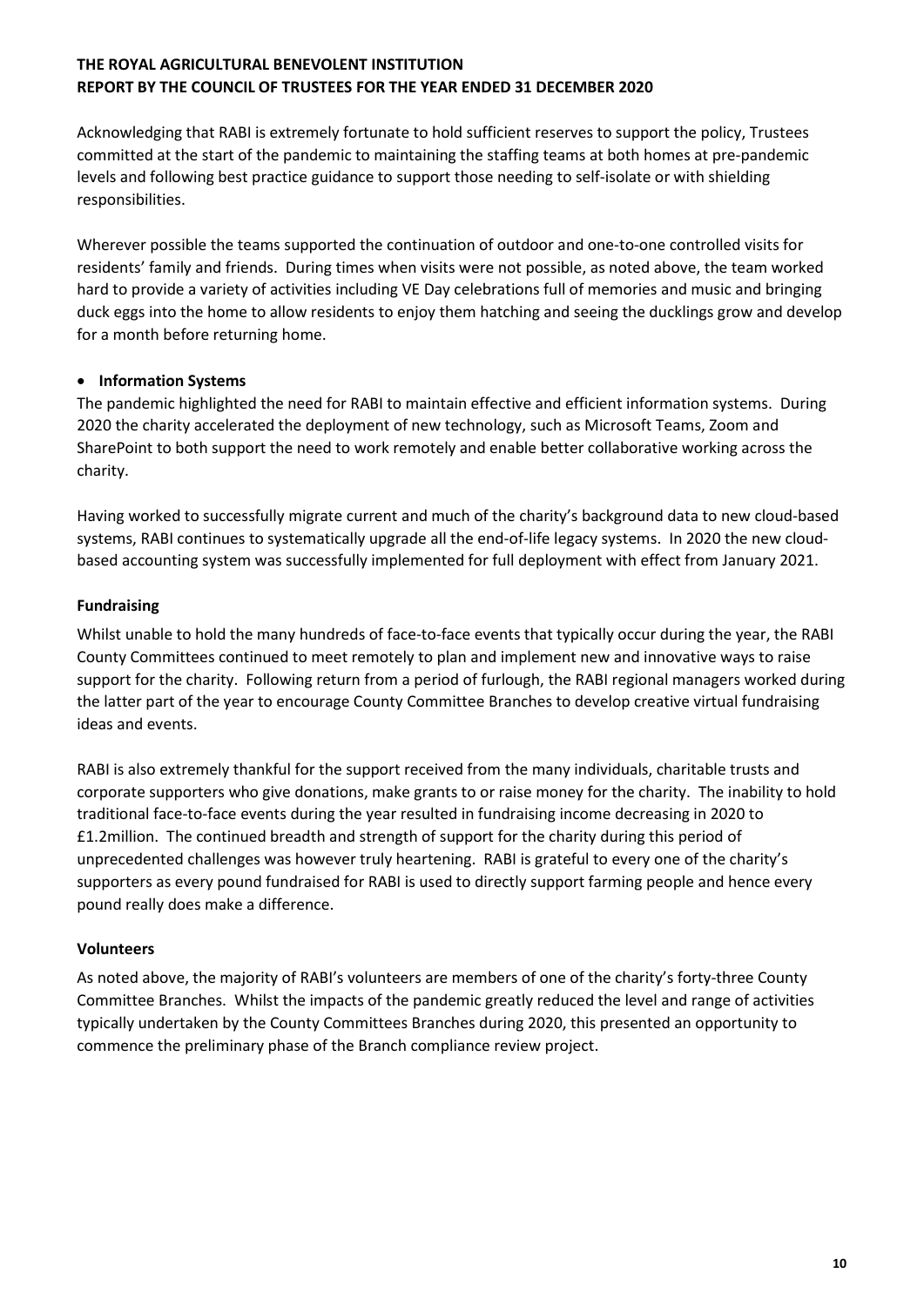Work commenced in 2020, led by the regional managers, to plan and communicate the requirements going forwards for all County Committee Branches to comply with good charity practice, legislation and audit requirements in the areas of: financial compliance, health and safety, data protection and safeguarding.

Having defined these basic requirements, the team liaised with the County Committee Branches to support them making informed decisions regarding the requirements and as to whether they wished to continue as a compliant County Committee Branch or alternatively becoming a Fundraising Supporter Group.

Following completion of votes, RABI was delighted that, with one exception, all the County Committee Branches opted to remain as full RABI branches. The charity will now work with the County Committee Branches to roll-out training and support to assist them to achieve full compliance.

## Extending Services

The 2019 RABI strategy seeks to look ahead, asking fundamental questions about the future support requirements of farming people and considers how RABI must adapt to ensure the charity continues to deliver support to the community it serves.

During 2020 the Senior Management Team completed the process to identify and prioritise the strategic initiatives required to support the Trustees' core strategic aims. Following a prolonged period of external focus, much of the work required to redefine and restructure the internal frameworks of the charity to support RABI's strategic objectives continued across 2020.

RABI's strategic intent and supporting plans and initiatives are ambitious, particularly regarding timescales to complete some of the fundamental restructuring required within the term of the five-year strategy. Trustees are also however sure that these ambitions, whilst challenging, are both achievable and necessary to ensure farming people are provided with the consistently available services they deserve across England and Wales.

## Development and Delivery of Flexible and Accessible Services

As defined in the 2019 RABI strategy, the enhanced provision of services to the farming community builds from four fundamental foundations:

- Understanding on an enduring basis the services that farming people require to overcome the challenges they face.
- Identifying where gaps exist between required services available already and those needed.
- Working in partnership with other service delivery organisations to fill these gaps.
- Removing the stigma associated with seeking support.

During 2020 planning and development work continued across these four cornerstones of the strategy to: better understand the requirements of the farming community, map existing services and relationships, identify potential areas of service and partnership working and consider how to overcome some of the barriers to support.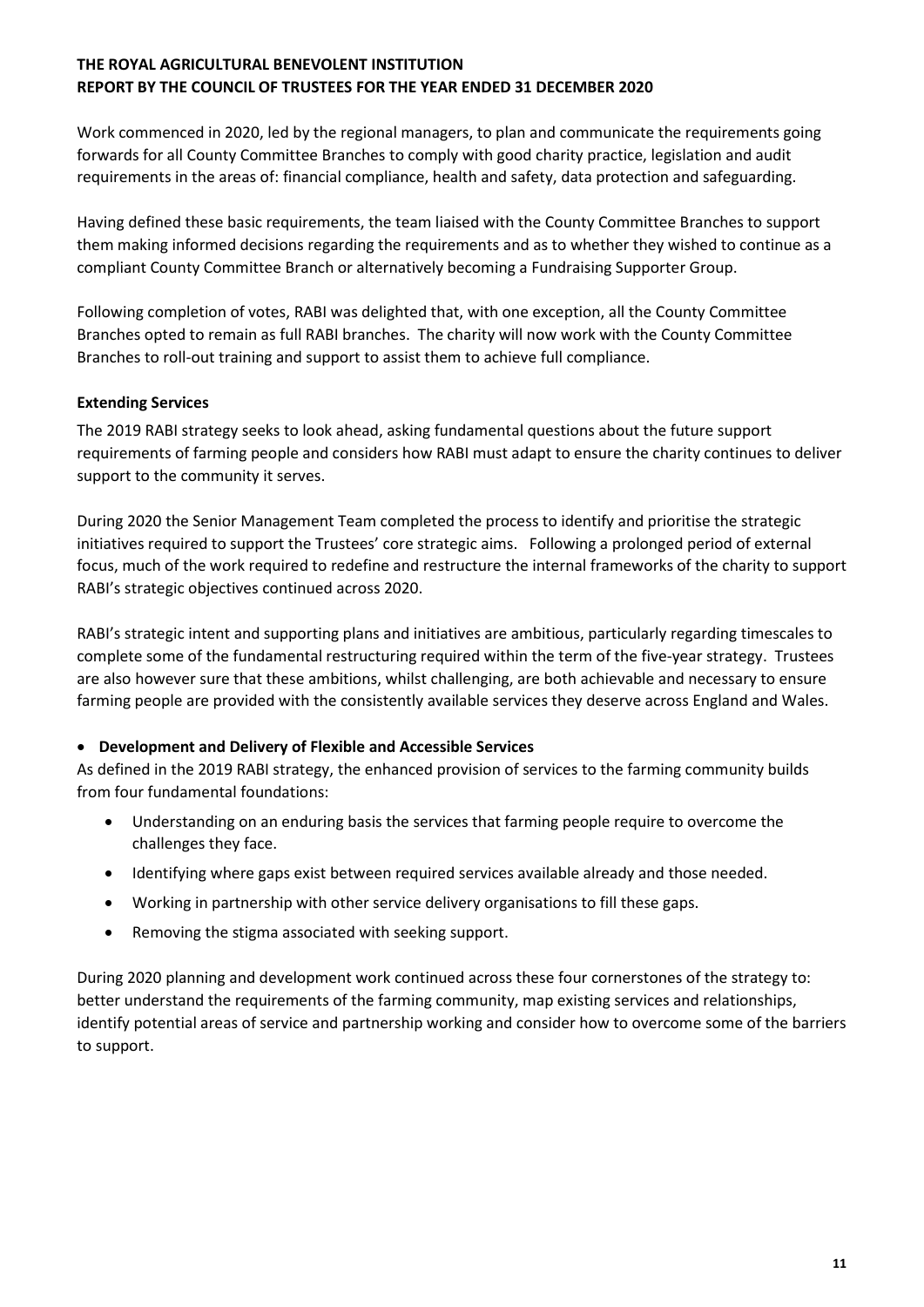# #BigFarmingSurvey

The full extent on the wellbeing of farming people of the impacts of the complex and wide-ranging challenges is anecdotally well known, however not well defined or supported evidentially. To counter this, during 2020 RABI commissioned an unprecedented research project in collaboration with the University of Exeter.

The research aims to deliver real insights into the challenges impacting a generation of farming people. These insights will assist RABI and the wider agricultural sector to develop services to empower farming people with the services and tools they need to increase their resilience now and into the future.

Initially working with an invited key stakeholder group including the Worshipful Company of Farmers, the Princes Countryside Fund, NFU and NFU Cymru, Farmers Weekly and Farmers Guardian to establish the validity and scope of the research, significant work then commenced towards the latter half of 2020 to gather support from the wider agricultural sector to support the survey launch in January 2021.

# Mental Health and Wellbeing Services

Work continued across 2020 to liaise with existing providers of mental health and wellbeing support to the farming community from within the agricultural sector as well as wider NHS, private and third sector providers.

Understanding that early intervention and one-to-one support are essential to tackling the root causes of poor wellbeing, RABI partnered with a specialist mental health provider to launch new online wellbeing platforms in October 2020.

The websites include dedicated farmer-friendly content that addresses farming sector specific challenges such as loneliness, Brexit anxiety, animal health, crop disease and farm debt. In the short time since the launch, feedback from users of the site has been positive and the platform has seen a 90% return rate.

# Community Pillars

The normalisation of the concept that farming people have the capacity to be affected by difficulties and challenges and that they are not invincible is fundamental to providing meaningful support. Without this acceptance the best services can be developed and delivered across agriculture, but the impact will be minimal.

There has been some fantastic progress, however much more needs to be done before accessing support is really seen as the positive move it truly is. Removal of invisible barriers, that make reaching out for support feel like a weakness, rather than a strength, lies at the core of RABI's Community Pillars initiative.

Face-to-face engagement with trusted individuals is fundamental when seeking to provide beneficial outcomes. The Community Pillar initiative brings together small forums of local farming people to discuss what they feel are the key challenges and concerns for their community. Holding a small number of pilot events during a period of eased Covid-19 restrictions in the summer of 2020, confirmed that the provision of this safe, informal, but supported environment will be a key aspect of RABI's service offering in the years to come.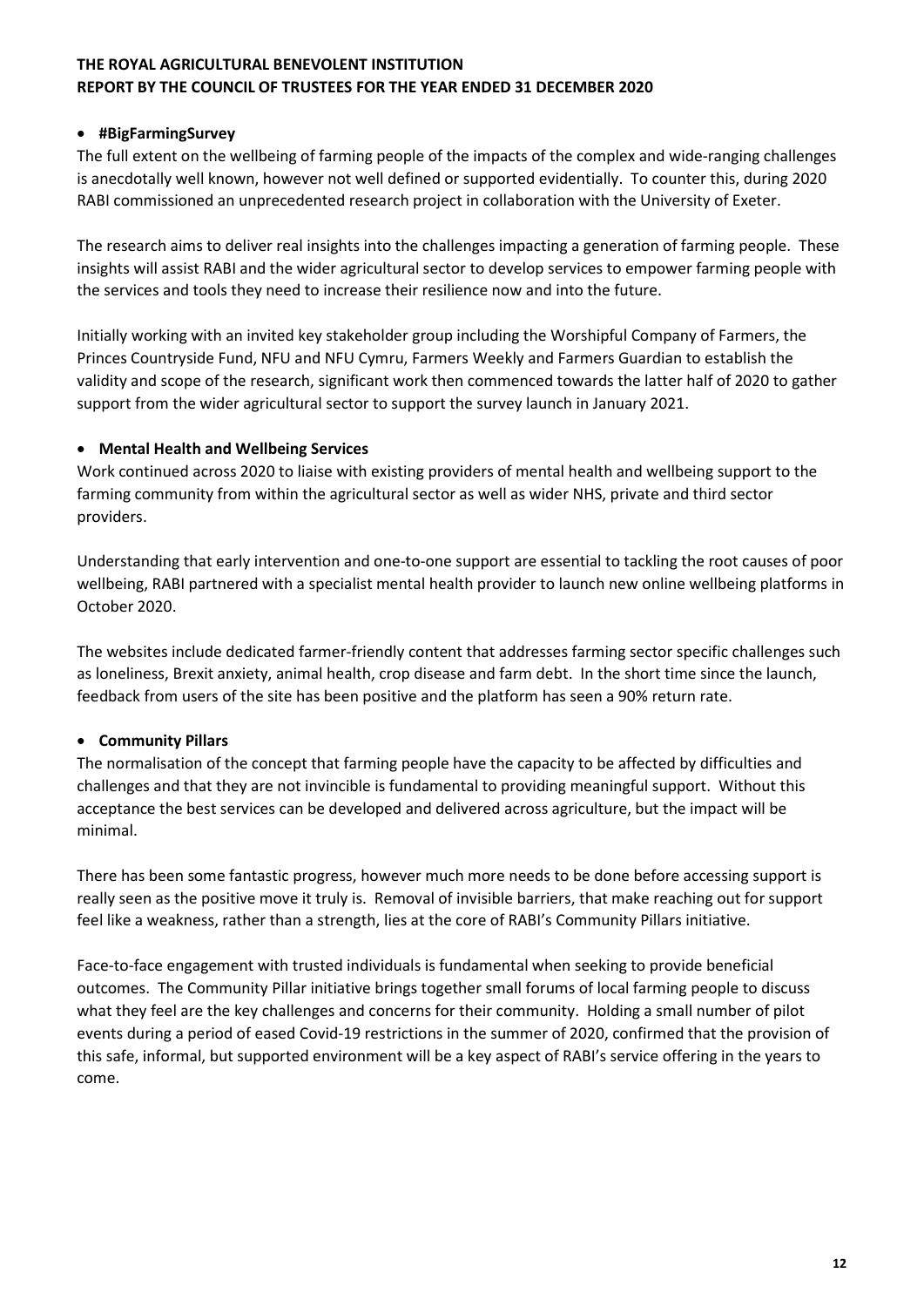## Investment Performance

RABI's investment portfolio of £44,028k (2019: £43,030k) is managed by Rathbone Investment Management and is invested within permitted operating ranges across agreed asset classifications. The portfolio mandate is to achieve protection of capital in real terms with balanced income receipts. At the direction of the Trustees, restricted funds are fully invested in equities within separated portfolios and managed on a non-discretionary basis by Rathbone Investment Management.

Rathbone Investment Managers are expected to meet a relative-return investment performance over a rolling one-year period and deliver an agreed amount of annual income. For 2020 Rathbone Investment Management posted total portfolio returns for general funds of 8.6% (2019: 16.7%) against a composite benchmark of 0.6% (2019:16.7%).

RABI continues to invest in property, to diversify the nature of its investments, both through direct holdings and indirectly through managed property funds. The managed property funds are managed on a discretionary basis by Rathbone Investment Management and disclosed within the wider portfolio. Directly owned investment properties represent farms and estates that have been gifted to RABI and are primarily held to provide long-term asset value protection. Investment properties are managed by local qualified chartered surveyors in conjunction with the Chief Executive and Director of Operations.

During 2020 the investment portfolio delivered income of £1,261k (2019: £1,555k) against the target for the year of £1,595k (2019: £1,545k). During 2020 dividend payments were either suspended or reduced by several companies as a result of the economic impact of Covid-19 on trading activity.

This impact resulted in the overall investment income for the year to be lower than in 2019. Income generated from directly held investment properties totalled £324k (2019: £415k).

#### FINANCIAL REVIEW

#### Income

As has been noted above, the pandemic impacted on investment returns, fundraising income and income generated at the two residential homes. These impacts resulted in a decrease of around 20% in total income in comparison to 2019, with receipts noted for the year of £5.8 million.

The reduction in dividend payments received from the listed investments during 2020 resulted in total investment income decreasing from a forecast £1.9 million to £1.6 million.

Despite the impacts of Covid-19 on the ability for the RABI County Committees, individual fundraisers and corporate supporters to fundraise via traditional face-to-face events, this community fundraising income remained strong during 2020. Receipts for the year of almost £1 million (£982k) far exceeded reforecast expectations made following the preliminary lockdown in March 2020. Income from Trusts continued to remain consistent despite the demands placed on Charitable Trusts with receipts noted in 2020 of £230k (2019: £290k).

Income received from the two residential homes decreased significantly in comparison to 2019 as the two homes locked down to new admissions in February 2020. Income received during 2020 of £2.3million representing a decline of approximately 13% in comparison to 2019.

Further detailed income information is shown in notes 2-4 of the Financial Statements.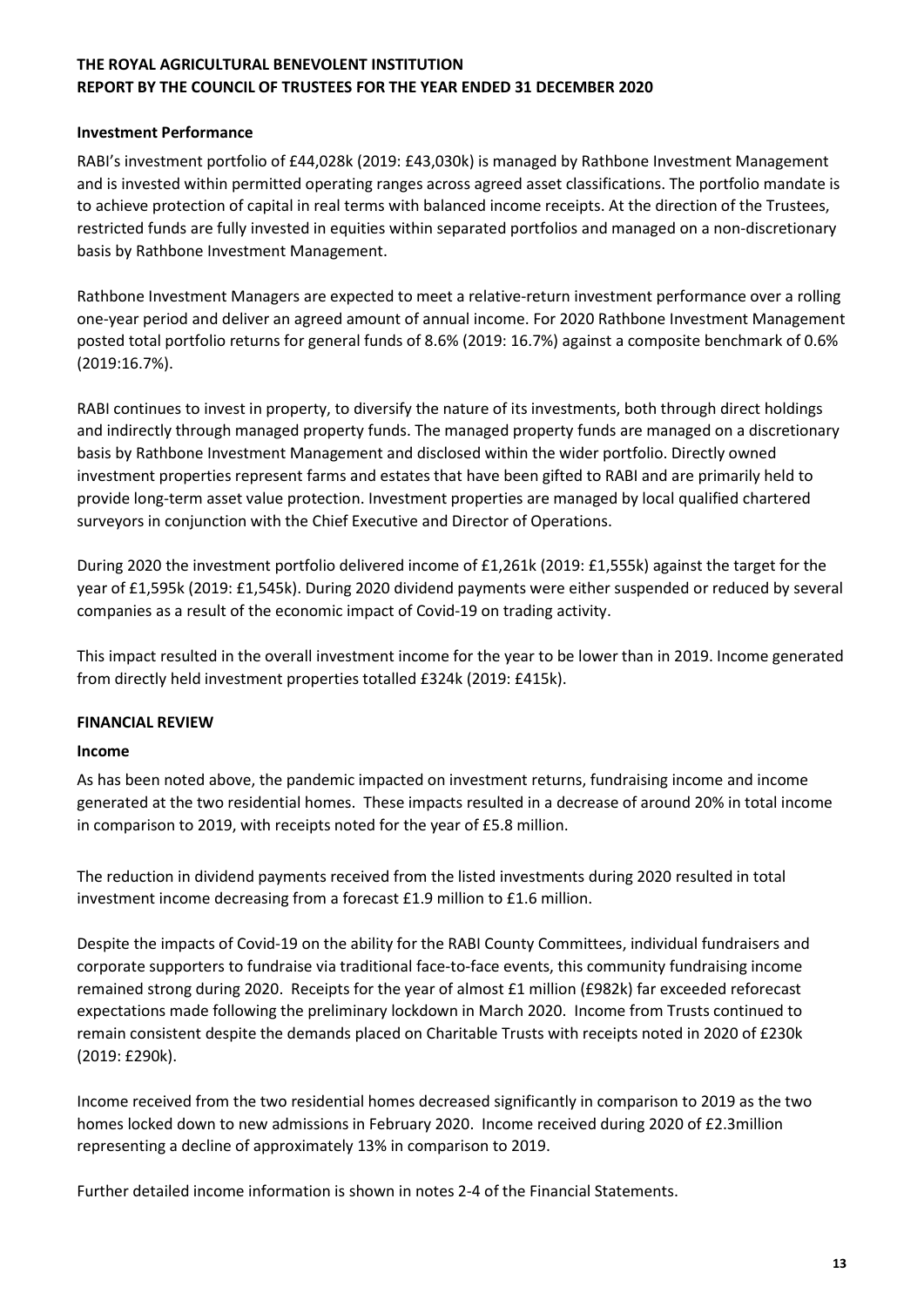# Expenditure

Total expenditure decreased in 2020 from £8.4million to £7.9 million. Careful budgetary control and the furlough of the fundraising and development team for five months helped the charity to achieve expenditure savings of around 10% against budgeted forecasts.

Despite the Trustee commitment to retain staffing and services at pre-pandemic levels, as has been the case for most non-frontline Covid-19 response charities, the uptake of direct financial grant support during 2020 was lower than forecast. Total direct grant awards for 2020 of £2.4 million represents a decrease from the prior year, however was largely offset by the additional staffing costs incurred to provide the new callout service. Total grant and welfare support costs for 2020 totalled £3.4 million.

The Trustee commitment to follow Government and regulators best practice, to ensure staff at both residential homes felt able to isolate and take sickness leave where needed to minimise Covid-19 infection risks at the homes. The costs of running the two homes increased slightly from £2.9 million in 2019 to £3 million in 2020. The increased costs relate to the necessity to incur additional staffing cover and protective equipment as a result of the pandemic.

Work continued despite the pandemic to redefine and restructure the internal frameworks of the charity to support RABI's strategic objectives to deliver enhanced services and support to farming people. A number of central support roles were subject to review during 2020, including the redefinition of the Head of Welfare role to the new Director of Services position. Following the appointment of the new Director of Operations in November 2019, the specialist services provided by the Head of Human Resources was identified as no longer required and the role was made redundant in September 2020.

Further expenditure details are provided in notes 5 to 12 of the Financial Statements

## Net Movement in Funds

Following the recognition of unrealised market gains on investments of £2 million, the charity recognised a deficit for the year of £98k.

## Reserves

RABI's financial reserves strategy seeks to ensure that funds are maintained at a level that enables the charity to manage financial risk and short-term income volatility whilst maintaining optimal levels of support over the long-term. The holding of reserves is additionally important to allow RABI to implement new strategic priorities to allow the charity to evolve to meet the changing needs of the farming community.

The nature of the support provided by RABI requires an enduring commitment to beneficiaries in the medium to longer-term (over ten years plus). As a fundraising charity, RABI recognise that there is an exposure to shortterm volatility in income levels and therefore hold funds in reserve to ensure the charity can continue to meet the core welfare support programmes in the face of income fluctuations.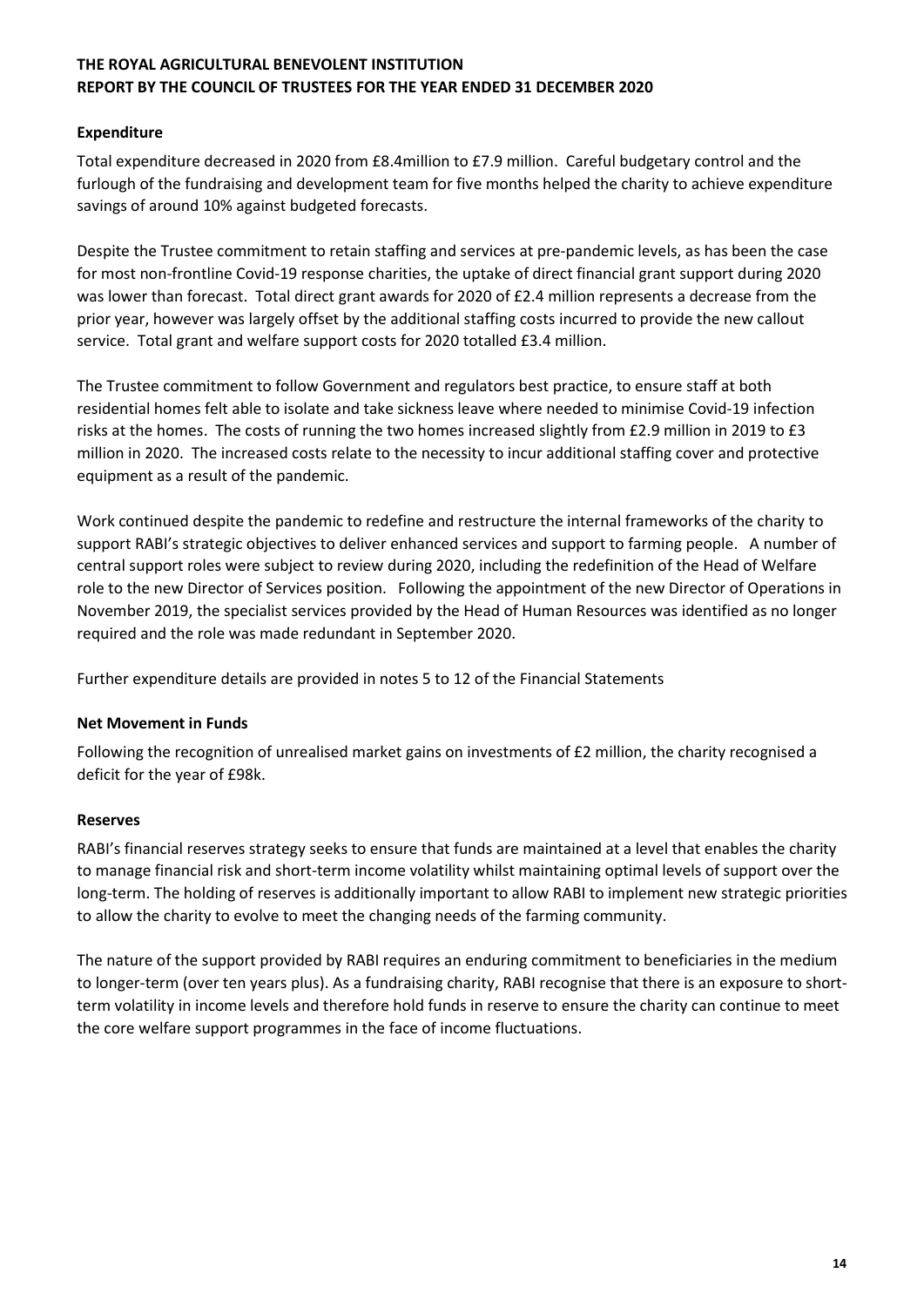To ensure RABI remains able to fund core charitable commitments over a rolling three-year cycle, the charity needs to hold a minimum level of cash equivalent resources, consisting of the investment portfolio and cash balances. The cash equivalent reserve threshold is the most important element of RABI's reserve strategy and is reviewed at least every three years against forecast requirement and income yields.

Trustees have agreed that, to meet these core commitments, RABI should seek to maintain cash equivalent resources of at least £50 million. At 31 December 2020 cash equivalent reserves stood at £46,228k (2019: £46,553k). Trustees are content that there are adequate resources as at 31 December 2020 to meet foreseeable commitments.

Following recognition of unrealised revaluation movements on the investment properties, RABI held total reserves at the year-end of £82,893k, including cash equivalent funds of £46,228k and £36,871k of investment and functional properties. These property resources are illiquid in nature, subject to valuation volatility and held on a long-term basis to support the delivery of RABI's aims. Free reserves as at 31 December 2020, representing unrestricted fund balances excluding investments and property fixed assets were £1,765k (2019: £3,411k).

RABI hold a number of restricted funds which have been donated to the charity with specific conditions attached to their use. At 31 December 2020 these totalled £6,774k (2019: £6,709k). The charity additionally holds three endowed funds that have been donated subject to the condition that the capital must remain unspent in perpetuity. The balance of the endowed funds at the year-end totalled £803k (2019: £852k). Further fund details are provided at note 20.

### Investments

To meet the need for an enduring source of annual income increasing with inflation, whilst protecting capital value, RABI's investment strategy is to hold a diversified portfolio across established markets with a bias towards assets that offer growth and yield. RABI has a neutral ethical investment strategy.

The main objectives of the investment strategy are:

- To hold investments in a manner that will assist RABI to deliver its charitable aims in the short, medium and long-term;
- To provide a return of inflation+ so that real capital values are preserved whilst generating income;
- To measure performance against appropriate benchmarks;
- To employ investment managers to develop portfolios to meet the investment mandate at an appropriate level of risk and volatility.

RABI has been extremely fortunate to be gifted several farms and estates, which are held following receipt to generate income and act as a further diversifier to the investment portfolio. The performance of the investment properties is considered in conjunction with the portfolio within the overarching aim to protect the value of investments whilst seeking an appropriate return.

The investment strategy is subject to ongoing review and recommendations to Trustees by the Finance and Estates Committee, who hold a minimum of biannual investment portfolio review meetings with RABI's investment managers and advisors.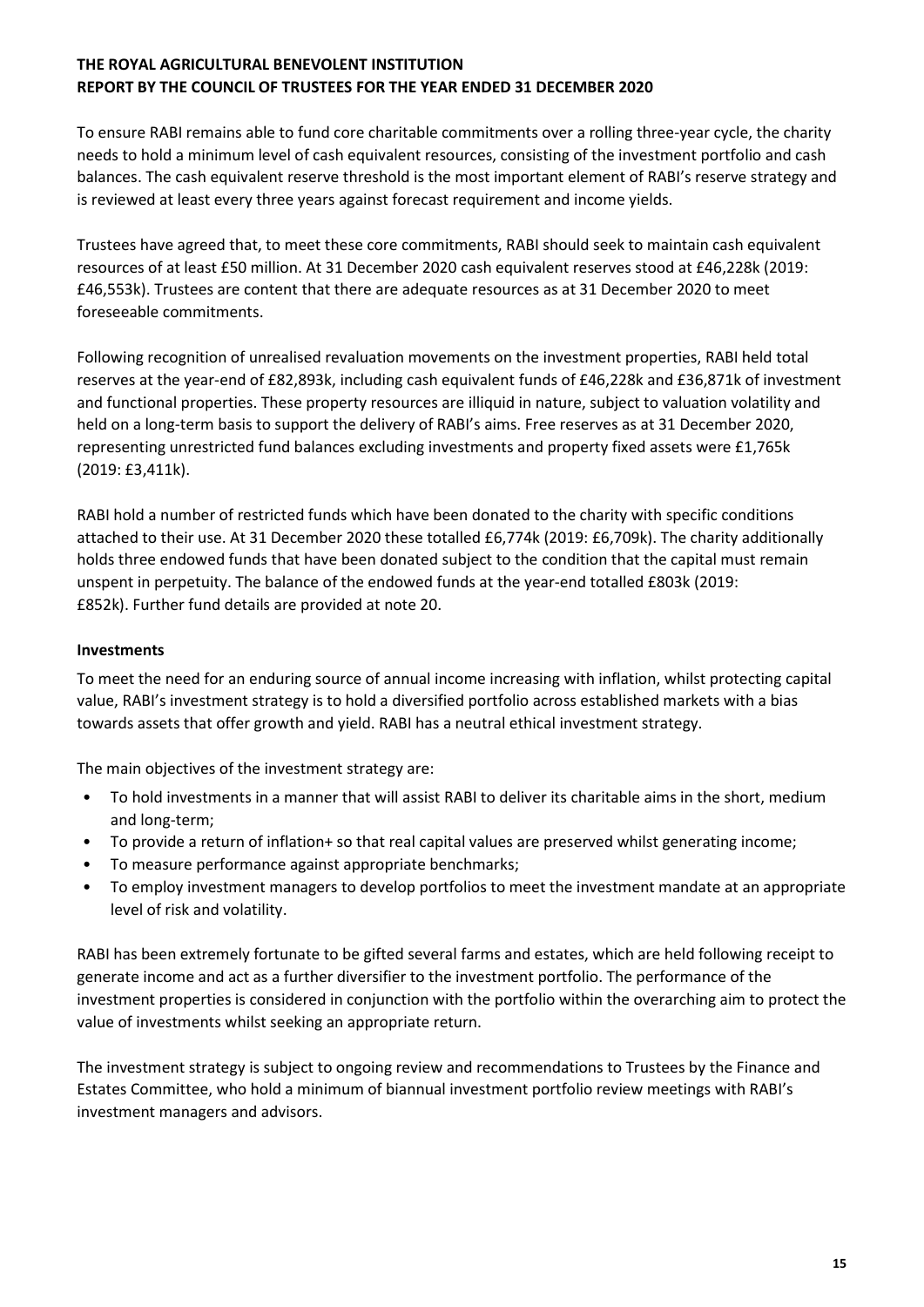Following stock-market movement during 2020, the value of the investment portfolio at the year-end increased to £44,028k (2019: £43,030k).

Further information regarding investment performance is included in the section above and in note 16.

### Risk Management

The Compliance and Risk Committee review the major risks facing RABI and provide assurance that operational risks are appropriately identified, mitigated and monitored by management. The Compliance and Risk Committee provide the Trustees with reports and recommendations at all Council Meetings.

The Committee and Trustees continually seek to identify significant strategic risks to RABI and work with the Senior Management Team to implement procedures to both mitigate risk where possible and minimise potential impact should risks materialise.

Trustees continued to monitor and manage the following significant strategic risks during 2020:

- Understanding the factors that could impact negatively on RABI's reputation, minimising these where possible and responding efficiently where necessary.
- Compliance management including analysis and management of safeguarding, financial and fundraising regulations and risks.
- Risks relating to the extent of the charity's resources being sustainable and appropriately structured to deliver RABI's strategic aims.
- Ensuring RABI is best placed to identify the needs of the farming community and respond with effective service delivery programmes.
- Recruiting, training and retaining appropriately skilled trustees, employees and volunteers who fully understand how to fulfil their roles and responsibilities.
- Managing risks associated with the expansion of RABI partnership working programmes.

The Trustees are content that, working with the charity's Investment Managers and maintaining an appropriately diversified portfolio of directly held and invested assets, has mitigated risks associated with the increased market volatility resulting from the impact of the pandemic to an acceptable level.

Risks associated with a severe economic downturn for agriculture and farming people and uplift in pressure on RABI's services resulting from EU-Exit are monitored regularly by the Trustees. The Trustees are confident that the extensive programmes of work supporting the evolution of RABI's services and future income generation strategies include sufficiently robust risk considerations and mitigation to reduce risks to an appropriate level.

The Trustees are satisfied that the arrangements for identifying and managing potentially significant and key risks are adequate, mitigate the risks noted to an appropriate level and are subject to sufficiently rigorous monitoring and control. RABI employs professional specialist advisors to provide support where deemed appropriate including: legal; accountancy and taxation; health and safety; investment and estate management; and other matters of regulation and compliance as they arise.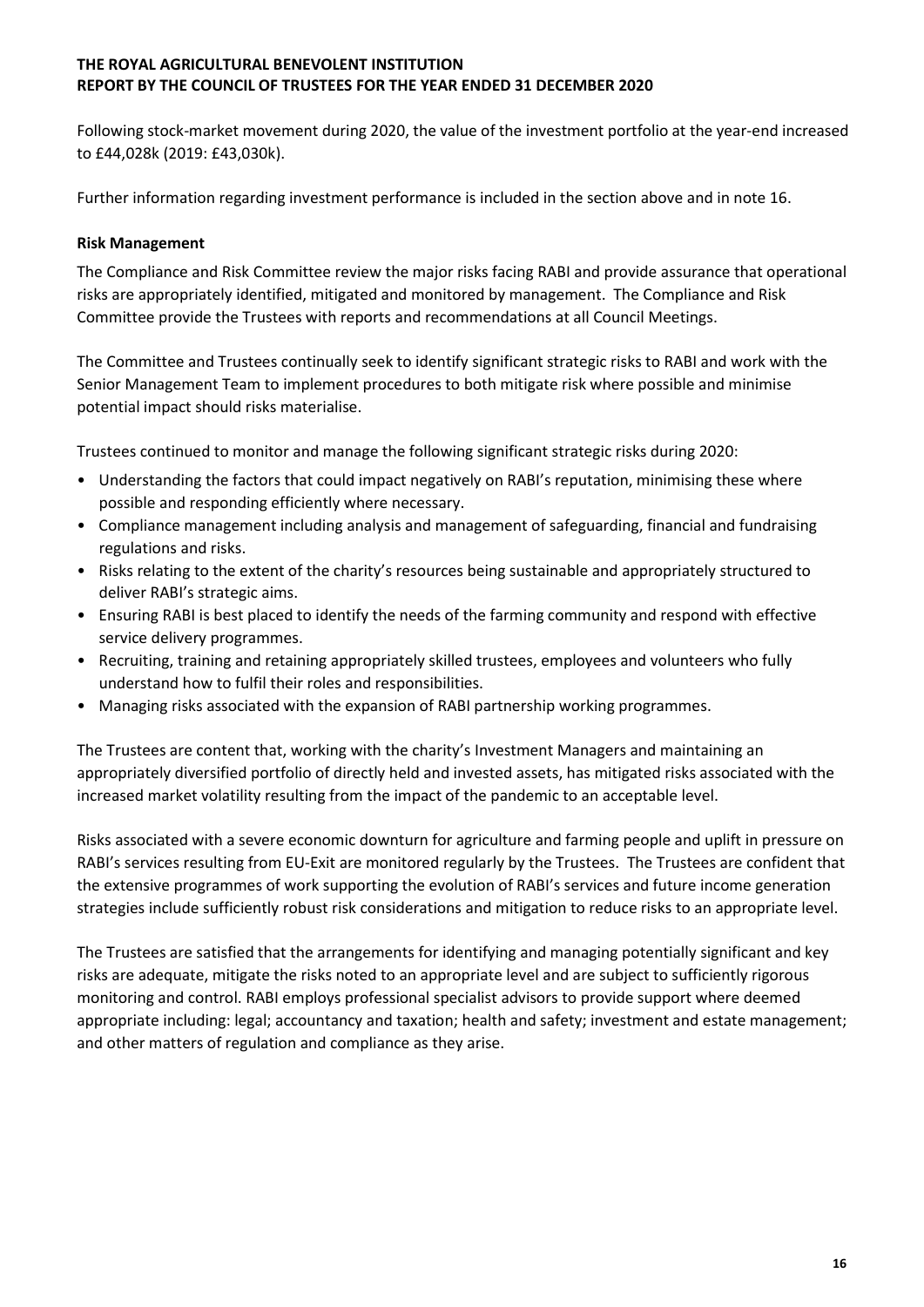Key elements of the internal risk management controls include:

- The Compliance & Risk Committee provide oversight, review and advice to the trustees regarding the monitoring and management of key existing and emerging risk profiles.
- The Trustees meeting at least four times a year to consider strategic risk responses.
- The Senior Management Team undertake monthly meetings with ongoing assessment of operational risk effectiveness occurring at each meeting.
- Clear organisational structure with appropriate levels of segregation, accountability and reporting.
- An annual operating budget which is approved and reviewed by the Finance and Estates Committee and Trustees.
- Regular consideration by the Finance and Estates Committee of investment management results against benchmarks.
- Regular consideration by the Finance and Estates Committee and Trustees of financial results against budgets and other indicators.
- The use of a risk management framework to identify, assess and prioritise significant risks.

# Responsible Fundraising

RABI are reliant on raising voluntary income to support the work of the charity and utilise all voluntary income within the provision of charitable grants and support services. Fundraising policies and controls are maintained to ensure monies are raised responsibly.

RABI has not employed any third party or professional fundraising agencies during 2020.

RABI is registered with the Fundraising Regulator and follow the fundraising code of practice which means:

- The charity is transparent about how it raises funds and treats supporters respectfully and fairly.
- Adherence to data protection regulations and clarity as to how to opt out of fundraising communications.
- Taking all reasonable steps to protect vulnerable people from persistent fundraising, including safeguarding training and escalation policies.
- Ongoing training for RABI fundraising staff providing support to RABI's network of volunteer fundraisers.
- Responding quickly to resolve any complaints received about fundraising. No formal complaints were received during the year regarding fundraising practices (2019: nil).

## STRUCTURE, GOVERNANCE AND MANAGEMENT

## Constitution

RABI is governed by its Council of Trustees ('the Trustees') as established within the Royal Charter and By-laws dated 1953 (as amended 2020). Trustees are delegated authority from the Members to manage the affairs of RABI in accordance with the Royal Charter and By-laws.

As noted above, with farming people facing increasingly diverse and complex challenges the Royal Charter was amended during 2020 to ensure the objects better reflect the nature of the preventative and reactive support provided by RABI.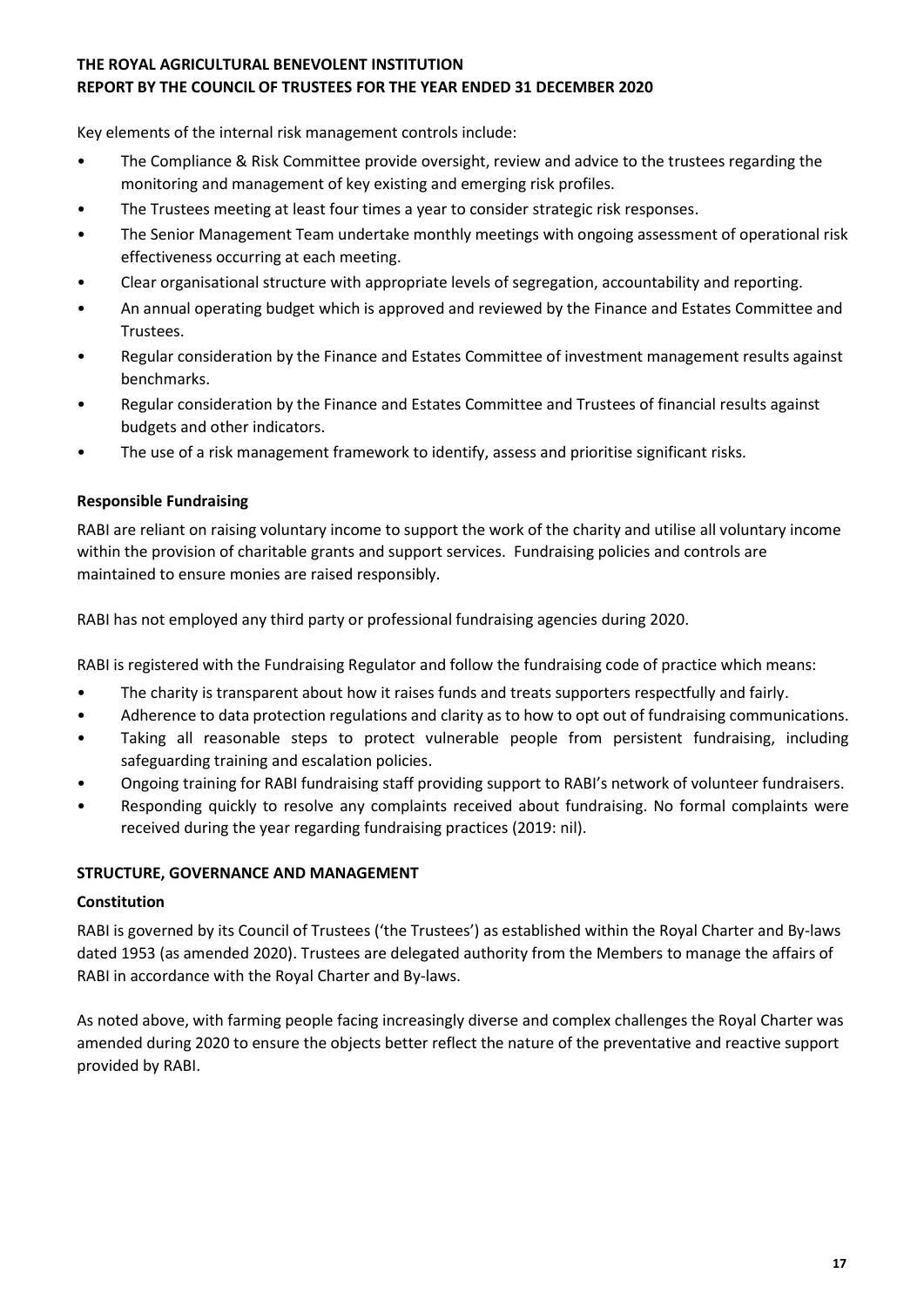The following four Committees provide support to the Trustees: The Finance and Estates Committee; The Service Provision (Welfare) Committee; the Compliance and Risk Committee; and the Homes Committee.

## The Finance and Estates Committee

Trustees delegate supervision of the implementation of the financial strategy to the Finance and Estates Committee with a remit to provide the best possible return at an appropriate level of risk. The Committee is responsible for ensuring RABI's short and long-term financial viability though oversight of the management, investment and disbursement of the charity's resources.

The Committee reviews the performance of RABI's Investment Managers and considers investment strategy and performance for all the charity's investment funds and investment properties to provide recommendations to the Trustees. The Committee is additionally responsible for oversight of the external audit process and for providing recommendations to the Trustees with regards to employee and senior management remuneration.

To provide additional assurance and support to the Committee and Trustees that the charity's investment strategy and fund management continue to remain appropriate, it was agreed in 2020 to appoint independent professional Investment Advisers. Following a rigorous selection process, Trustees have approved the appointment of an advisory firm during 2021.

Trustees delegate authority to the Finance and Estates Committee to authorise more significant items of expenditure, subject to presentation of approvals at the next trustee meeting.

The Committee is required to meet at least three times during the year and must include members holding relevant specialist financial and property experience. This committee met four times during 2020.

## The Remuneration Committee

Remuneration is the responsibility of the Finance and Estates Committee, who have established a sub committee to oversee remuneration.

# The Service Provision (Welfare) Committee

The Trustees delegate oversight for the development, implementation and review of the welfare strategy and supervision of the associated operational performance to the Service Provision (Welfare) Committee. The Committee is responsible for ensuring the Trustees' strategic objectives are continually subject to assessment and improvement.

The Committee is additionally responsible for supervision of the disbursements of grant awards. The Committee is delegated authority to award more significant single grants on an individual or cumulative basis of up to £15,000.

The Committee is required to meet at least biannually and met on five occasions during 2020.

## The Compliance and Risk Committee

The Compliance & Risk Committee was constituted in 2018 to provide an oversight, review and advisory role to the Trustees with regards to the identification and management of key risks for RABI.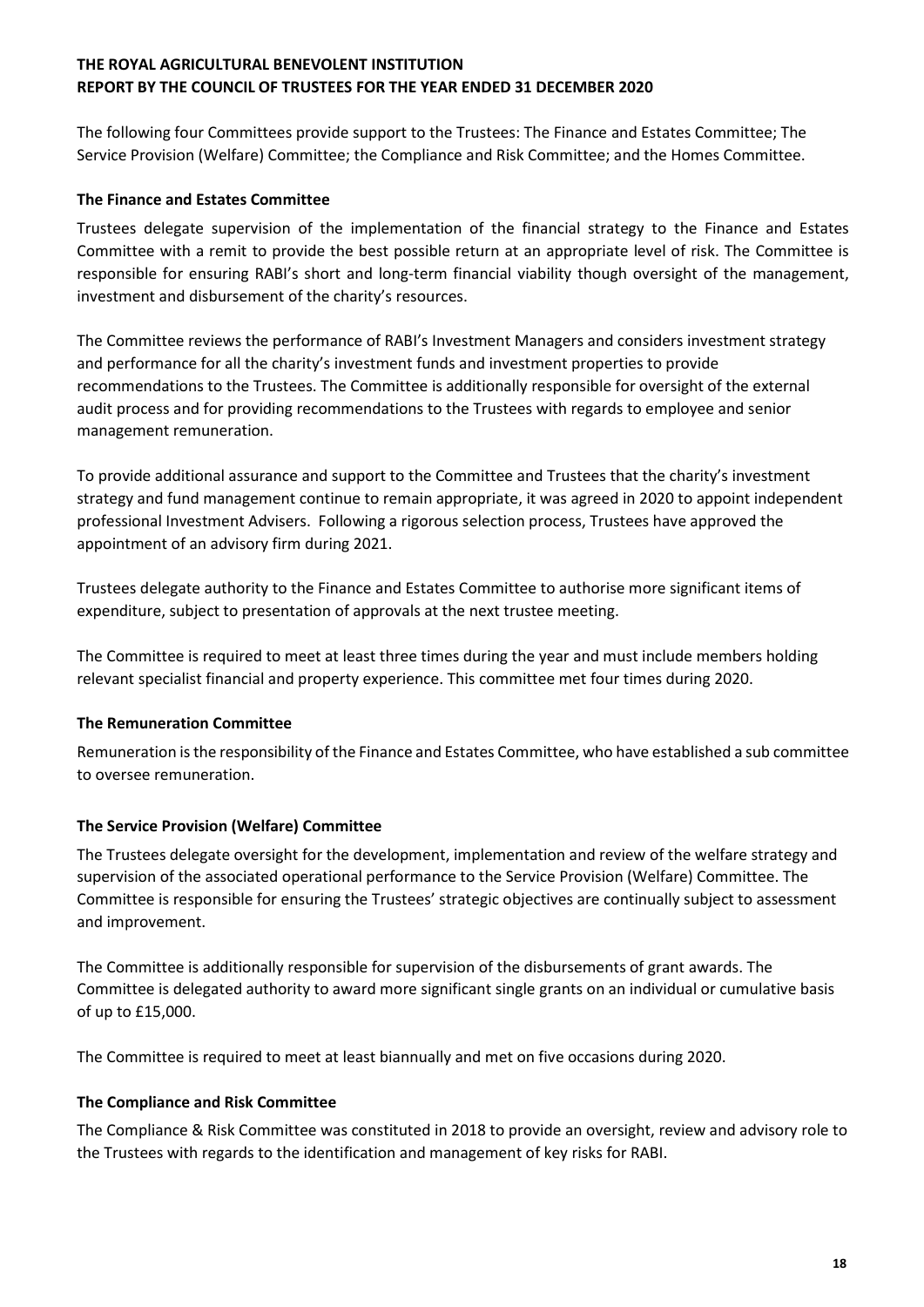The Committee reviews emerging risk profiles and the management of operational risks to provide Trustees with assurance and recommendations for action. The Committee is required to meet at least biannually and met four times during 2020.

## The Homes Committee

Trustees delegate supervision of the implementation and review of service provision at the two residential homes to the Homes Committee. The Committee is responsible for providing Trustees with assurance that the homes provide support to the farming community at an appropriate level of risk.

The Homes Committee facilitates a more cohesive consideration of strategic and key operational matters across the homes and consider recommendations within the wider strategic context of the charity.

The Committee provides oversight of the key management and operational matters identified at the homes to the management led Homes Management Meeting Group.

The Homes Committee is required to meet at least three times during the year, with the management led Home Management Meeting Group occurring quarterly. During 2020 the Homes Committee met four times and the Homes Management Meeting Group met twice.

# County Committees

As noted above, RABI is proud to have an extensive network of volunteers across England and Wales who assist the charity to raise funds and increase awareness of the charity's work. Most volunteers provide support via membership of one of the wholly volunteer based County Committees, with most of these Committees carrying out fundraising and support work as local branches of RABI.

The County Committees branches are supported by one of RABI's Regional Managers, who assist the Committees with advice, materials and technical support. Without the fantastic work of the County Committee volunteers, who we estimate provided the equivalent of over 4,000 hours to RABI during 2020. the charity would not be able to provide as much crucial support to the farming community.

During 2020 the County Committees responded positively with the vast majority voting to remain as branches of RABI and to work in 2021 with the support of the staff team towards achieving full compliance in areas such as health & safety, data protection, finance, and a volunteer code of practice.

In 2020, the onset of the coronavirus pandemic led to the curtailing of physical meetings. It should be noted that despite the practical difficulties, the County Committee branches responded with positivity to the circumstances with many using tele and videoconferencing technology to hold both meetings and fundraising events.

# Collaborations

Developing and evolving RABI's partnerships and collaborations underpins the charity's strategic ambitions. Building on the charity's already strong networks of partnerships at local, regional and national levels, RABI is seeking to significantly increase where and how we work with other service providers and support organisations to extend and enhance the availability of services and choice for farming people across England and Wales.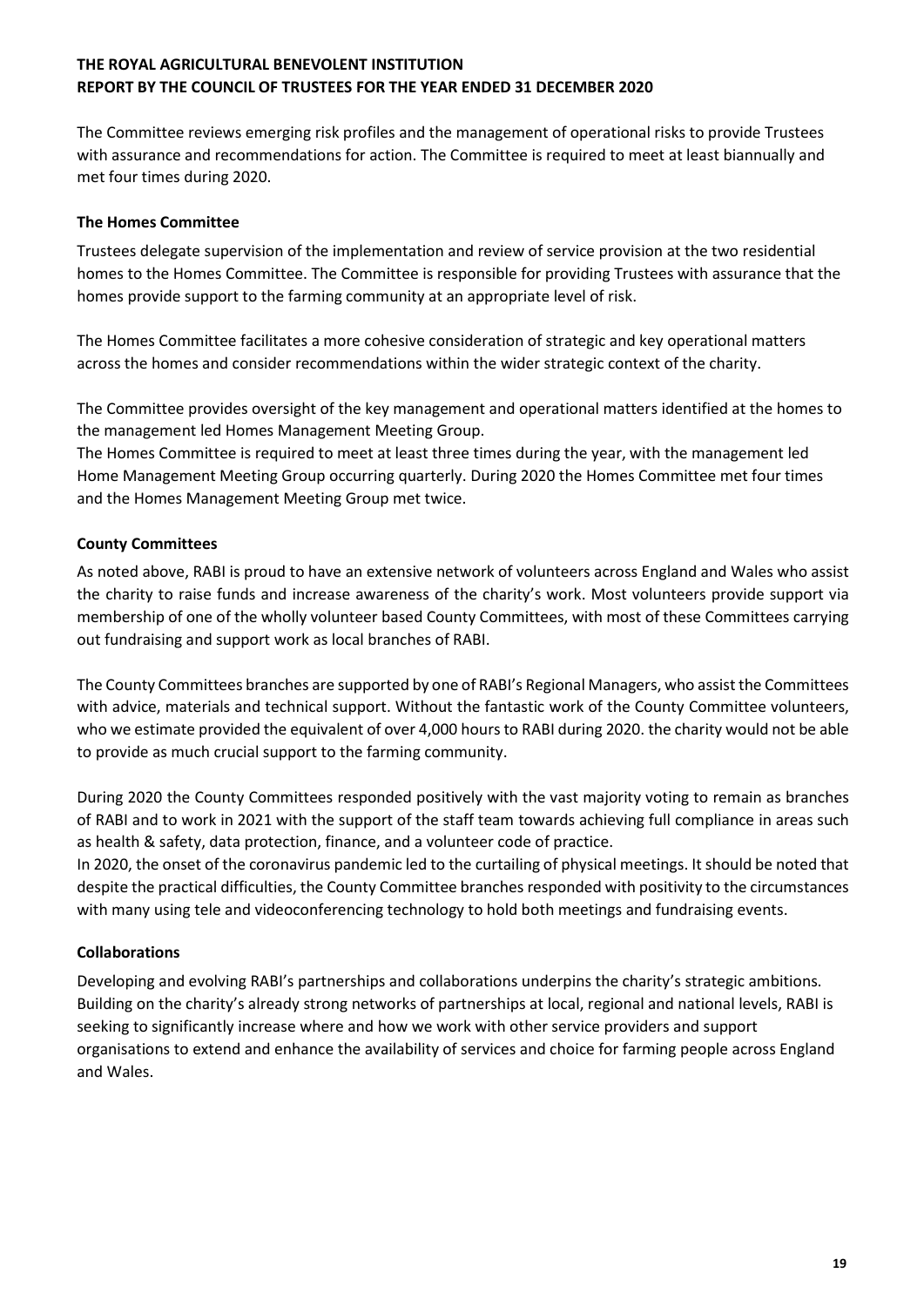RABI is a party to Farming Help, a forum for the Chief Executives of the national agricultural charities to share best practice and obtain peer support. The aims of the forum are to facilitate good collaborative working practices by the national agricultural charities to the benefit of the agricultural community.

The current parties to Farming Help are: the Addington Fund; the Farming Community Network; Forage Aid; RABI; and RSABI.

## Employee Remuneration Policy

RABI is committed to recruiting the correct high-calibre people and rewarding them fairly for the jobs they do. It is extremely important that RABI use the resources available for the remuneration of our employees effectively and to recruit, retain and develop people with the necessary skills and knowledge to deliver positive contributions that support the charity's objectives. Making effective decisions in relation to remuneration and reward is considered both central and crucial to the continued success of RABI's overall aims.

Salary levels are based on an assessment of each specific role requirement and are subject to a voluntary sector benchmarking process. Salary levels are subject to an annual review by the Senior Management Team, utilising external market information, following which recommendations are reviewed by the Finance Committee before approval by the Trustees. RABI does not apply any form of performance related pay or bonus schemes.

The salary of the Chief Executive and other members of the Senior Management Team are set by the Trustees on the recommendation of the Remunerations Committee. Recommendations are based on benchmarking against similar roles in charities of a similar nature and size, with particular reference to other large benevolent charities. The same benefits, including pensions, apply to the Chief Executive and members of the Senior Management Team as for all other employees.

# PLANS FOR FUTURE PERIODS

2020 will undoubtedly be remembered for the Covid-19 pandemic, which continues to dominate actions and activities during 2021. Whilst the green shoots of recovery continue across the UK, with the roll-out of the vaccination programme and progression out of restrictions, the impacts of Covid-19 on RABI and farming people will continue to be felt for a significant time to come.

The pandemic introduced a huge range of additional challenges for farming people however, they have continued to work tirelessly to put food on tables and applied their usual hardy, practical attitude to respond to the immediate changes in demand and income.

The reality is that a life in farming already carries many inherent uncertainties, not least of which is the transition for agriculture from EU-based policies and payments, including the move away from direct payments to new funding schemes. The Department for Environment Food & Rural Affairs (Defra) have announced plans to phase out Direct Payments in England from 2021 to 2027 with reductions being made to the 2021 Basic Payment Scheme (BPS) of at least 5% for all recipients. Whilst farmers in Wales are to continue to receive direct subsidies for an additional year due to the delays to EU-Exit, the Welsh Government are equally committed to the continued rollout of new Sustainable Farming Schemes.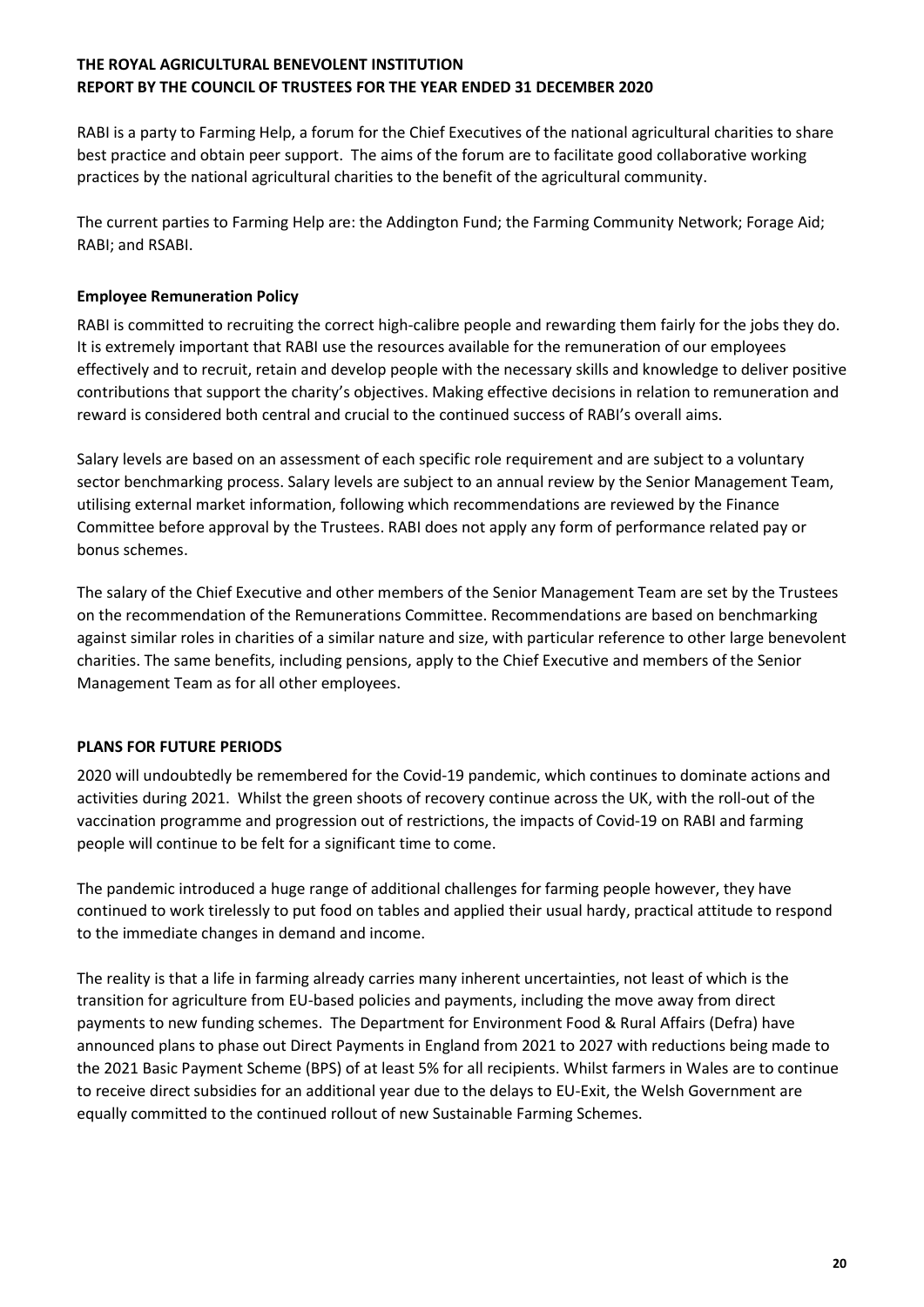Providing financial support and practical advice will continue to remain as the cornerstone of RABI's work, however the charity believes it has a fundamental duty to ensure it remains adaptive and responsive, to ensure farming people can access the services and support they require consistently across England and Wales. Looking ahead the plans for the next three-years are necessarily ambitious and challenging, however being driven by the complex and evolving challenges faced by the community we serve, RABI are confident they are achievable.

# Development and Delivery of Flexible and Accessible Services

The 2019 strategy defined four fundamental strategic foundations required to develop consistently available, prioritised services for the farming community across England and Wales. The three-year strategic plan for 2021-2023 focuses RABI on initiatives that will:

- Allow RABI to better understand what is needed by farming people.
- Develop and deliver tools and services with existing and new partners to deliver impactful and effective support and services.
- Make it as easy as possible for farming people to access services and support across England and Wales.
- Remove the stigma associated with accessing services and support.
- Raise sufficient funding to provide the services needed.
- Work efficiently and effectively.

As the challenges and impacts on farming people continue to evolve, it is essential that RABI similarly continues to develop and innovate the charity's services, partnerships and delivery approaches. Identifying where gaps exist between required services and those available and working in partnership with other service delivery organisations to fill these gaps remains at the forefront of RABI's development activities for the next three years.

## #BigFarmingSurvey

As noted previously, on 11 January 2021, working collaboratively with agricultural sector partners and the University of Exeter, RABI launched the largest ever research project into the health and wellbeing of farming people throughout England and Wales.

The survey closed on 31 March 2021 following an unprecedented response return of over 15,500 returns from farming people. The survey will deliver statistically valid findings that encompass the diversity in farming today and support RABI and partners to develop a targeted approach to the provision of future services. RABI will continue to work with the University of Exeter as they analyse the responses across the summer of 2021 before sharing key findings with the sector in the autumn.

# • Integrated Service Delivery

Accompanying the Big Farming Survey analysis work and application of the first phase social impact reporting, RABI will focus on the redefinition of the charity's funding objectives. Identifying the prioritised changes that RABI are seeking to achieve via the provision of financial awards, both individually and to fund partner organisations, underpin the effective utilisation of the charity's resources.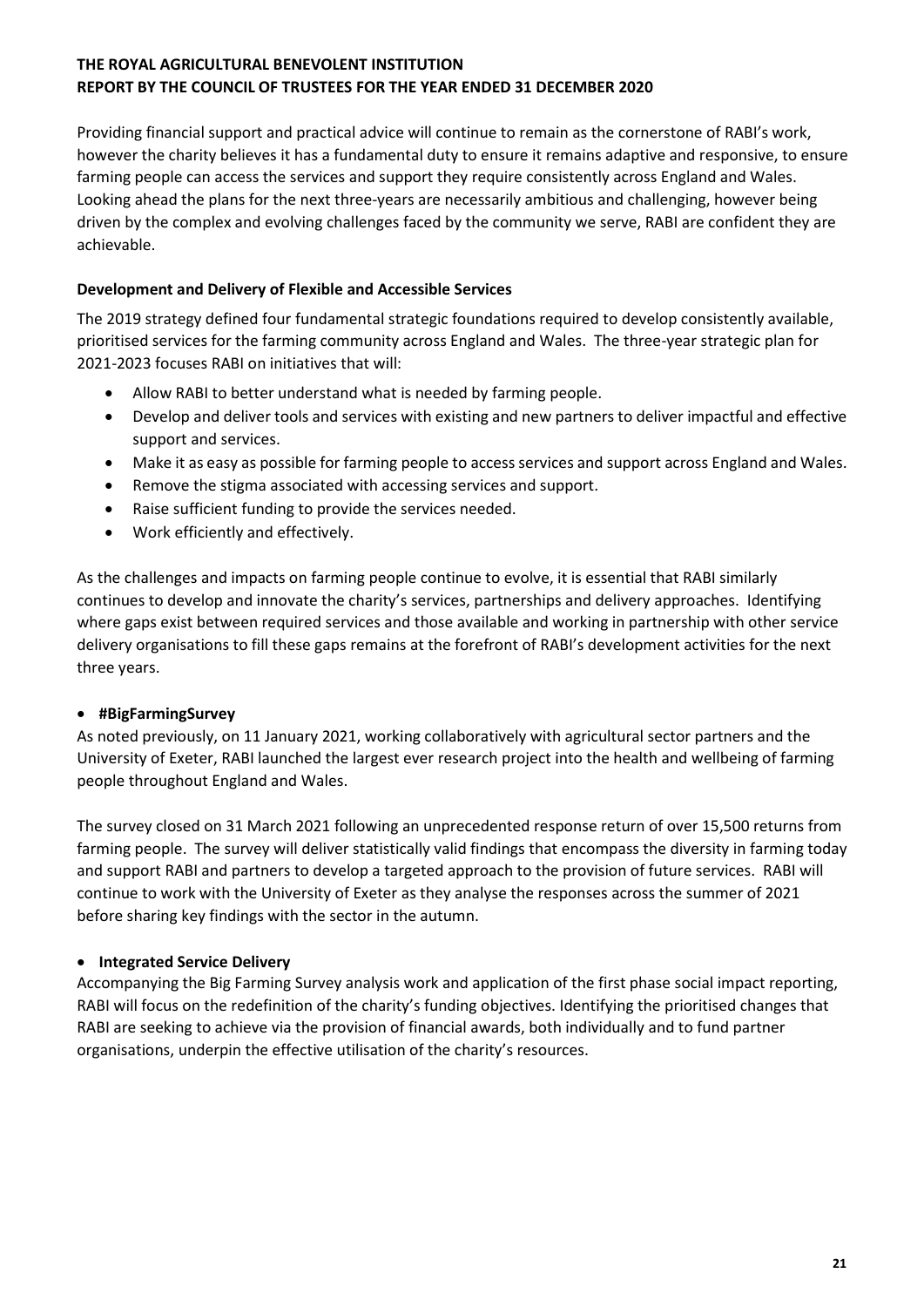The development of existing partnerships and identification of new strategic partners lies at the core of RABI's strategic intent to ensure a consistent, holistic toolkit of services and support is available to all farming people across England and Wales. RABI is aware that face to face engagement with someone trusted is a key factor when providing support services and much more likely to lead to beneficial outcomes.

The charity will continue to work with colleagues within agriculture and wider support organisations to: identify the best possible services that meet the needs of farming people, establish where these services are already provided effectively, and work with local and national providers, acting as a funding enabler where necessary, to ensure farming people have access to the support they require in a manner they feel comfortable to access.

# Community Pillars

At the Oxford Farming Conference in January 2021, the Chief Executive advised Conference that there is a pressing need to normalise the concept that farming people are not invincible and reduce the stigma around both acknowledging mental wellbeing issues and accessing support services.

Early preventative support and empowering individuals with the tools to overcome challenges and move forward positively is fundamental if there is to be lasting change. The removal of the stigmas and invisible barriers, that make reaching out for support feel like a weakness, rather than a strength, lies at the core of RABI's Community Pillars initiative.

Following the successful completion of the first scheme pilots in summer 2020, pandemic allowing, during 2021 RABI will launch the wider pilot roll-out of the scheme, bringing together small forums of local farming people to discuss what they feel are the key challenges, concerns and positive solutions for their communities.

The 2021 pilots will represent a combination of directly facilitated events and events held in collaboration with local farmer network groups. RABI believe that the provision of a safe, informal, but supported space, allowing farming people to raise and consider issues and solutions, will be a key aspect of the charity's service offering.

Whilst by no means a quick fix and requiring continuous support to sustain the ripple effect that is needed, once established these community networks have the potential to grow and empower local people with the skills and confidence to identify and support individuals in their own communities and link easily to services and wider support networks.

## Investment in Our People and Systems

As noted above, during 2020 RABI undertook a consultation process with the volunteer County Committees proposing several necessary changes to strengthen the governance of these RABI branches. The charity was delighted that over 95% of the County Committees subsequently opted to retain branch status.

During 2021 the roll-out of core governance training sessions with the County Committee branches will occur, led by the regional manager team. The training will initially focus on financial compliance, health and safety, data protection, and a new volunteer code of conduct.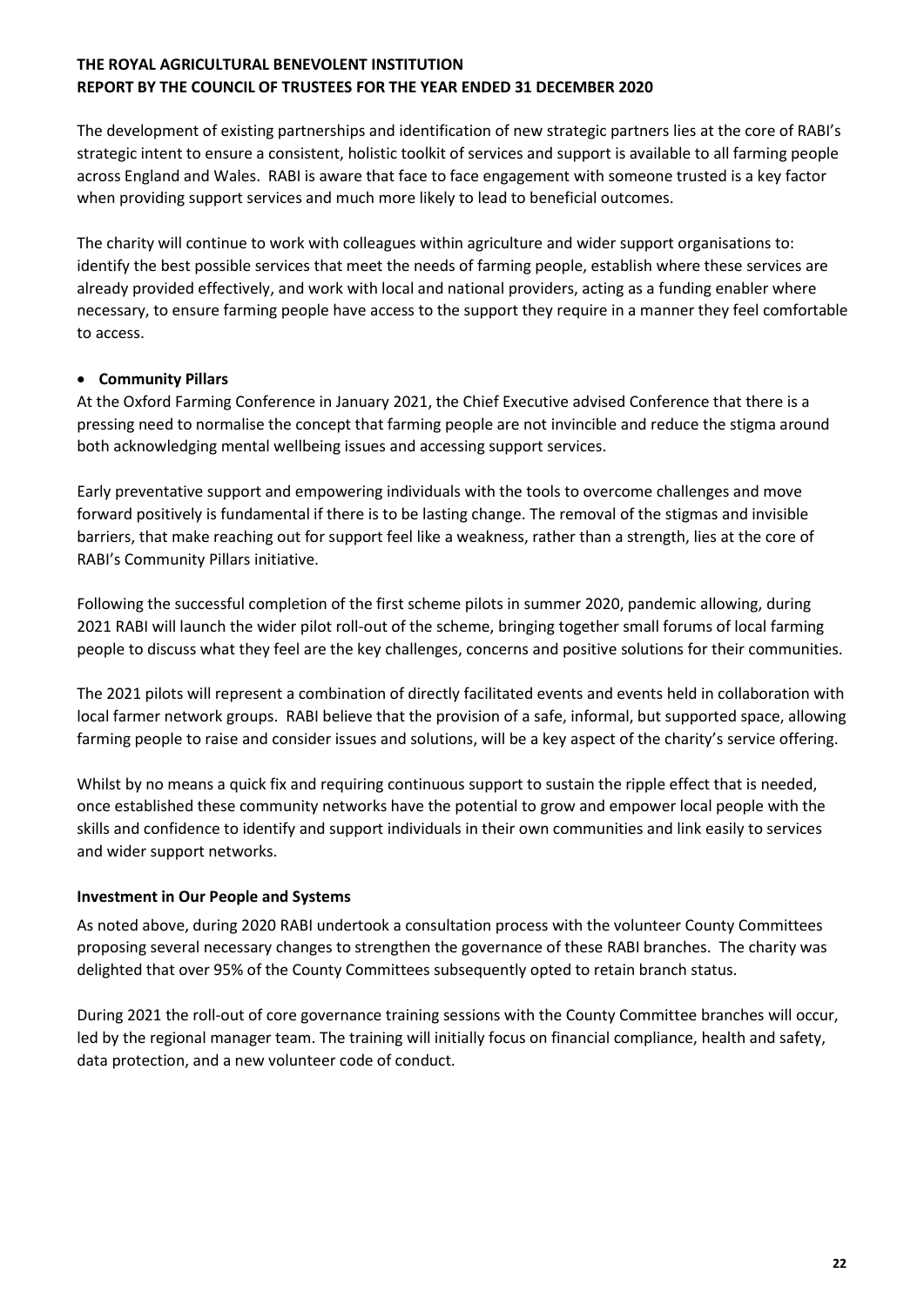Of equal importance is ensuring that the RABI volunteers are much more involved and aware of the charity's activities and progress. During 2021 a number of volunteers from the County Committee branches will be sought to act as representatives to attend several workshops across the year to consider what communications and support work well between the central charity and the branches and what less so.

The ongoing review to evaluate the core competencies of the staff team will continue in 2021 to ensure that a resilient structure exists within the charity that efficiently supports the evolving needs of the farming community.

The continued programme of replacing the charity's end-of-life information systems will continue during 2021 with the planned replacement of the systems that support the provision of services to new and existing beneficiaries. Included within the review is consideration of the systems and processes that support the RABI Helpline service.

## Income Generation

Following postponement due to the impacts of the pandemic, a wide-ranging review of fundraising capacity and resources is now planned for 2021.

The review will consider the forecast requirements for resources and reserves to provide context for deliberation of existing voluntary income sources, investment strategy, and new opportunities to generate and manage income.

RABI is extremely fortunate to hold investment resources and will work during 2021 with professional advisors to review the performance and potential of these resources to ensure they are utilised and managed appropriately to support the farming community now and in the future.

Following the necessary cancellation of face-to-face fundraising events during much of 2020 and 2021, RABI acknowledge that much of the fundraising activities undertaken by the charity's supporters and County Committees will once again be undertaken remotely during 2021.

In addition to leading the County Committees governance projects, the regional managers will work with the branches during 2021 to consider how to best achieve a blend of new and innovative remote fundraising activities with the face-to-face events that it is hoped will be able to resume soon.

The pandemic has reminded many of the integral role that farming people play within our communities. RABI continue to remain committed to ensuring no member of this important community should ever have to face adversity alone.

RABI are confident that there is a real opportunity for 2021 to represent a turning-point for everyone across agriculture to work together to establish a network of services and support that will ensure fewer farming people reach crisis point.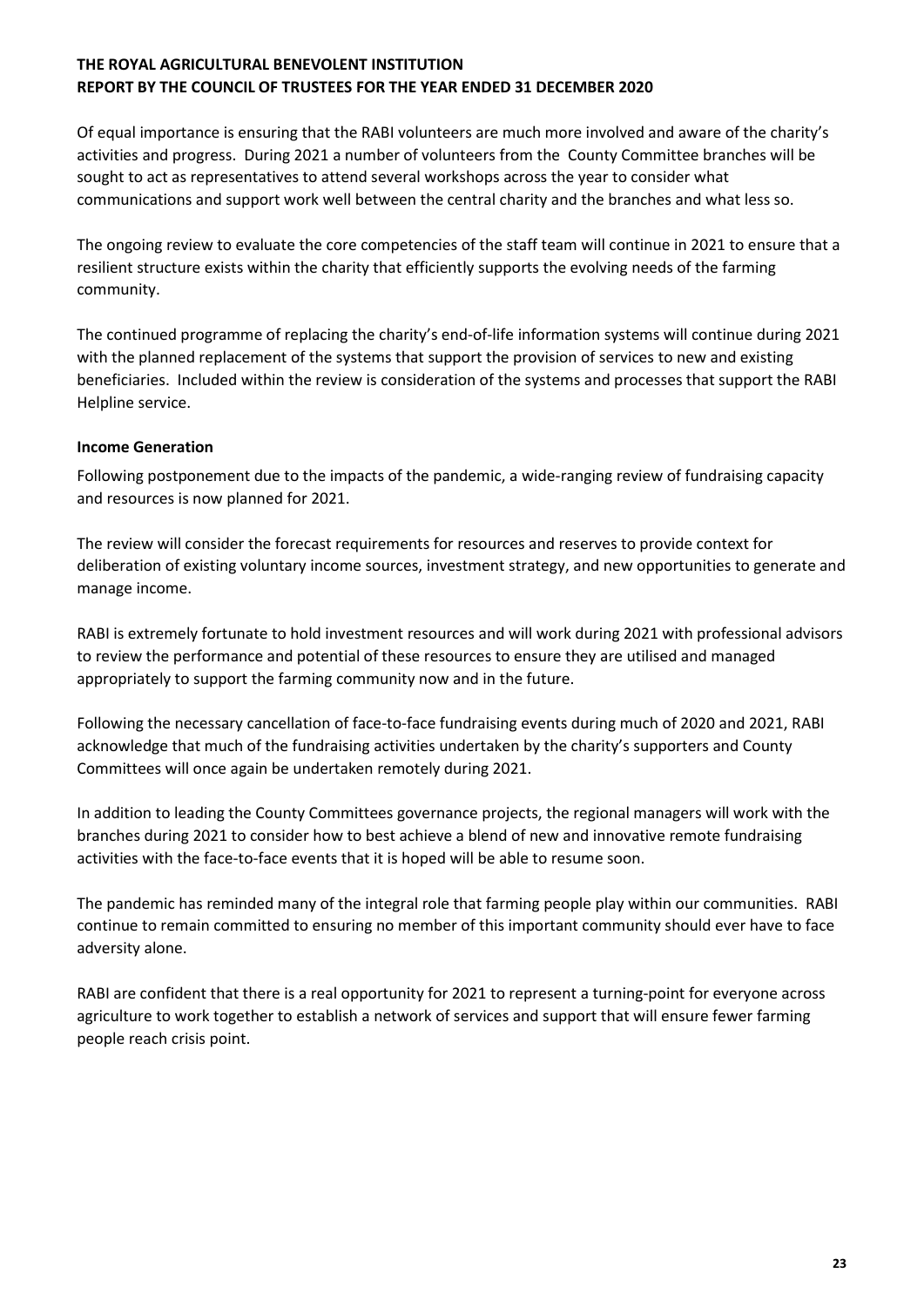## THE ROYAL AGRICULTURAL BENEVOLENT INSTITUTION TRUSTEES' RESPONSIBIILTIES IN RELATION TO THE FINANCIAL STATEMENTS

The Trustees are responsible for preparing the Trustees' Report and the financial statements in accordance with applicable law and regulations.

Charity law in England and Wales and the Royal Charter require the Trustees to prepare financial statements for each financial year. Under that law the Trustees have prepared the financial statements in accordance United Kingdom Generally Accepted Accounting Practice (United Kingdom Accounting Standards and applicable law), including Financial Reporting Standard 102: The Financial Reporting Standard applicable in the UK and Republic of Ireland (FRS 102).

Under charity law the Trustees must not approve the financial statements unless they are satisfied that they give a true and fair view of the state of affairs of the Charity and of its net income or expenditure for that period. In preparing these financial statements, the Trustees are required to:

- select the most suitable accounting policies and then apply them consistently;
- make judgments and accounting estimates that are reasonable and prudent;
- state whether applicable accounting standards, including FRS 102, have been followed, subject to any material departures disclosed and explained in the financial statements; and
- state whether a Statement of Recommended Practice (SORP) applies and has been followed, subject to any material departures which are explained in the financial statements.
- prepare the financial statements on the going concern basis unless it is inappropriate to presume that the Charity will continue to operate.

The Trustees are responsible for keeping proper accounting records that disclose with reasonable accuracy at any time the financial position of the company and enable them to ensure that the financial statements comply with the Charities Act 2011. They are also responsible for safeguarding the assets of the company and hence for taking reasonable steps for the prevention and detection of fraud and other irregularities.

The Trustees are responsible for the maintenance and integrity of the corporate and financial information included on the company's website. Legislation in the United Kingdom governing the preparation and dissemination of financial statements may differ from legislation in other jurisdictions

Approved by the Trustees on  $11<sup>th</sup>$  May 2021 and signed on their behalf

 $M\rightarrow 14$ 

J E Dawson OBE Chair of the Council of Trustees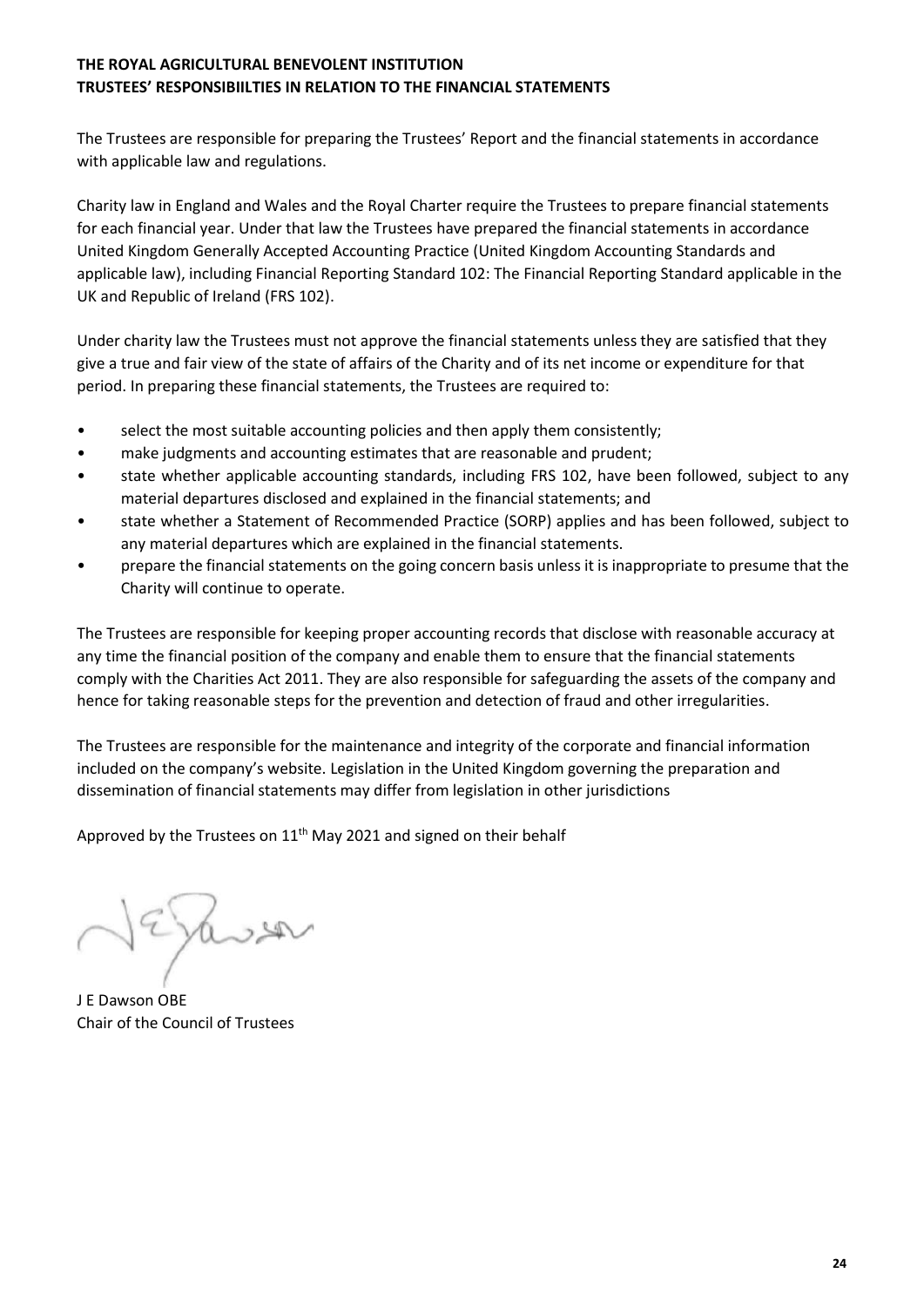# Opinion

We have audited the financial statements of The Royal Agricultural Benevolent Institution for the year ended 31 December 2020 which comprise the Statement of Financial Activities, the Balance Sheet, the Cash Flow Statement and notes to the financial statements, including a summary of significant accounting policies. The financial reporting framework that has been applied in their preparation is applicable law and United Kingdom Accounting Standards, including FRS 102 'The Financial Reporting Standard Applicable in the UK and Republic of Ireland' (United Kingdom Generally Accepted Accounting Practice).

In our opinion the financial statements:

- give a true and fair view of the state of the charity's affairs as at 31 December 2020, and of its incoming resources and application of resources, for the year then ended;
- have been properly prepared in accordance with United Kingdom Generally Accepted Accounting Practice; and
- have been prepared in accordance with the requirements of the Charities Act 2011.

# Basis for opinion

We conducted our audit in accordance with International Standards on Auditing (UK) (ISAs(UK)) and applicable law. Our responsibilities under those standards are further described in the Auditor's Responsibilities for the audit of the financial statements section of our report. We are independent of the charity in accordance with the ethical requirements that are relevant to our audit of the financial statements in the UK, including the FRC's Ethical Standard, and we have fulfilled our other ethical responsibilities in accordance with these requirements. We believe that the audit evidence we have obtained is sufficient and appropriate to provide a basis for our opinion.

## Conclusions relating to going concern

In auditing the financial statements, we have concluded that the trustees' use of the going concern basis of accounting in the preparation of the financial statements is appropriate.

Based on the work we have performed, we have not identified any material uncertainties relating to events or conditions that, individually or collectively, may cast significant doubt on the charity's ability to continue as a going concern for a period of at least twelve months from when the financial statements are authorised for issue.

Our responsibilities and the responsibilities of the trustees with respect to going concern are described in the relevant sections of this report.

We have nothing to report in respect of the following matters in relation to which the ISAs (UK) require us to report to you where:

- the trustees' use of the going concern basis of accounting in the preparation of the financial statements is not appropriate; or
- the trustees have not disclosed in the financial statements any identified material uncertainties that may cast significant doubt about the charity's ability to continue to adopt the going concern basis of accounting for a period of at least twelve months from the date when the financial statements are authorised for issue.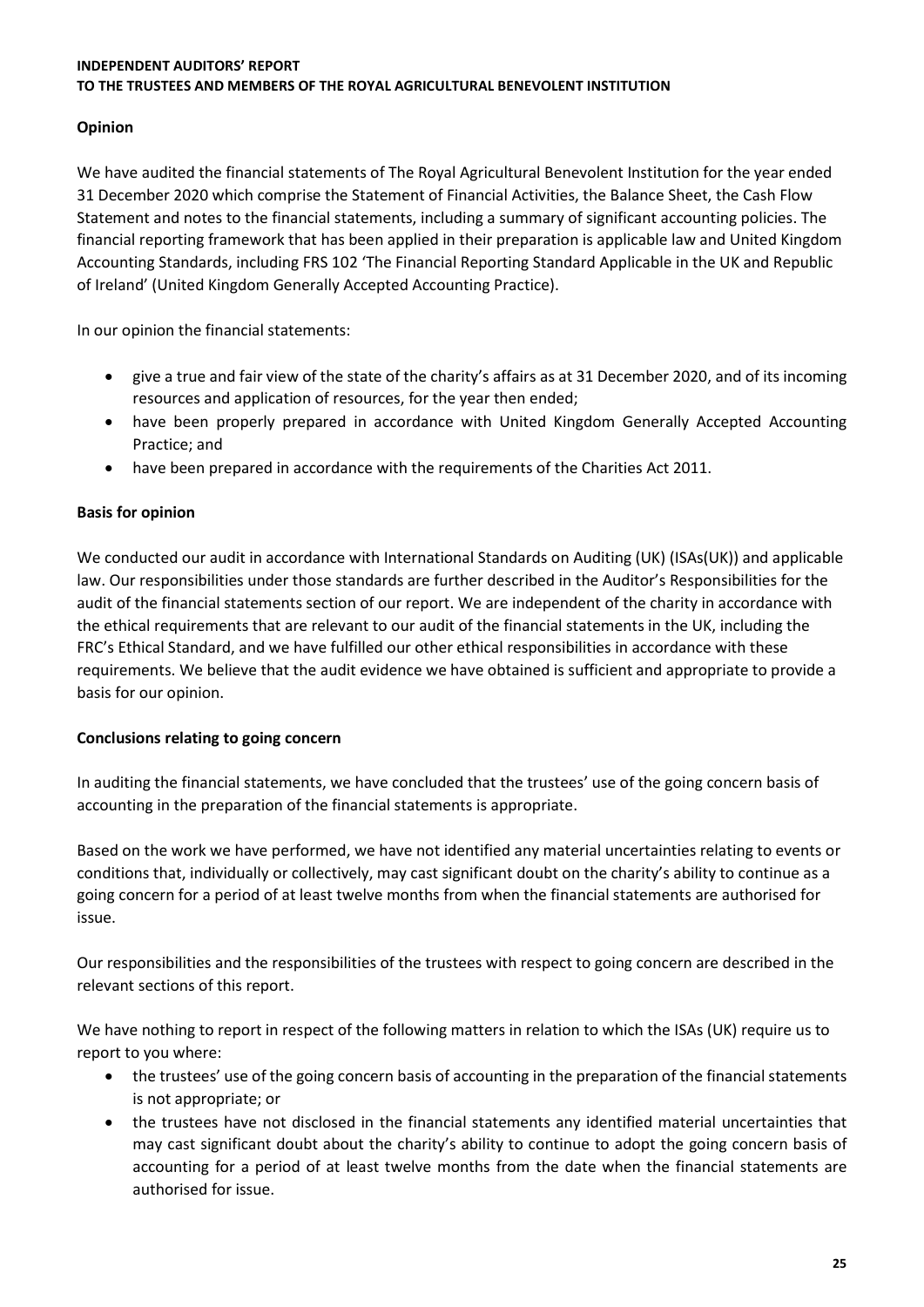## Other information

The other information comprises the information included in the annual report, other than the financial statements and our auditor's report thereon. The trustees are responsible for the other information. Our opinion on the financial statements does not cover the other information and, except to the extent otherwise explicitly stated in our report, we do not express any form of assurance conclusion thereon.

In connection with our audit of the financial statements, our responsibility is to read the other information and, in doing so, consider whether the other information is materially inconsistent with the financial statements or our knowledge obtained in the audit or otherwise appears to be materially misstated. If we identify such material inconsistencies or apparent material misstatements, we are required to determine whether there is a material misstatement in the financial statements or a material misstatement of the other information. If, based on the work we have performed, we conclude that there is a material misstatement of this other information, we are required to report that fact.

We have nothing to report in this regard.

## Matters on which we are required to report by exception

We have nothing to report in respect of the following matters where the Charities Act 2011 requires us to report to you if, in our opinion:

- the information given in the Trustees' Annual Report is inconsistent in any material respect with the financial statements; or
- the charity has not kept adequate accounting records; or
- the financial statements are not in agreement with the accounting records and returns; or
- we have not received all the information and explanations we required for our audit.

#### Responsibilities of trustees

As explained more fully in the trustees' responsibilities statement set out on page 24, the trustees are responsible for the preparation of the financial statements and for being satisfied that they give a true and fair view, and for such internal control as the trustees determine is necessary to enable the preparation of financial statements that are free from material misstatement, whether due to fraud or error.

In preparing the financial statements, the trustees are responsible for assessing the charity's ability to continue as a going concern, disclosing, as applicable, matters related to going concern and using the going concern basis of accounting unless the trustees either intend to liquidate the charity or to cease operations, or have no realistic alternative but to do so.

#### Auditor's responsibilities for the audit of the financial statements

We have been appointed as auditor under section 144 of the Charities Act 2011 and report in accordance with regulations made under section 154 of that Act.

Our objectives are to obtain reasonable assurance about whether the financial statements as a whole are free from material misstatement, whether due to fraud or error, and to issue an auditor's report that includes our opinion. Reasonable assurance is a high level of assurance, but is not a guarantee that an audit conducted in accordance with ISAs (UK) will always detect a material misstatement when it exists. Misstatements can arise from fraud or error and are considered material if, individually or in aggregate, they could reasonably be expected to influence the economic decisions of users taken on the basis of these financial statements.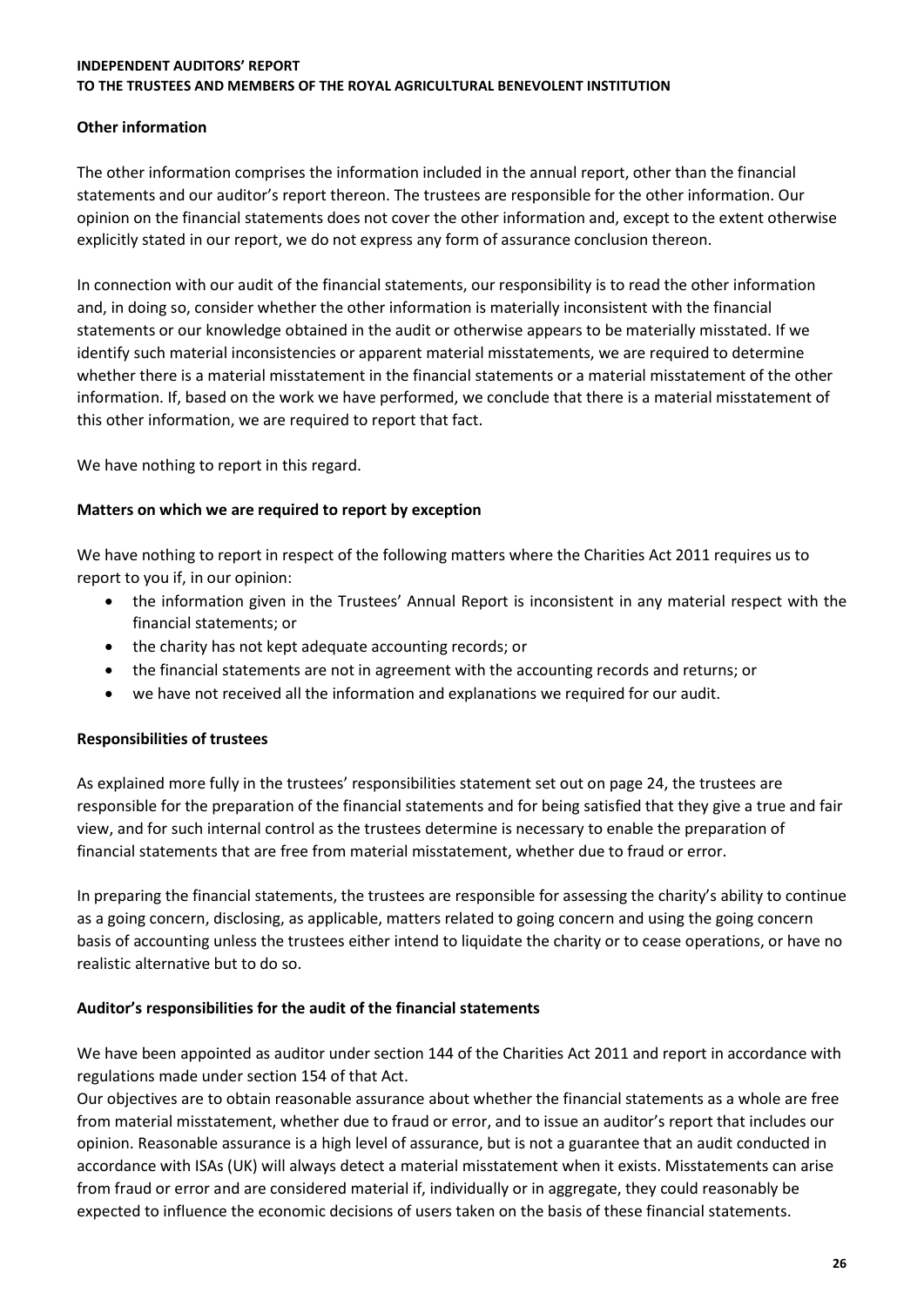Irregularities, including fraud, are instances of non-compliance with laws and regulations. We design procedures in line with our responsibilities, outlined above, to detect material misstatements in respect of irregularities, including fraud. The extent to which our procedures are capable of detecting irregularities, including fraud is detailed below.

#### Explanation as to what extent the audit was considered capable of detecting irregularities, including fraud

The objectives of our audit in respect of fraud, are; to identify and assess the risks of material misstatement of the financial statements due to fraud; to obtain sufficient appropriate audit evidence regarding the assessed risks of material misstatement due to fraud, through designing and implementing appropriate responses to those assessed risks; and to respond appropriately to instances of fraud or suspected fraud identified during the audit. However, the primary responsibility for the prevention and detection of fraud rests with both management and those charged with governance of the charity.

## Our approach was as follows:

We obtained an understanding of the legal and regulatory requirements applicable to the charity and considered that the most significant are the Charities Act 2011, the Charity SORP, and UK financial reporting standards as issued by the Financial Reporting Council.

We obtained an understanding of how the charity complies with these requirements by discussions with management and those charged with governance.

We assessed the risk of material misstatement of the financial statements, including the risk of material misstatement due to fraud and how it might occur, by holding discussions with management and those charged with governance.

We inquired of management and those charged with governance as to any known instances of noncompliance or suspected non-compliance with laws and regulations.

Based on this understanding, we designed specific appropriate audit procedures to identify instances of noncompliance with laws and regulations. This included making enquiries of management and those charged with governance and obtaining additional corroborative evidence as required.

As part of an audit in accordance with ISAs (UK) we exercise professional judgement and maintain professional scepticism throughout the audit. We also:

- Identify and assess the risks of material misstatement of the financial statements, whether due to fraud or error, design and perform audit procedures responsive to those risks, and obtain audit evidence that is sufficient and appropriate to provide a basis for our opinion. The risk of not detecting a material misstatement resulting from fraud is higher than for one resulting from error, as fraud may involve collusion, forgery, intentional omissions, misrepresentations, or the override of internal control.
- Obtain an understanding of internal control relevant to the audit in order to design audit procedures that are appropriate in the circumstances, but not for the purposes of expressing an opinion on the effectiveness of the charity's internal control.
- Evaluate the appropriateness of accounting policies used and the reasonableness of accounting estimates and related disclosures made by the trustees.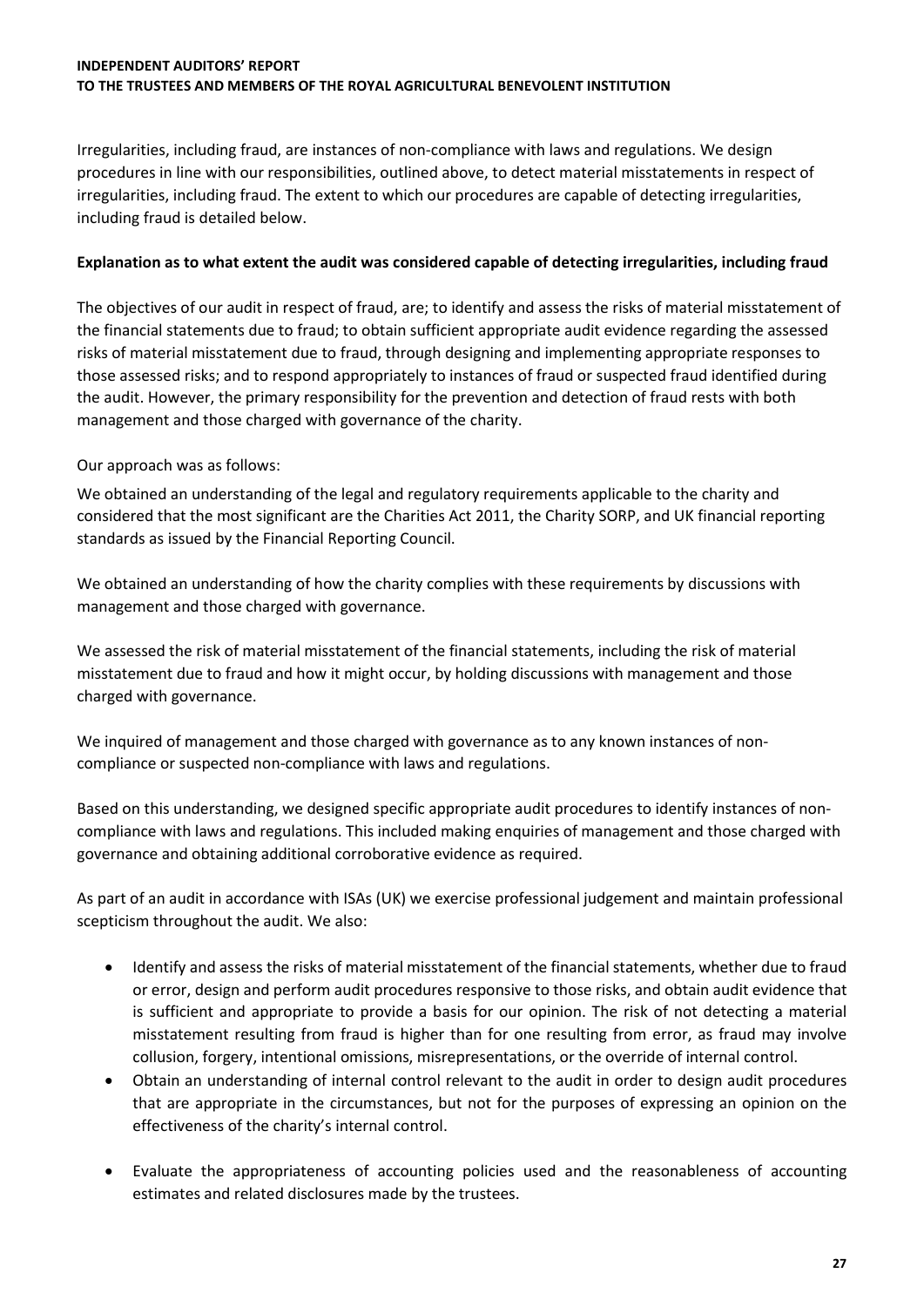- Conclude on the appropriateness of the trustees' use of the going concern basis of accounting and, based on the audit evidence obtained, whether a material uncertainty exists related to events or conditions that may cast significant doubt on the charity's ability to continue as a going concern. If we conclude that a material uncertainty exists, we are required to draw attention in our auditor's report to the related disclosures in the financial statements or, if such disclosures are inadequate, to modify our opinion. Our conclusions are based on the audit evidence obtained up to the date of our auditor's report. However, future events or conditions may cause the charity to cease to continue as a going concern.
- Evaluate the overall presentation, structure and content of the financial statements, including the disclosures, and whether the financial statements represent the underlying transactions and events in a manner that achieves fair presentation.

We communicate with those charged with governance regarding, among other matters, the planned scope and timing of the audit and significant audit findings, including any significant deficiencies in internal control that we identify during our audit.

## Use of our report

This report is made solely to the charity's trustees, as a body, in accordance with Chapter 3 of Part 8 of the Charities Act 2011. Our audit work has been undertaken so that we might state to the charity's trustees those matters we are required to state to them in an auditor's report and for no other purpose. To the fullest extent permitted by law, we do not accept or assume responsibility to any party other than the charity and charity's trustees as a body, for our audit work, for this report, or for the opinion we have formed.

Moore Kingston Smith Up

Moore Kingston Smith LLP, Statutory auditor Devonshire House 60 Goswell Road London EC1M 7AD

Date: 11 May 2021

Moore Kingston Smith LLP is eligible to act as auditor in terms of Section 1212 of the Companies Act 2006.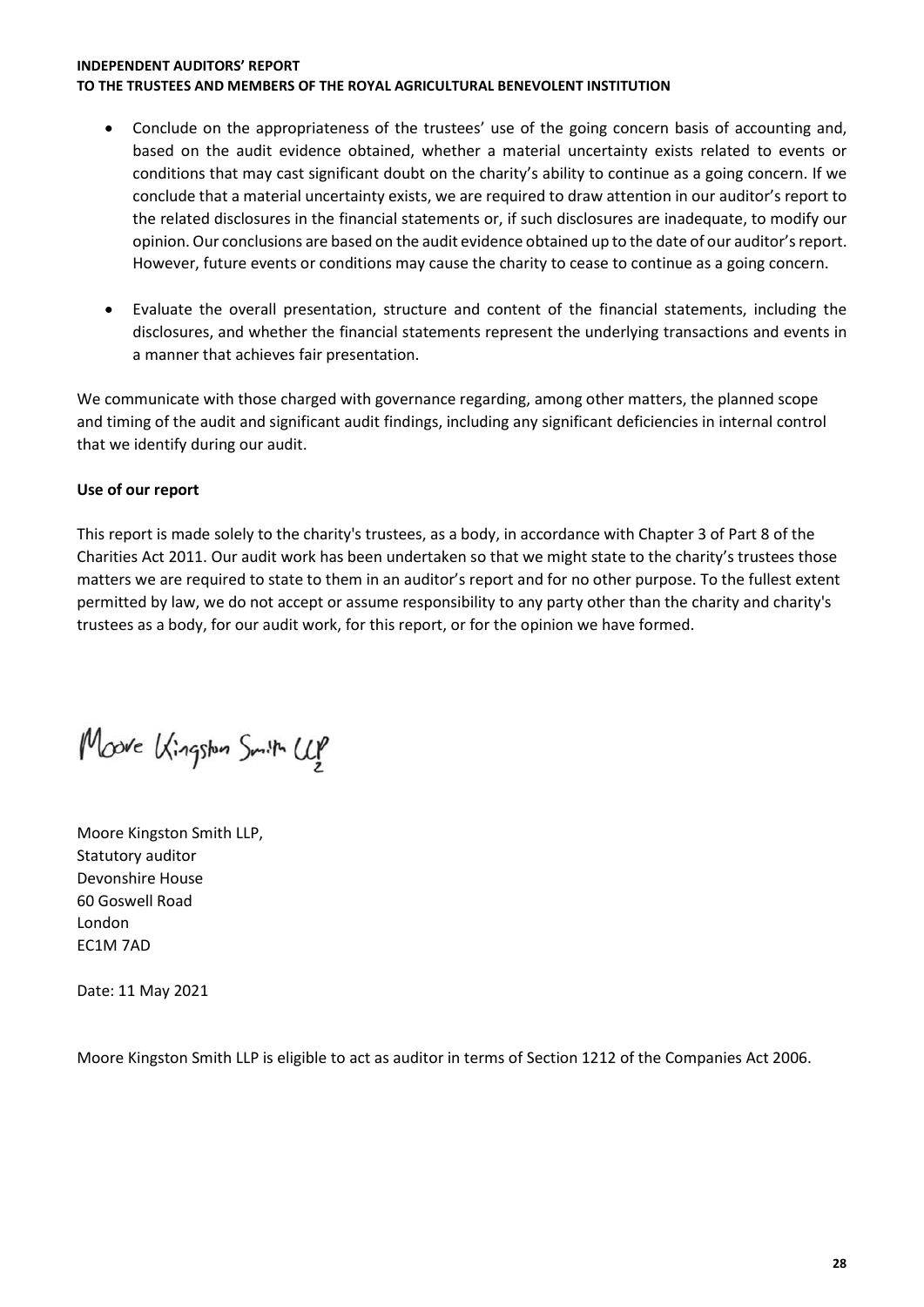#### THE ROYAL THE ROYAL AGRICULTURAL BENEVOLENT INSTITUTION STATEMENT OF FINANCIAL ACTIVITIES FOR THE YEAR ENDED 31 DECEMBER 2020

|                                           | Notes          | Unrestricted   | Restricted               | Endowment                    | <b>Total</b>             | Total  |
|-------------------------------------------|----------------|----------------|--------------------------|------------------------------|--------------------------|--------|
|                                           |                | <b>Funds</b>   | <b>Funds</b>             | <b>Funds</b>                 | 2020                     | 2019   |
|                                           |                | f'000          | E'000                    | E'000                        | £'000                    | f'000  |
| <b>Income</b>                             |                |                |                          |                              |                          |        |
| Donations, legacies & grants              | $\overline{2}$ | 1,535          | 329                      |                              | 1,864                    | 2,456  |
| <b>Charitable activities</b>              |                |                |                          |                              |                          |        |
| Fees for residential care                 |                | 1,284          |                          |                              | 1,284                    | 1,209  |
| <b>Other trading activities</b>           |                |                |                          |                              |                          |        |
| Fees for residential care                 |                | 1,002          |                          |                              | 1,002                    | 1,415  |
| <b>Trading sales</b>                      | 3              | 35             |                          |                              | 35                       | 36     |
| <b>Investment income</b>                  | 4              | 1,383          | 175                      | 27                           | 1,585                    | 1,986  |
| Other income                              |                |                |                          |                              |                          | 12     |
| Total Income                              |                | 5,239          | 504                      | 27                           | 5,770                    | 7,114  |
| Expenditure                               |                |                |                          |                              |                          |        |
| <b>Raising funds</b>                      |                |                |                          |                              |                          |        |
| Donations and legacies                    | 5              | 724            |                          |                              | 724                      | 845    |
| <b>Residential homes</b>                  | 8              | 1,387          |                          |                              | 1,387                    | 1,258  |
| Other trading activities                  | 3              | 16             |                          |                              | 16                       | 31     |
| Generating investment income              | 7              | 299            |                          |                              | 299                      | 278    |
| <b>Cost of charitable activities</b>      |                |                |                          |                              |                          |        |
| Grants and support services               | 9              | 2,971          | 381                      | 27                           | 3,379                    | 3,947  |
| <b>Residential homes</b>                  | 8              | 1,701          |                          |                              | 1,701                    | 1,640  |
| Publicity and marketing                   | 6              | 398            |                          |                              | 398                      | 407    |
| <b>Total Expenditure</b>                  |                | 7,496          | 381                      | 27                           | 7,904                    | 8,406  |
| Total gains/(losses) on investment assets |                | 2,143          | (58)                     | (49)                         | 2,036                    | 21,557 |
| Net (expenditure)/income                  |                | (114)          | 65                       | (49)                         | (98)                     | 20,265 |
| <b>Transfer between funds</b>             | 20             | $\blacksquare$ | $\overline{\phantom{a}}$ | $\qquad \qquad \blacksquare$ | $\overline{\phantom{a}}$ |        |
|                                           |                |                |                          |                              |                          |        |
| Net movement in funds                     |                | (114)          | 65                       | (49)                         | (98)                     | 20,265 |
| <b>Reconciliation of funds:</b>           |                |                |                          |                              |                          |        |
| Total funds brought forward 1 January     |                | 75,430         | 6,709                    | 852                          | 82,991                   | 62,726 |
| Total funds carried forward 31 December   |                | 75,316         | 6,774                    | 803                          | 82,893                   | 82,991 |

The charity has no recognised gains or losses for the year other than as detailed above. The net movements in the charity for the year arise from continuing operations.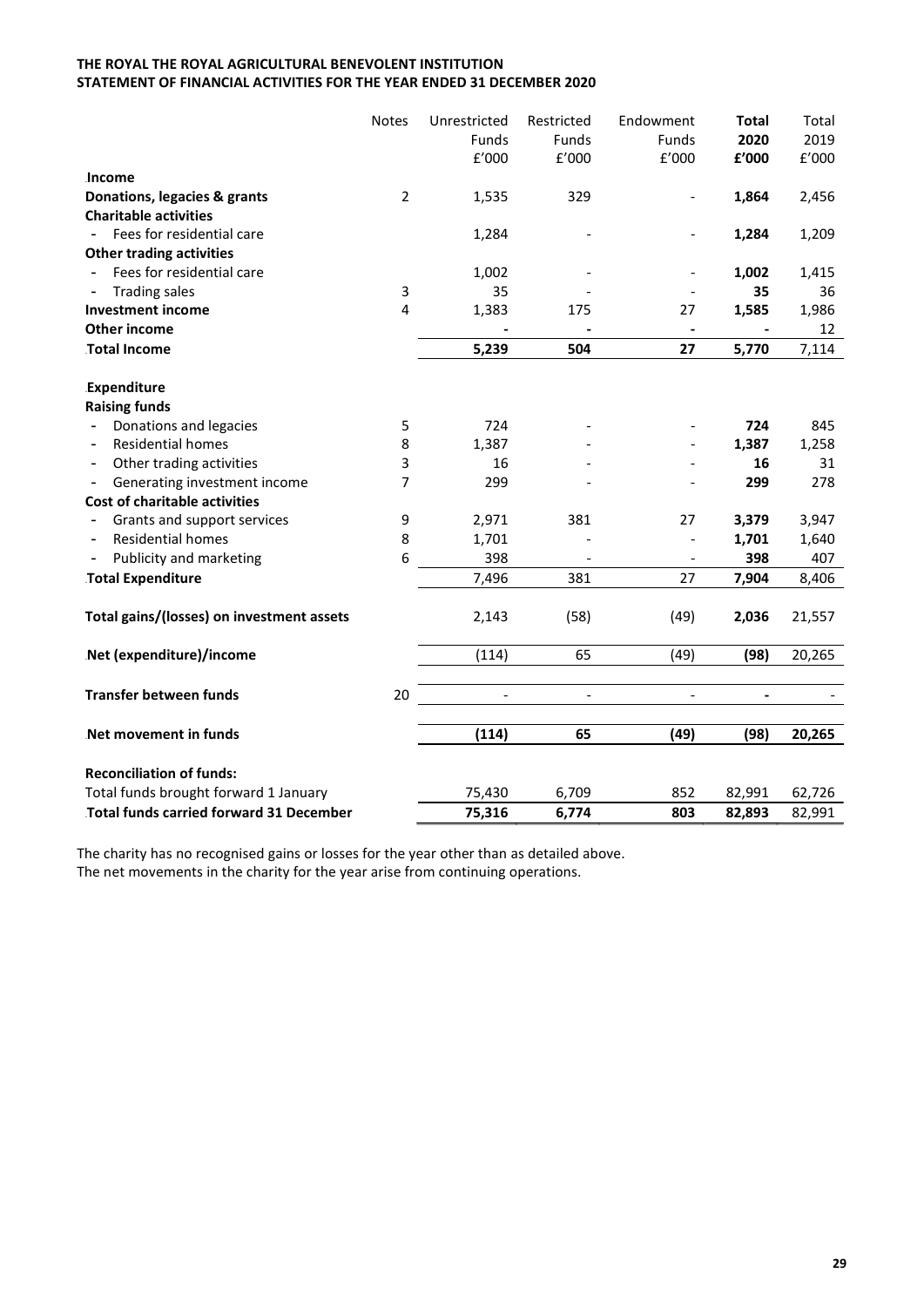#### THE ROYAL THE ROYAL AGRICULTURAL BENEVOLENT INSTITUTION BALANCE SHEET AS AT 31 DECEMBER 2020

|                                     | <b>Notes</b> | <b>TOTAL</b> | <b>TOTAL</b> |
|-------------------------------------|--------------|--------------|--------------|
|                                     |              | 2020         | 2019         |
|                                     |              | £'000        | f'000        |
| <b>Fixed Assets</b>                 |              |              |              |
| <b>Tangible Assets</b>              | 14           | 8,285        | 8,293        |
| Investments                         | 16           | 72,672       | 71,274       |
| <b>Total Fixed Assets</b>           |              | 80,957       | 79,567       |
| <b>Current Assets</b>               |              |              |              |
| <b>Trading Stock</b>                |              | 20           | 4            |
| <b>Debtors</b>                      | 17           | 247          | 251          |
| Cash at Bank and in Hand            | 18           | 2,200        | 3,503        |
| <b>Total Current Assets</b>         |              | 2,467        | 3,758        |
| Creditors:                          |              |              |              |
| Amounts Falling due within one year | 19           | (531)        | (334)        |
| <b>Net Current Assets</b>           |              | 1,936        | 3,424        |
| <b>Total Net Assets</b>             |              | 82,893       | 82,991       |
|                                     |              |              |              |
| The Funds of the Charity            | 20           |              |              |
| <b>Endowed Funds</b>                |              | 803          | 852          |
| <b>Restricted funds</b>             |              | 6,774        | 6,709        |
| Unrestricted funds                  |              | 75,316       | 75,430       |
| <b>Total Charity Funds</b>          |              | 82,893       | 82,991       |
|                                     |              |              |              |

The financial statements on pages 29 to 44 were approved by the Trustees on 11th May 2021 and signed on their behalf by:

 $\mathcal{P}(\mathcal{A})$ 

J E Dawson OBE J Elliot Chair of the Council of Trustees Treasurer

 $068$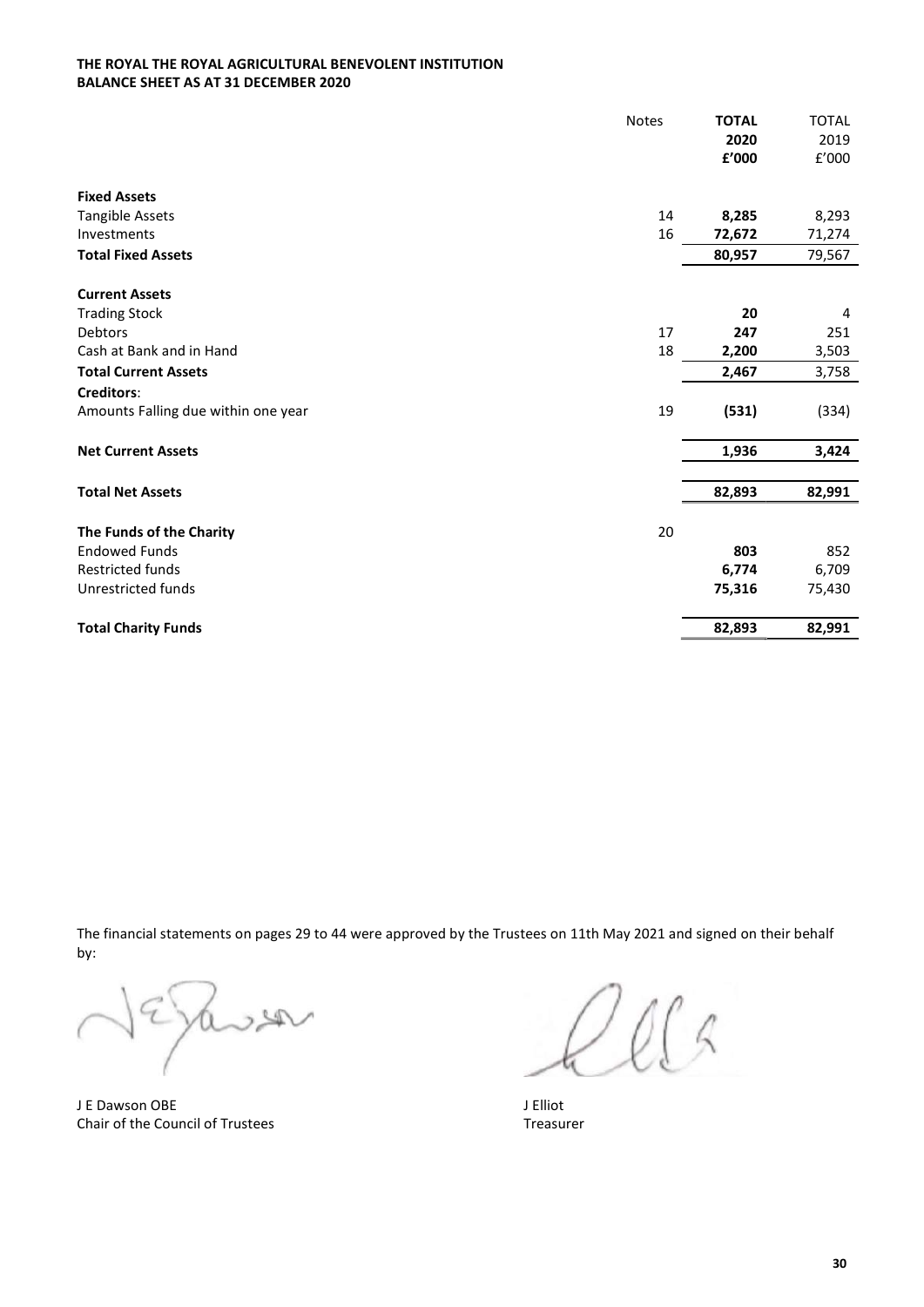#### THE ROYAL THE ROYAL AGRICULTURAL BENEVOLENT INSTITUTION STATEMENT OF CASH FLOWS FOR THE YEAR ENDED 31 DECEMBER 2020

|                                                               | 2020     | 2019      |
|---------------------------------------------------------------|----------|-----------|
|                                                               | £'000    | £'000     |
| <b>Cash flow from Operating Activities</b>                    |          |           |
| Net cash outflow from operating activities                    | (3, 493) | (3,404)   |
|                                                               |          |           |
| <b>Cash flow from Investing Activities</b>                    |          |           |
| Dividend receipts                                             | 1,261    | 1,555     |
| <b>Investment Property rentals</b>                            | 324      | 415       |
| Proceeds from sale of investment property                     |          | 496       |
| Capital purchases investment property                         | (106)    | (428)     |
| Interest on Cash deposits                                     |          | 16        |
| Net proceeds from sale of investments                         | 745      | 141       |
| Purchase of tangible fixed assets                             | (34)     | (53)      |
|                                                               | 2,190    | 2,142     |
|                                                               |          |           |
| Change in cash and cash equivalents during the year           | (1, 303) | (1, 262)  |
| Cash and cash equivalents as at 1 January                     | 3,503    | 4,765     |
| Cash and cash equivalents as at 31 December                   | 2,200    | 3,503     |
|                                                               |          |           |
| Notes to the cash Flow statement                              |          |           |
|                                                               | 2020     | 2019      |
| Reconciliation of Net Income to Net Cash Flows from Operating |          |           |
| <b>Activities</b>                                             | f'000    | f'000     |
| Net income / (expenditure) for the year                       | (98)     | 20,265    |
| <b>Adjustment For:</b>                                        |          |           |
| Depreciation charges                                          | 42       | 28        |
| (Gains)/losses on investments                                 | (2,036)  | (21, 557) |
| Investment Income                                             | (1, 585) | (1,986)   |
| Decrease/(Increase) in Stocks                                 | (16)     |           |
| Decrease/(Increase) in Debtors                                | 3        | 1         |
| (Decrease)/Increase in Creditors                              | 197      | (155)     |
| Net Cash used in operating activities                         | (3, 493) | (3,404)   |

| Analysis of Cash and cash equivalent and net | 31 December | 31 December | <b>Cashflow</b> |
|----------------------------------------------|-------------|-------------|-----------------|
| debts                                        | 2020        | 2019        |                 |
|                                              | f'000       | f'000       | £'000           |
| Cash at bank and in hand                     | 324         | 703         | (379)           |
| Short-term deposits                          | 1.876       | 2,800       | (924)           |
|                                              | 2,200       | 3,503       | (1,303)         |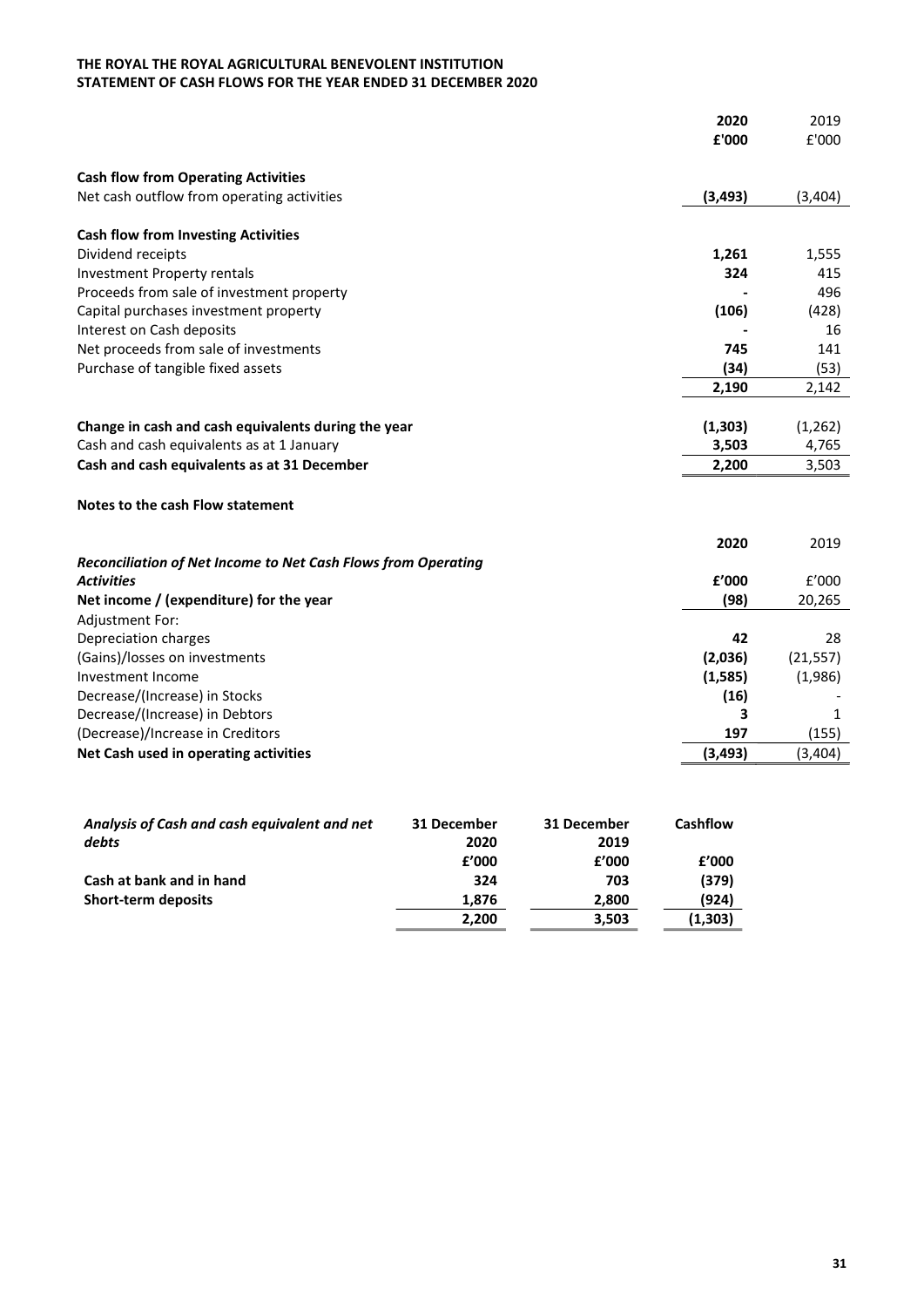#### THE ROYAL THE ROYAL AGRICULTURAL BENEVOLENT INSTITUTION PRINCIPLE ACCOUNTING POLICIES 2020

#### Basis of Preparation

The Royal Agricultural Benevolent Institution ('RABI') meets the definition of a public benefit entity under FRS102. The financial statements have therefore, been prepared in accordance with the applicable accounting standards in the United Kingdom, the Accounting Regulations issued under the Charities Act 2011 and the Statement of Recommended Practice 'Accounting and Reporting by Charities (FRS102)'.

The financial statements are prepared under the historical cost convention as modified by the revaluation of investments and tangible land and buildings to market value and are in accordance with the Statement of Recommended Practice 'Accounting and Reporting by Charities (FRS102)'.

The financial statements are presented in RABI's functional currency of Sterling (GBP) and are shown rounded to the nearest thousand (£000).

A summary of the significant accounting policies is set out below.

#### Going Concern

The Trustees, having a particular regard to the impacts of the Covid-19 restrictions on the activities of RABI consider it appropriate to prepare the financial statements on a going concern basis.

As noted in the Trustees Annual Report, financial forecasts have been completed to consider the likely impact of reduced income resulting from a significant reduction in fundraising events during the period of Covid-19 restrictions, coupled with global investment uncertainties. The Trustees are satisfied that the financial forecasts support the assessment that the charity can continue to operate in a robust manner and to continue to deliver essential charitable services.

Whilst markets remain uncertain, the potential lower returns have been considered in the revised forecasts and are not expected to materially affect the charity's ability to continue to operate for the next twelve months.

Trustees consider the level of liquid assets held directly and within the investment portfolio provide adequate assurance that existing welfare and central commitments can continue to be financed during the period of existing uncertainty even if fundraising income remains at depressed levels. The Trustees are assured that there are adequate resources to allow RABI to continue the charity's activities for the foreseeable future. The financial statements have therefore been prepared on a going concern basis.

#### Income

Donations and legacies are received by way of grants, donations, legacies, and gifts and are included in full in the Statement of Financial Activities when receivable. Voluntary income, restricted in use by the wishes of the donor, is taken to restricted funds. Income is only deferred when the donor specifies that the donation must only be used in future accounting periods. Legacies are accounted for when received, or when it becomes probable that the legacy will be received, and the value can be measured with sufficient reliability.

Investment income is accounted for in the period in which the charity is entitled to receipt and comprises dividend income, interest on cash deposits and rental income from investment properties.

Residential fees are accounted for in the period in which the service has been provided.

#### Expenditure

All expenditure is accounted for on an accruals basis and is recognised when there is a legal or constructive obligation for the charity to make payment. All costs have been directly attributed to one of the functional categories of expenditure in the Statement of Financial Activities.

Any irrecoverable VAT is charged to the Statement of Financial Activities or capitalised as part of the cost of the related asset where appropriate.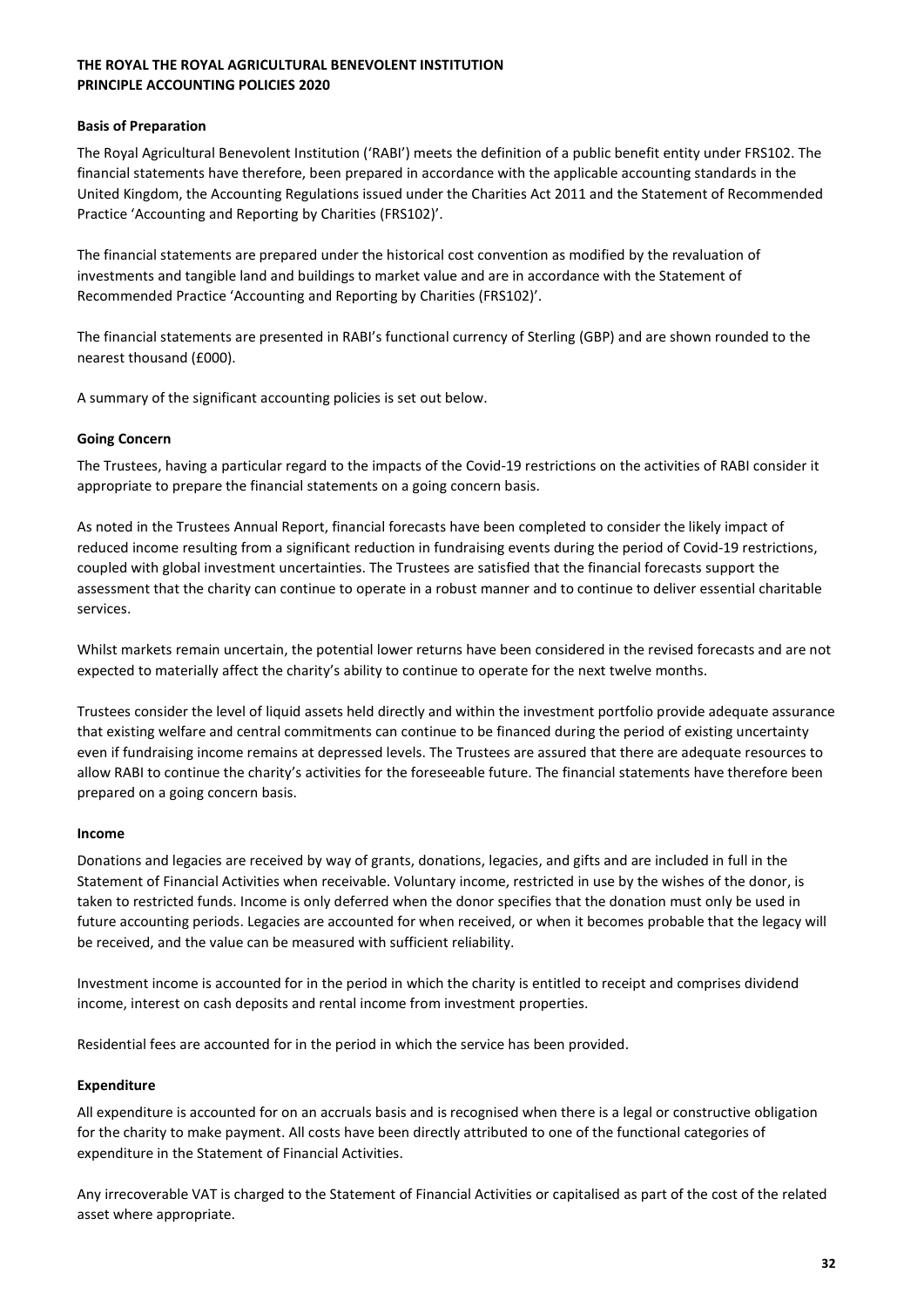#### THE ROYAL THE ROYAL AGRICULTURAL BENEVOLENT INSTITUTION PRINCIPLE ACCOUNTING POLICIES 2020

Costs of raising funds include investment managers' fees, costs to provide residential care support to non-beneficiaries at the two RABI residential homes and expenditure incurred to attract voluntary income, grants and legacies. Residential home costs are charged to the Statement of Financial Activities in the period in which the service has been provided.

Expenditure on charitable activities includes the payment of grants to beneficiaries and the indirect costs of providing the casework support. Grants are recognised in the financial statements in the year in which the grant offer is conveyed to the recipient. Conditional grants to beneficiaries are not recognised where the conditions of receipt have not been met and are noted as financial commitments.

Support costs consist of salary and other expenditure incurred to facilitate the administration and governance of the charity. Support costs are directly attributed to activities where it is possible to allocate to the activity on a basis of use of resource. Where it is not possible to directly attribute support costs, these are apportioned by the estimated percentage of time utilised by employees on each activity.

#### Tangible Fixed Assets and Depreciation

The cost of tangible fixed assets is their purchase cost, together with any incidental expenses of acquisition. Freehold land and buildings are measured at market value less impairment and are not depreciated as trustees consider recognition on a market value basis renders any depreciation charge as immaterial. Freehold land and buildings are subject to a full professional review on a rolling minimum five year basis in accordance with RICS "Red Book".

An impairment is recognised for the difference between the carrying amount and the revalued recoverable amount. Impairment movements are charged to the Statement of Financial Activities in the period incurred.

The fair market value of the two RABI owned residential homes is deemed to be the market value of the freehold investment in the residential home and the net income for the retirement flats.

It is RABI's policy to capitalise all assets with a combined purchase value in excess of £1,000. Depreciation is calculated on a straight-line basis across the expected useful life of the asset class:

Motor vehicles three years Equipment three - ten years

#### Investments

Quoted investments are stated at market value at the balance sheet date.

RABI additionally owns a number of farms and estates which are held to generate a rental income. Investment properties are recognised at market value, with all properties being subject to a full professional valuation in accordance with RICS "Red Book" valuation requirements for the December 2019 year-end. Full professional valuations will be carried out on a minimum basis of every five years. Trustees perform an annual desktop review of the market values of investment properties in the interim of full revaluation reports.

#### Gains and Losses on Investment Assets

Gains and losses arising on investment assets, both through sale and changes in valuations, are taken to the Statement of Financial Activities in the year they occur.

#### Financial Instruments

The charity only has financial assets and financial liabilities of a kind that qualify as basic financial instruments.

#### Stock

Stock is stated at the lower of cost and net realisable value.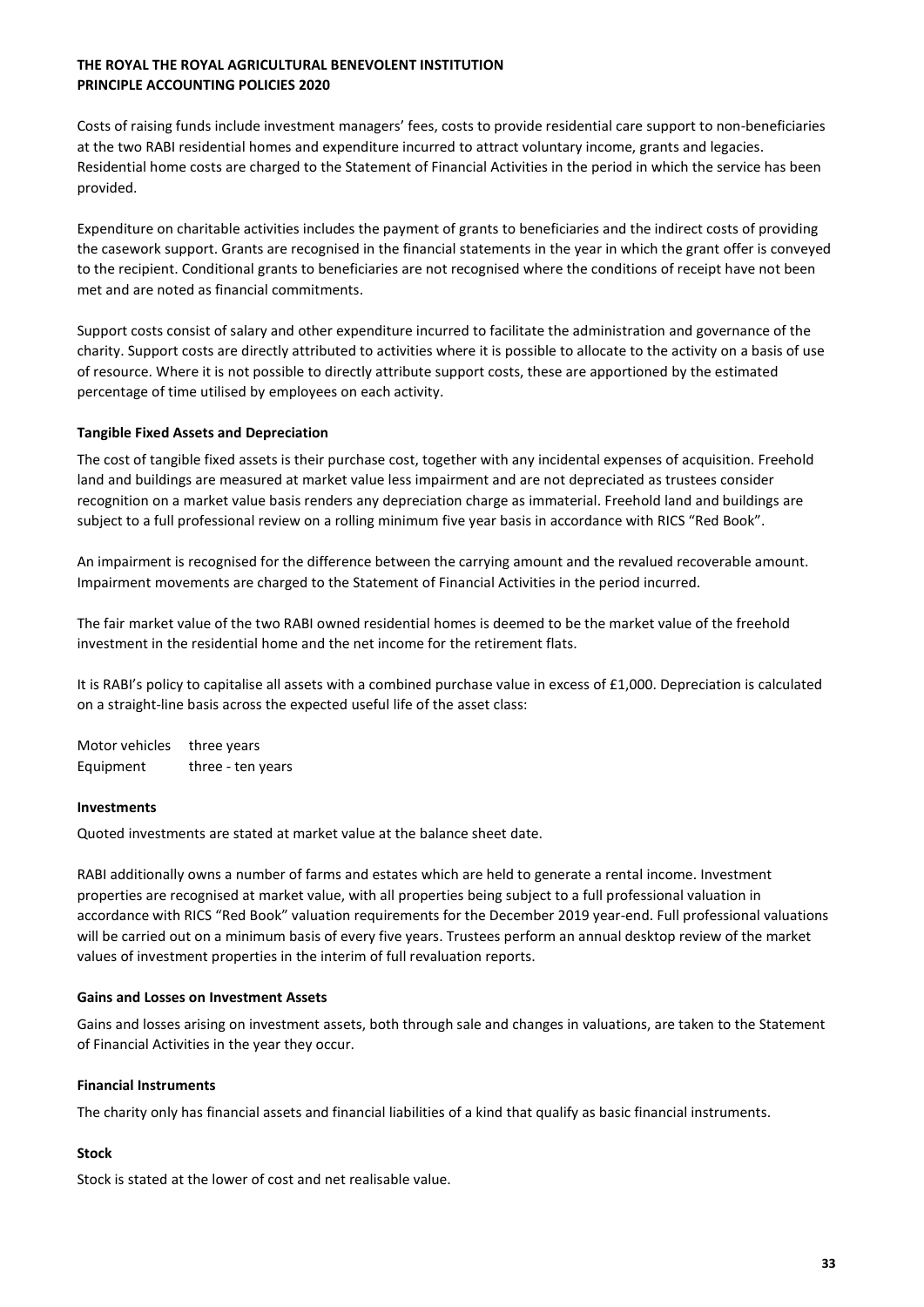#### THE ROYAL THE ROYAL AGRICULTURAL BENEVOLENT INSTITUTION PRINCIPLE ACCOUNTING POLICIES 2020

#### Funds

RABI currently holds three permanently endowed funds with no discretion to expend the capital. Income from two of the permanently endowed funds is restricted, with the third generating unrestricted income for general charitable purposes.

Restricted funds are subject to specific restricted conditions imposed by the donors as indicated below at note 20. Designated funds comprise unrestricted funds that are set aside by the trustees for a particular purpose.

#### Employee Benefits

RABI provides benefits to employees including paid holiday, group life assurance and a defined contribution pension scheme. The short-term benefits of holiday pay and group life assurance are charged to the Statement of Financial Activities during the period incurred.

The charity operates a defined contribution pension scheme for the benefit of all eligible employees. The assets of the scheme are administered by an independent pension provider. Once RABI has paid contributions to the scheme provider, the charity has no further payment obligations. The employer contributions are charged to the Statement of Financial Activities during the year of payment. Any unpaid employer contributions at the year-end are recognised within creditors.

#### Branches and Volunteers

RABI has an extensive network of volunteers across England and Wales who assist the charity to raise funds and increase awareness of the charity's work. An estimate of the contribution provided by the volunteers is included at note 13.

The majority of volunteers provide support to RABI through membership of one of the wholly volunteer based County Committees, with most of these Committees carrying out fundraising and support work as local branches of the charity.

The transactions undertaken by those County Committees operating as branches are recognised in the Statement of Financial Activities and assets and liabilities in the Balance Sheet in accordance with the charity's other income and expenditure policies as noted above. Income raised by the branches is typically to support the general purposes of RABI and will be accounted for as unrestricted funds. On occasion of a branch raising funds for a specific purpose, the income raised will be accounted for as restricted funds.

#### Critical Accounting Estimates and Areas of Judgement

In preparing financial statements the Trustees are required to make certain judgements, estimates and assumptions about the carrying amount of assets and liabilities that are not readily apparent from other sources. The estimates and assumptions are based on historical experience and other known factors that are considered relevant. Actual results may differ from these estimates. Estimates and assumptions are reviewed on an ongoing basis, with revisions to accounting estimates being recognised in the period in which the estimate is revised if the revision affects only that period, or in the period of revision and future periods if the revision affects both periods.

The Trustees consider the key area of judgement deemed to have the most significant effect on values recognised in the financial statements relates to the valuation of investment properties. These valuations are subject to a number of key assumptions and the trustees are satisfied that the assumptions used are reasonable and result in a materially accurate estimate of the property's fair value at 31 December 2020.

Note 16 provides further details regarding the valuation methods used assumptions upon which the valuation is based.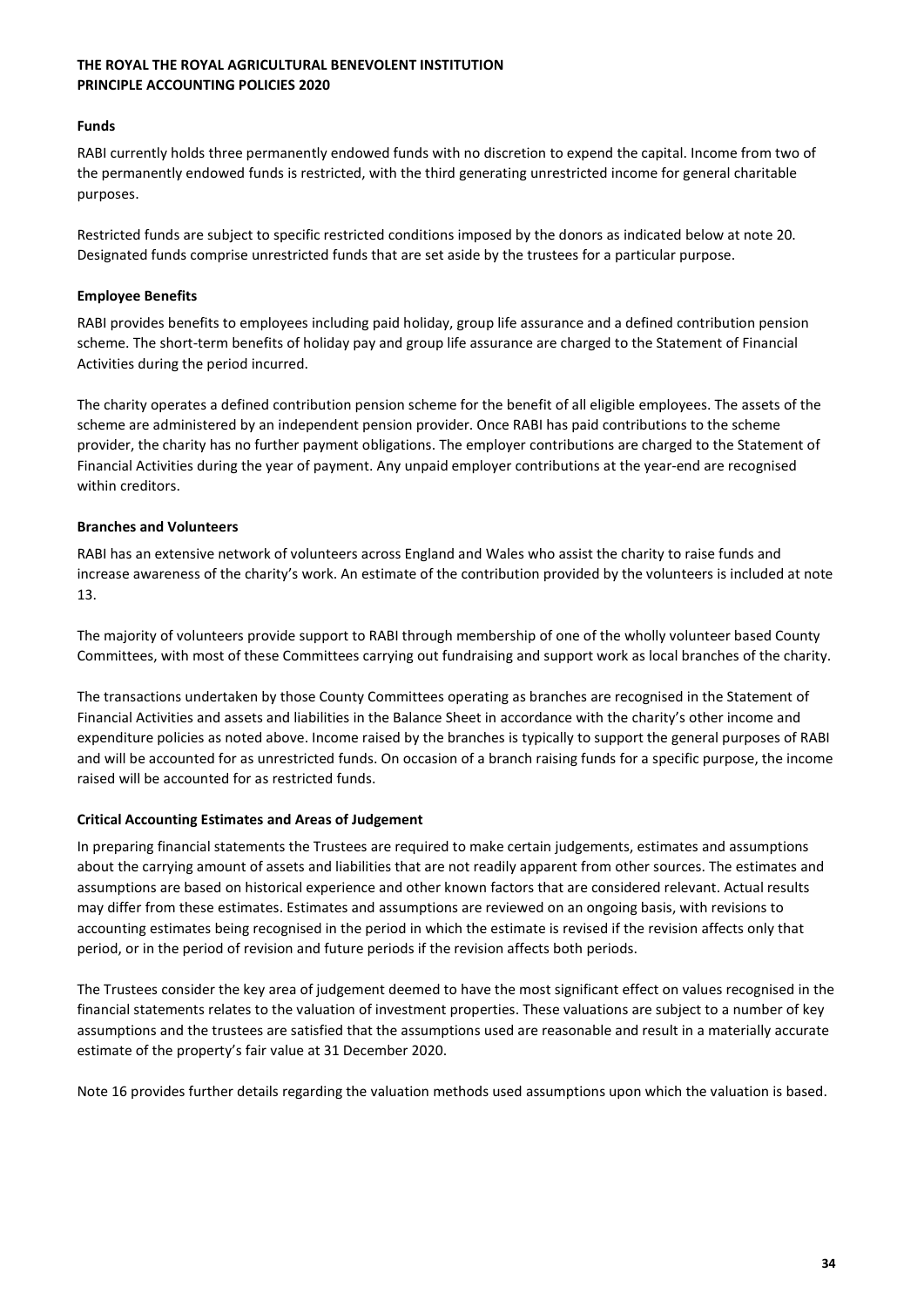#### 1. Statement of Financial Activities analysis for the year-ended 31 December 2019

|                                           | Unrestricted | Restricted | Endowment     | <b>Total</b> |
|-------------------------------------------|--------------|------------|---------------|--------------|
|                                           | <b>Funds</b> | fund       | <b>Funds</b>  | 2019         |
|                                           | f'000        | E'000      | f'000         | £'000        |
| <b>Income</b>                             |              |            |               |              |
| Donations, legacies & grants              | 1,910        | 540        | 6             | 2,456        |
| <b>Charitable activities</b>              |              |            |               |              |
| Fees for residential care                 | 1,209        |            |               | 1,209        |
| <b>Other trading activities</b>           |              |            |               |              |
| Fees for residential care                 | 1,415        |            |               | 1,415        |
| <b>Trading sales</b>                      | 36           |            |               | 36           |
| <b>Investment income</b>                  | 1,760        | 226        |               | 1,986        |
| <b>Other income</b>                       | 12           |            |               | 12           |
| Total Income                              | 6,342        | 766        | 6             | 7,114        |
| Expenditure                               |              |            |               |              |
| <b>Raising funds</b>                      |              |            |               |              |
| Donations and legacies                    | 845          |            |               | 845          |
| <b>Residential homes</b>                  | 1,258        |            |               | 1,258        |
| Other trading activities                  | 31           |            |               | 31           |
| Generating investment income              | 278          |            |               | 278          |
| Cost of charitable activities             |              |            |               |              |
| Grants and support services               | 3,317        | 630        |               | 3,947        |
| Residential homes                         | 1,586        | 54         |               | 1,640        |
| Publicity and marketing                   | 407          |            |               | 407          |
| <b>Total Expenditure</b>                  | 7,722        | 684        |               | 8,406        |
| Total gains/(losses) on investment assets | 20,644       | 811        | 102           | 21,557       |
| Net income/(expenditure)                  | 19,264       | 893        | 108           | 20,265       |
| <b>Transfer between funds</b>             | (854)        | 854        | $\frac{1}{2}$ |              |
|                                           |              |            |               |              |
| Net movement in funds.                    | 18,410       | 1,747      | 108           | 20,265       |
| <b>Reconciliation of funds:</b>           |              |            |               |              |
| Total funds brought forward 1 January     | 57,020       | 4,962      | 744           | 62,726       |
| Total funds carried forward 31 December   | 75,430       | 6,709      | 852           | 82,991       |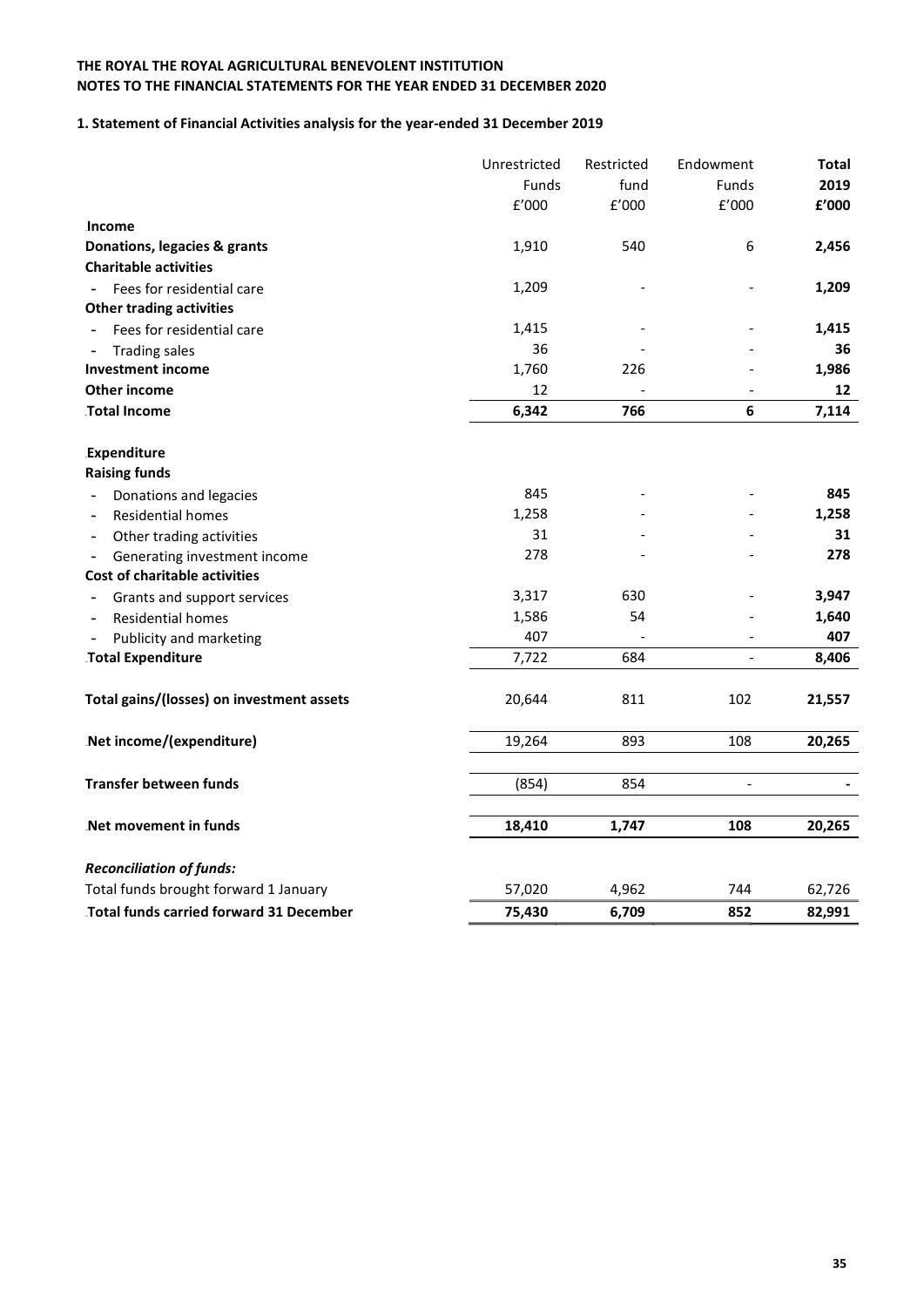#### 2. Voluntary Income

|                                     | 2020  | 2019  |
|-------------------------------------|-------|-------|
|                                     | f'000 | f'000 |
| Annual subscriptions                | 46    | 50    |
| Donations                           | 925   | 1,321 |
| Voluntary Income from Trusts        | 230   | 290   |
| Income tax recovered under Gift Aid | 11    | 27    |
| Grants                              |       | 240   |
| Legacies                            | 652   | 528   |
|                                     | 1,864 | 2,456 |

#### 3. Trading Sales

|                                      | 2020  | 2019  |
|--------------------------------------|-------|-------|
|                                      | £'000 | £'000 |
| Sales                                | 35    | 36    |
| Less cost of sales<br>$\blacksquare$ | (13)  | (23)  |
| Less operating costs<br>$\sim$       | (3)   | (8)   |
| Net Profit                           | 19    |       |

#### 4. Investment Income

|                                       | 2020  | 2019  |
|---------------------------------------|-------|-------|
|                                       | f'000 | f'000 |
| Income from estates and development   | 324   | 415   |
| Listed securities general fund        | 1,044 | 1,330 |
| Interest on loans and deposits        | 15    | 16    |
| Trust funds                           |       |       |
| Manson House Special Fund<br>۰.       | 5     | 5.    |
| Beaufort House Special Fund<br>$\sim$ |       |       |
| RABI. Emergency Fund                  | 170   | 191   |
| <b>Barnes Trust</b>                   | 21    | 22    |
| Ken & Ann Woodward Fund               | 5     | 1     |
| David Beale Charitable Trust          |       | 5     |
|                                       | 1,585 | 1,986 |

#### 5. Costs of raising donations and legacies

|                                           | 2020  | 2019  |
|-------------------------------------------|-------|-------|
|                                           | f'000 | f'000 |
| Centralised staff & fundraising costs     | 306   | 200   |
| Fundraising costs – Regional/Branches     | 60    | 180   |
| Regional staff shared costs               | 110   | 287   |
| Legacies                                  |       |       |
| Allocation of support costs (see note 10) | 246   | 177   |
|                                           | 724   | 845   |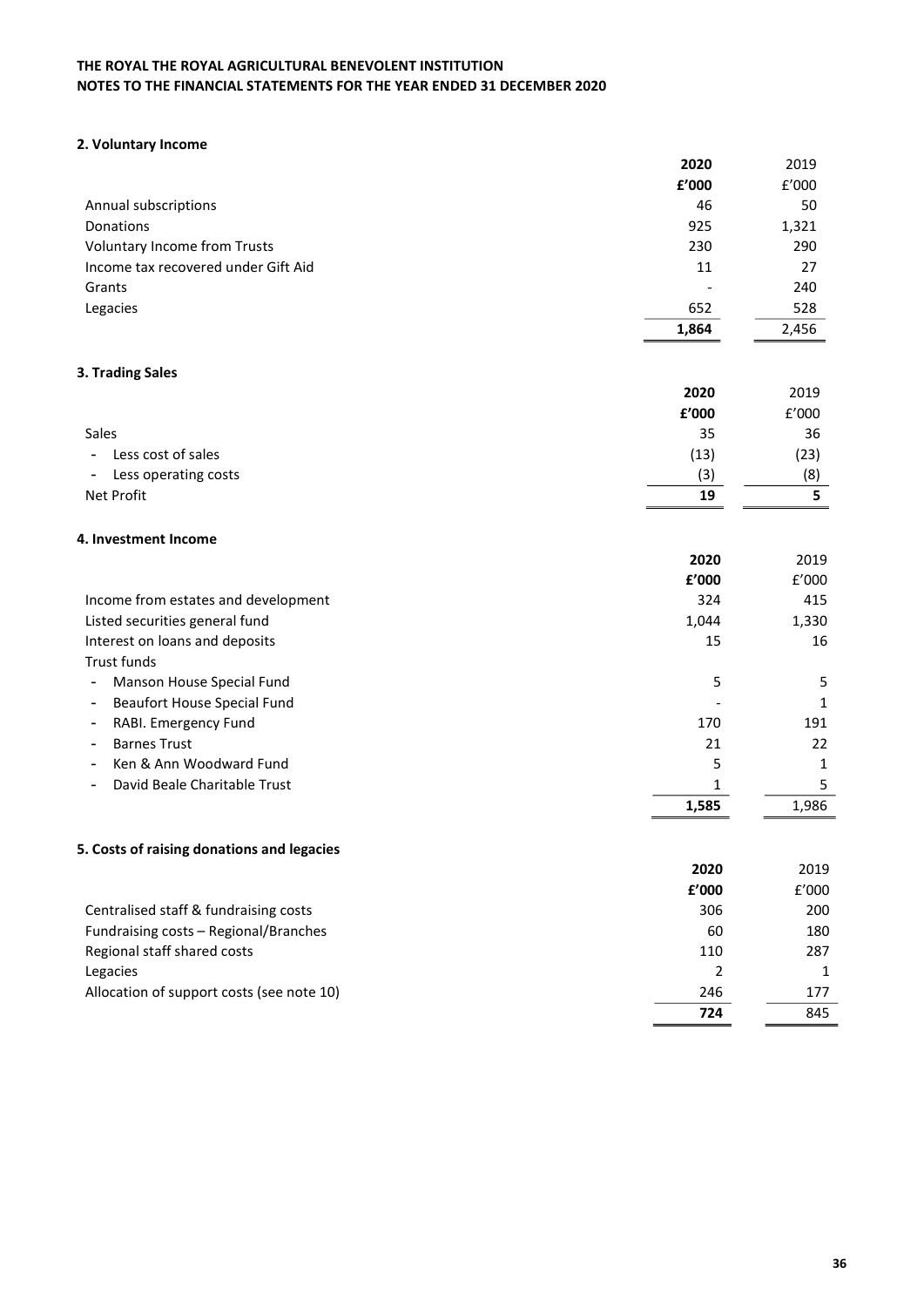#### 6. Publicity and marketing

|                                            | 2020  | 2019  |
|--------------------------------------------|-------|-------|
|                                            | f'000 | f'000 |
| Central staff, marketing & publicity costs | 169   | 144   |
| Publications and advertising               | 37    | 40    |
| Regional staff shared costs                | 163   | 192   |
| Allocation of support costs (see note 10)  | 29    | 31    |
|                                            | 398   | 407   |

Included in the costs to publicise and communicate the work of the charity are costs incurred on general publications, the website and digital media, shows exhibitions and events.

#### 7. Costs of generating Investment Income

|                                           | 2020  | 2019  |
|-------------------------------------------|-------|-------|
|                                           | £'000 | f'000 |
| Investment management fees                | 146   | 146   |
| Estates expenditure                       | 113   | 98    |
| Allocation of Support costs (see note 10) | 40    | 34    |
|                                           | 299   | 278   |

#### 8. Residential homes

|                                                         | 2020                     | 2019  |
|---------------------------------------------------------|--------------------------|-------|
|                                                         | f'000                    | f'000 |
| Costs of running residential homes                      | 2.666                    | 2.484 |
| Expenditure from Homes Special Funds (Restricted Funds) | $\overline{\phantom{0}}$ | 44    |
| Allocation of support costs (see note 10)               | 422                      | 370   |
|                                                         | 3,088                    | 2,898 |

#### 9. Grants and support services

|                                                        | 2020  | 2019  |
|--------------------------------------------------------|-------|-------|
|                                                        | f'000 | f'000 |
| Grants                                                 | 1,727 | 1,846 |
| Home fees paid                                         | 170   | 137   |
| Home helps                                             | 68    | 70    |
| <b>Emergency Relief</b>                                | 28    | 83    |
| One Off Grants                                         | 359   | 965   |
| <b>Regional Support</b>                                | 379   | 239   |
| Central Support                                        | 385   | 433   |
| Allocation of support costs (see note 10)              | 263   | 174   |
|                                                        | 3,379 | 3,947 |
| Beneficiaries - assisted with direct grant awards      |       |       |
|                                                        | 2020  | 2019  |
| Non-working farmers/farmworkers (retired and disabled) | 943   | 1009  |
| Working farmers/farmworkers                            | 228   | 343   |
|                                                        | 1,171 | 1,352 |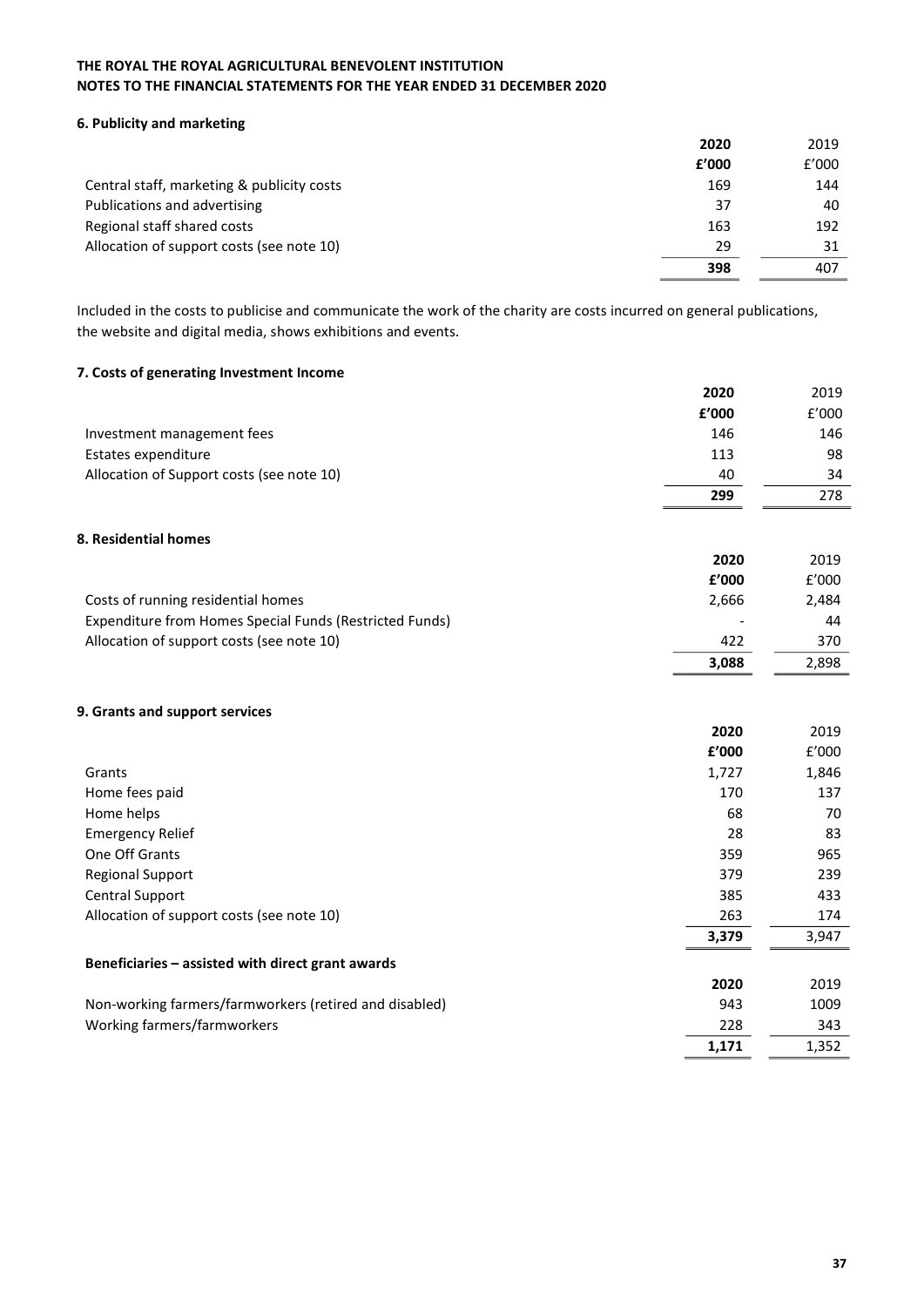#### 10. Support costs

|                                                 | 2020  | 2019  |
|-------------------------------------------------|-------|-------|
|                                                 | £'000 | f'000 |
| Printing, stationery, books, postage, telephone | 38    | 37    |
| Staff costs                                     | 586   | 485   |
| Office machinery, IT equipment and maintenance  | 140   | 71    |
| Establishment expenses                          | 97    | 55    |
| Governance & trustees                           | 20    | 96    |
| Legal, health & safety, audit and bank charges  | 107   | 26    |
| Staff training                                  | 11    | 13    |
| Sundry expenses                                 |       | 3     |
|                                                 | 1,000 | 786   |

|                                         | <b>Raising</b><br><b>Donations</b><br>& Legacies | Generating<br>Investment<br>Income | <b>Publicity &amp;</b><br><b>Marketing</b> | Grants &<br>Support<br><b>Services</b> | <b>Residential</b><br><b>Homes</b> | Total |
|-----------------------------------------|--------------------------------------------------|------------------------------------|--------------------------------------------|----------------------------------------|------------------------------------|-------|
|                                         | £'000                                            | £'000                              | £'000                                      | £'000                                  | f'000                              | £'000 |
| Printing, stationery postage, telephone | 5                                                | 5                                  |                                            | 6                                      | 21                                 | 38    |
| Staff costs                             | 115                                              | 27                                 | 12                                         | 108                                    | 324                                | 586   |
| Office IT, equipment, and maintenance   | 59                                               | $\overline{\phantom{a}}$           | 8                                          | 73                                     |                                    | 140   |
| Establishment expenses                  | 41                                               |                                    | 6                                          | 50                                     |                                    | 97    |
| Governance & trustees                   | 3                                                | 3                                  |                                            | 4                                      | 10                                 | 20    |
| Legal, H&S, audit and bank charges      | 21                                               | 5                                  | 2                                          | 20                                     | 59                                 | 107   |
| Staff training                          | 2                                                |                                    |                                            | 2                                      |                                    | 11    |
| Sundry                                  |                                                  |                                    |                                            |                                        |                                    | 1     |
| <b>Total</b>                            | 246                                              | 40                                 | 29                                         | 263                                    | 422                                | 1,000 |

#### 11. Audit Fees

|                                        | 2020  | 2019  |
|----------------------------------------|-------|-------|
|                                        | £'000 | f'000 |
| Fees for audit of financial statements | 20    | 17    |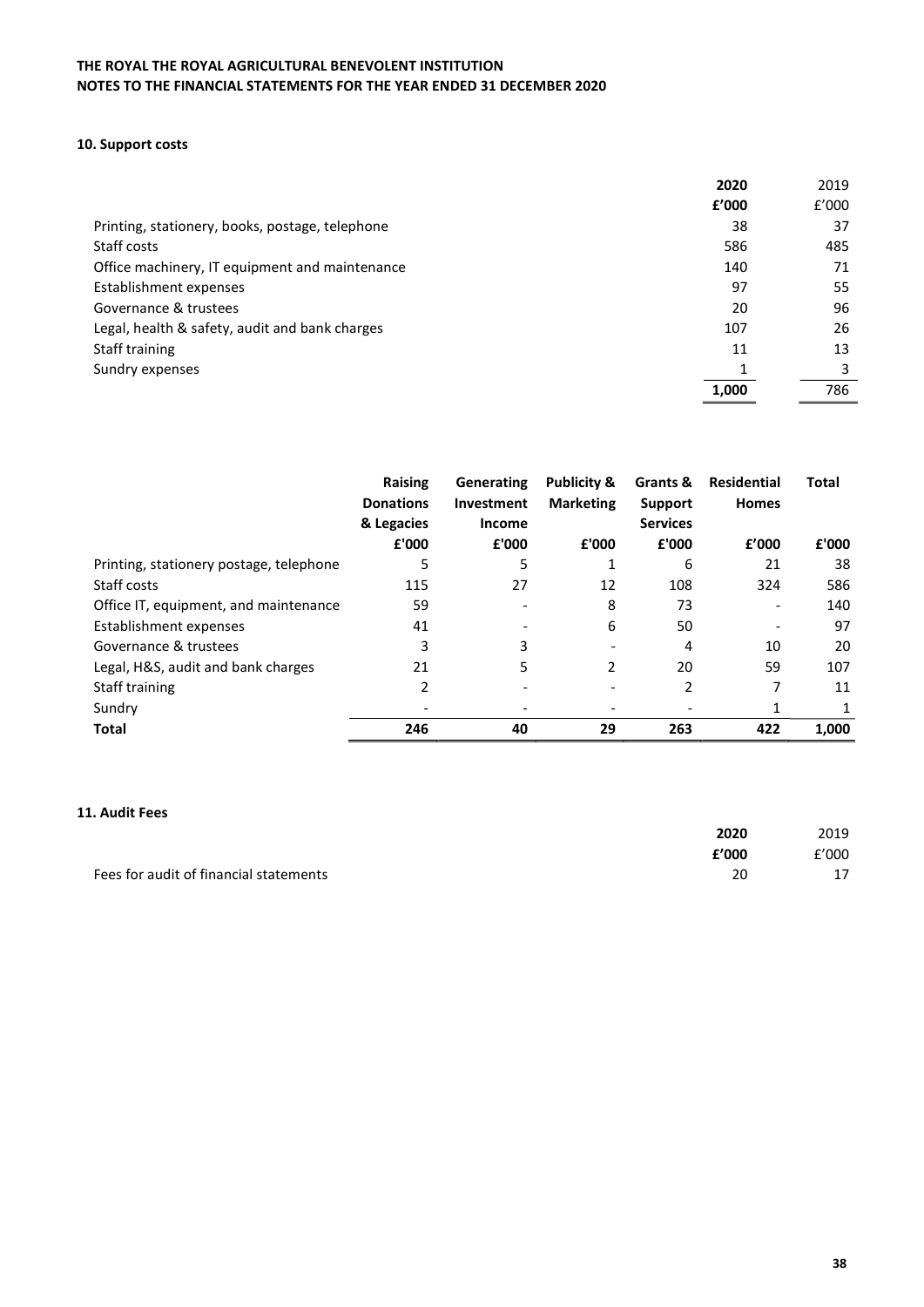#### 12. Trustees and Employees

|                                     | <b>Residential</b> | Welfare & |     | <b>Fundraising Management &amp;</b> | 2020  | 2019  |
|-------------------------------------|--------------------|-----------|-----|-------------------------------------|-------|-------|
|                                     | <b>Homes</b>       | Casework  |     | & Marketing Administration          | £'000 | £'000 |
| Wages & salaries                    | 1.739              | 477       | 397 | 678                                 | 3.292 | 3,035 |
| Employer's National Insurance costs | 126                | 42        | 38  | 71                                  | 277   | 258   |
| Employer's pension costs            | 42                 | 40        | 22  | 44                                  | 148   | 132   |
| Total                               | 1,907              | 559       | 457 | 793                                 | 3.717 | 3,425 |

Two employees earned between £60,000 and £70,000 during the year (2019: nil) One employee earned between £70,001 and £80,000 during the year (2019: one) No employees earned between £80,001 and £90,000 during the year (2019: one) One employee earned between £100,001 and £110,000 during the year (2019: none)

The charity made termination payments of £87,804 during the year (2019: nil).

The charity made payment to its key management personnel, deemed to be the Chief Executive Officer and eight (2019: eight) members of the Senior Management Team of £693,502 during 2020 (2019: £551,415). As noted in the financial review, a number of Senior Managers commenced fully in role during 2020, hence the comparative full time equivalent number of the team for 2019 is six. Included within the payment noted are employer pension contributions of £37,221 (2019: £34,907).

| <b>Average Headcount</b> | Residential  | Welfare & |                      | <b>Fundraising Management &amp;</b> | 2020  | 2019  |
|--------------------------|--------------|-----------|----------------------|-------------------------------------|-------|-------|
|                          | <b>Homes</b> |           | Casework & Marketing | Administration                      | Total | Total |
| <b>Full Time</b>         |              |           | 11                   | 13                                  | 37    | 36    |
| Part-time and Casual     | 88           | 14        |                      |                                     | 106   | 112   |
| Total                    | 96           | 19        | 13                   | 15                                  | 143   | 148   |

Full time is calculated as an average of 35 hours per week equivalent.

Trustees receive no remuneration during 2020 (2019: nil). Expenses totalling £3,882 (2019: £32,935) was paid to 13 trustees (2019: 13) for reasonable travel, trustee training, accommodation and meals expenditure whilst carrying out charity business. Trustee expenses were reduced in 2020 as Trustees were unable to travel post March 2020 due to Covid-19 restrictions.

#### 13. Recognition of volunteers

RABI is fortunate to attract the support from committed volunteers across the country. These volunteers are involved in supporting the generation of income and assisting in the delivery of the charity's services. The table below provides an estimate of the number of volunteers and equivalent hours they have committed to helping RABI during 2020.

|                   | <b>Fundraising &amp; Marketing</b> |                   |              | Total             |       |
|-------------------|------------------------------------|-------------------|--------------|-------------------|-------|
| <b>Volunteers</b> | Hours                              | <b>Volunteers</b> | <b>Hours</b> | <b>Volunteers</b> | Hours |
| 834               | 4.082                              | 49                | 103          | 883               | 4.185 |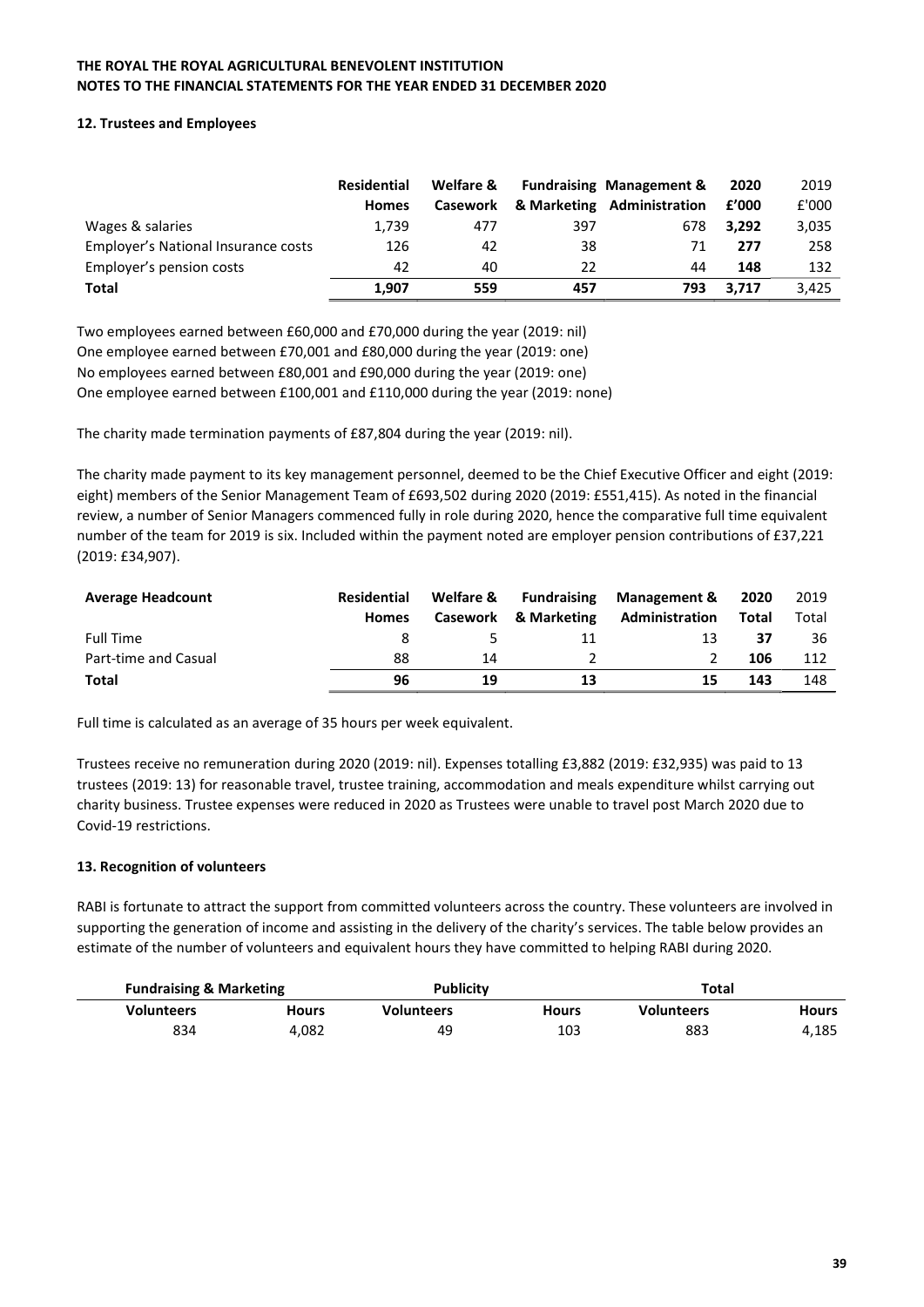#### 14. Tangible fixed assets

|                             | <b>Freehold Land</b><br>& Buildings | <b>Motor</b><br><b>Vehicles</b> | Equipment | <b>Software</b> | <b>Total</b> |
|-----------------------------|-------------------------------------|---------------------------------|-----------|-----------------|--------------|
|                             | £'000                               | £'000                           | £'000     | £'000           | £'000        |
| Cost                        |                                     |                                 |           |                 |              |
| As at 1 Jan 2020            | 8,227                               | 47                              | 72        |                 | 8,346        |
| Additions                   |                                     |                                 |           | 34              | 34           |
| Revaluations                |                                     |                                 |           |                 |              |
| <b>Disposals</b>            |                                     |                                 |           |                 |              |
| As at 31st Dec 2020         | 8,227                               | 47                              | 72        | 34              | 8,380        |
| Depreciation                |                                     |                                 |           |                 |              |
| 1st Jan 2020                |                                     | 16                              | 37        |                 | 53           |
| Provision for year          |                                     | 24                              | 14        | 4               | 42           |
| Disposals                   |                                     |                                 |           |                 |              |
| As at 31st Dec 2020         | 8,227                               | 40                              | 51        | 4               | 95           |
| <b>Net book Values</b>      |                                     |                                 |           |                 |              |
| Brought forward 1 Jan 2020  | 8,227                               | 31                              | 35        |                 | 8,293        |
| Carried forward 31 Dec 2020 | 8,227                               | 7                               | 21        | 30              | 8,285        |

Freehold land and buildings consist of three properties the charity utilise to support its operational activities. These properties are professionally valued on a rolling basis every five years with a desktop review every year. Additions to freehold land and buildings are recognised at cost.

The freehold properties are recognised at the reporting date at fair value. Fair value for the charity's two residential homes is deemed to be the current market value of the freehold investment in the residential home and the net income for the retirement flats. Fair value of the freehold office is deemed to be revalued market value.

RABI's principal office is Shaw House in Oxford, which was subject to a full RICS "Red Book" valuation in August 2018. The charity additionally owns two residential care homes based in Somerset and Suffolk. The two residential homes were valued by Christie & Co, Birmingham in March 2019. Trustees are content that the recognised carrying value of the three properties are not materially different at the reporting date to those noted in the revaluation reports.

RABI additionally owns a number of farms and estates which are held to generate a rental income for the charity. In accordance with FRS102 these assets have been classified as investments (see note 16 below).

With the exception of two wheelchair accessible vehicles for use at each of the residential homes, the charity does not retain the rights or responsibilities of ownership for the remaining vehicles utilised by RABI, with the associated lease costs being recognised as they fall due during the year.

#### 15. Capital Commitments

|                                   | 2020                     | 2019  |
|-----------------------------------|--------------------------|-------|
|                                   | f'000                    | f'000 |
| Authorised but not contracted for | $\sim$                   | 177   |
|                                   | $\overline{\phantom{0}}$ | 177   |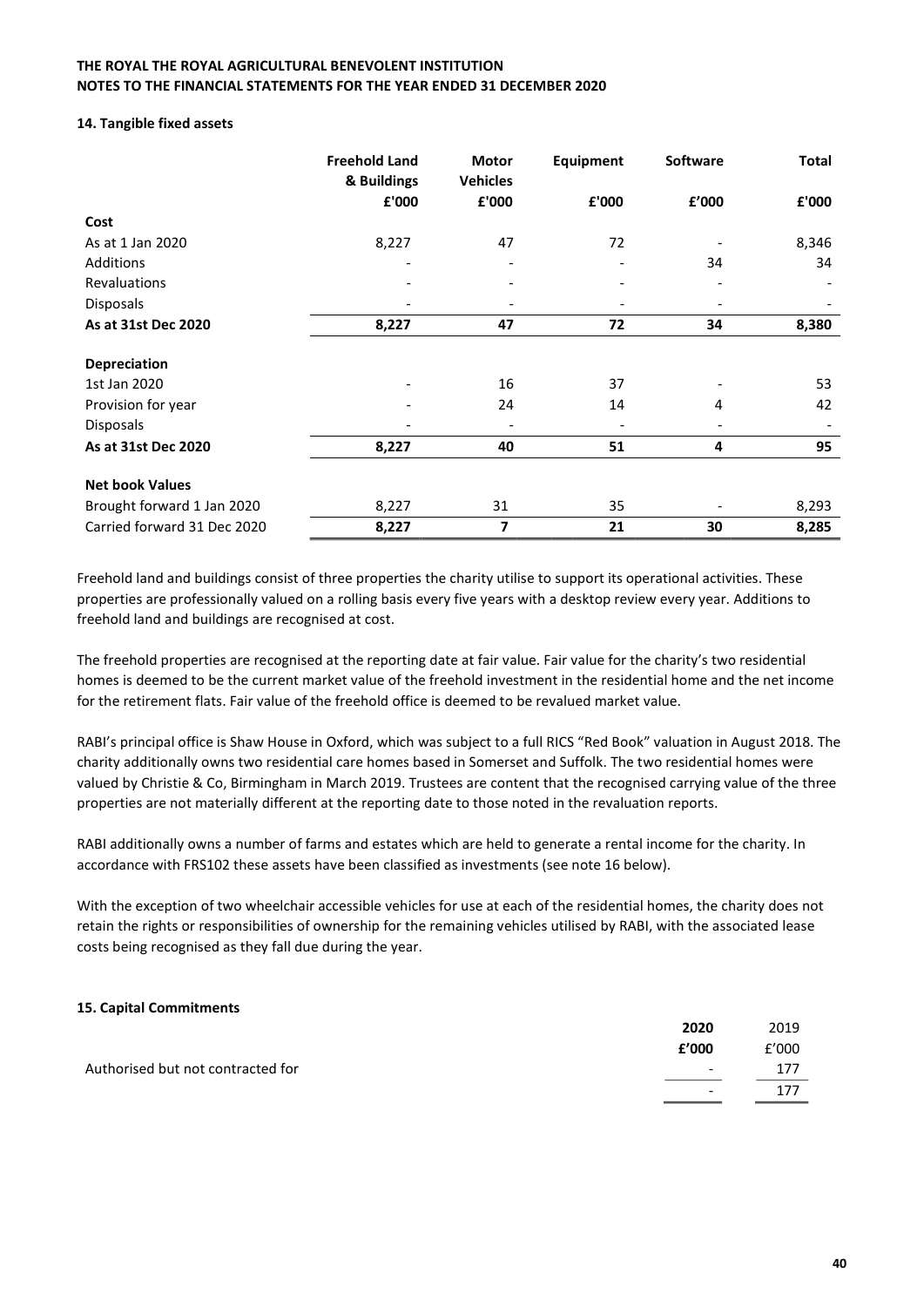#### 16. Investments

| <b>Fixed Asset Investments</b>  | 2020   | 2019   |
|---------------------------------|--------|--------|
|                                 | £'000  | f'000  |
| Market Value at 1 Jan 2020      | 43,030 | 38,391 |
| Net disposal at carrying value  | (734)  | (141)  |
| Gains / (loss) on disposal      | (444)  | 548    |
| Unrealised revaluation movement | 2,176  | 4,232  |
| Market value at 31 Dec 2020     | 44,028 | 43,030 |
| Historical cost at 31 Dec 2020  | 30,491 | 30,491 |
|                                 |        |        |
| <b>Property Investments</b>     | 2020   | 2019   |
|                                 | £'000  | f'000  |
| Market Value at 1 Jan 2020      | 28,244 | 11,535 |
| Additions                       | 106    | 428    |
| Disposal                        |        | (496)  |
| Gains on disposals              |        | 496    |
| Unrealised revaluation movement | 294    | 16,281 |
| Market value at 31 Dec 2020     | 28,644 | 28,244 |
| Historical cost at 31 Dec 2020  | 2,418  | 2,418  |

Investment properties are recognised at market value and are subject to a full professional valuation on a rolling basis at least every five years. Valuations are completed in accordance with RICS "Red Book". Additions to investment properties in the interim of full professional valuation updates are recognised at cost. Fair value of the investment properties is deemed to be the revalued market value. Trustees are content that, as at 31 December 2020, the recognised carrying value of the investment properties is not materially different to those noted in the revaluation reports.

Full RICS "Red Book" valuations were completed on behalf of RABI by members and fellows of the Royal Institution of Chartered Surveyors:

Whirledge & Nott, Great Dunmow, Essex Peter Skinner & Associates Boarscroft Farm – December 2019 Mountstephen Estate – November 2019 Caustons Hall Estate – December 2019 Furzehill Farm – November 2019 Landwick Farm – December 2019 Moles Farm – December 2019

Halls Holdings Ltd **Armistead Barnett LLP, Garstang, Preston** Brook Farm – March 2020 Kit Brow – December 2019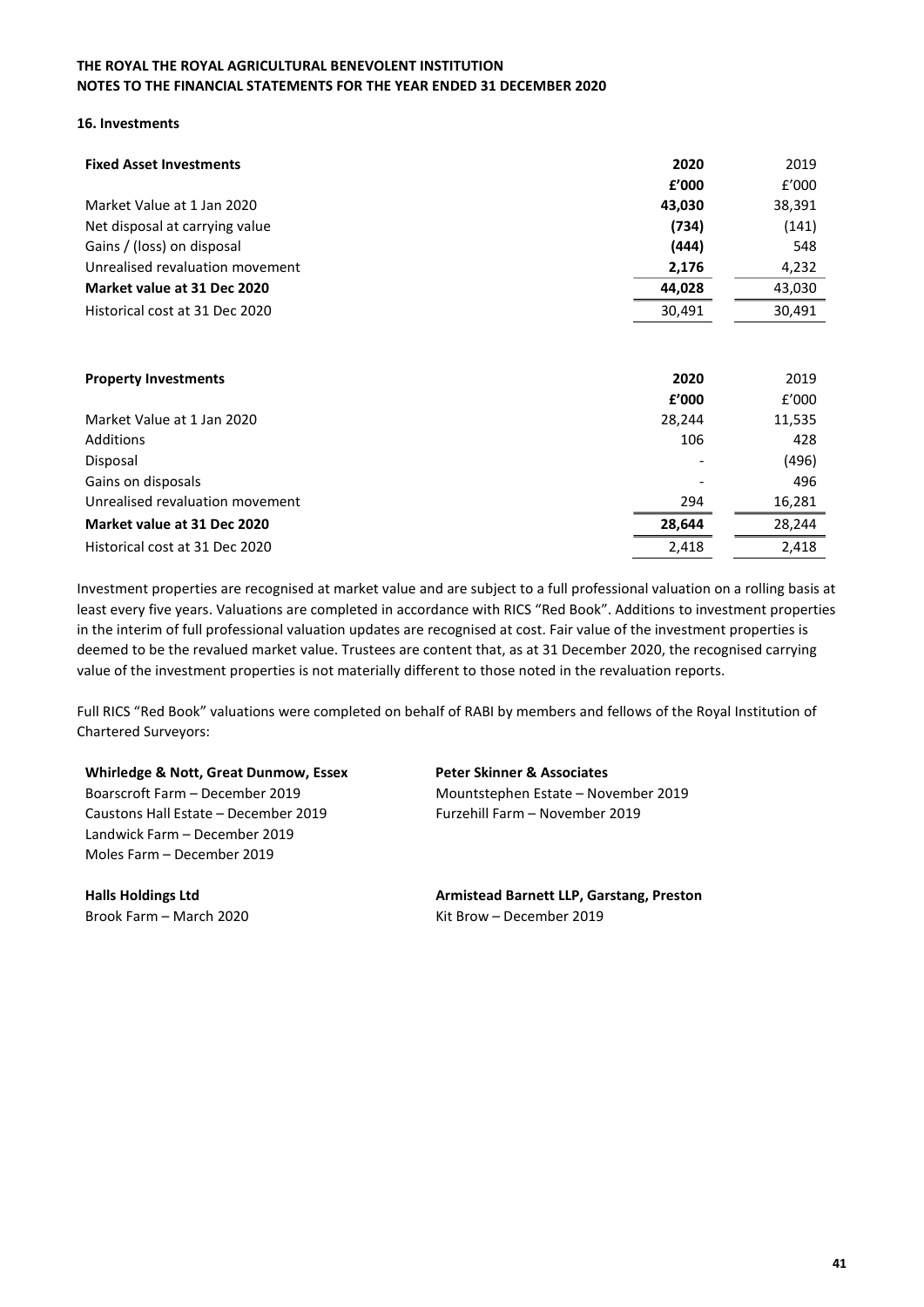#### 16. Investments (continued)

| <b>Analysis of Investments</b>        | <b>Market Value</b> | Market Value 31 | Income from        | Income from        |
|---------------------------------------|---------------------|-----------------|--------------------|--------------------|
|                                       | <b>31 Dec</b>       | Dec             | <b>Investments</b> | <b>Investments</b> |
|                                       | 2020                | 2019            | 2020               | 2019               |
|                                       | f'000               | f'000           | £'000              | f'000              |
| Quoted Investments - UK               | 22,712              | 29,260          | 1,037              | 1,197              |
| Quoted Investments - Overseas         | 19,654              | 13,387          | 224                | 358                |
| Cash held within Investment Portfolio | 1,662               | 383             |                    |                    |
| <b>Investment Properties</b>          | 28,644              | 28,244          | 324                | 415                |
|                                       | 72,672              | 71.274          | 1,585              | 1,970              |

#### 17. Debtors

|                                   | 2020  | 2019  |
|-----------------------------------|-------|-------|
|                                   | £'000 | £'000 |
| <b>Taxation recoverable</b>       | 29    | 5     |
| Other debtors                     | 28    | 215   |
| Prepayments                       | 190   | 31    |
|                                   | 247   | 251   |
|                                   |       |       |
| 18. Cash as bank and in hand      |       |       |
|                                   | 2020  | 2019  |
|                                   | £'000 | £'000 |
| Cash and current account balances | 324   | 703   |
| Short-term deposits               | 1,876 | 2,800 |
|                                   | 2,200 | 3,503 |
|                                   |       |       |
| 19. Creditors                     |       |       |
|                                   | 2020  | 2019  |
|                                   | £'000 | £'000 |
| Fees and commissions              | 56    | 67    |
| Taxation and social security      | 70    | 78    |
| Other creditors                   | 405   | 189   |
|                                   | 531   | 334   |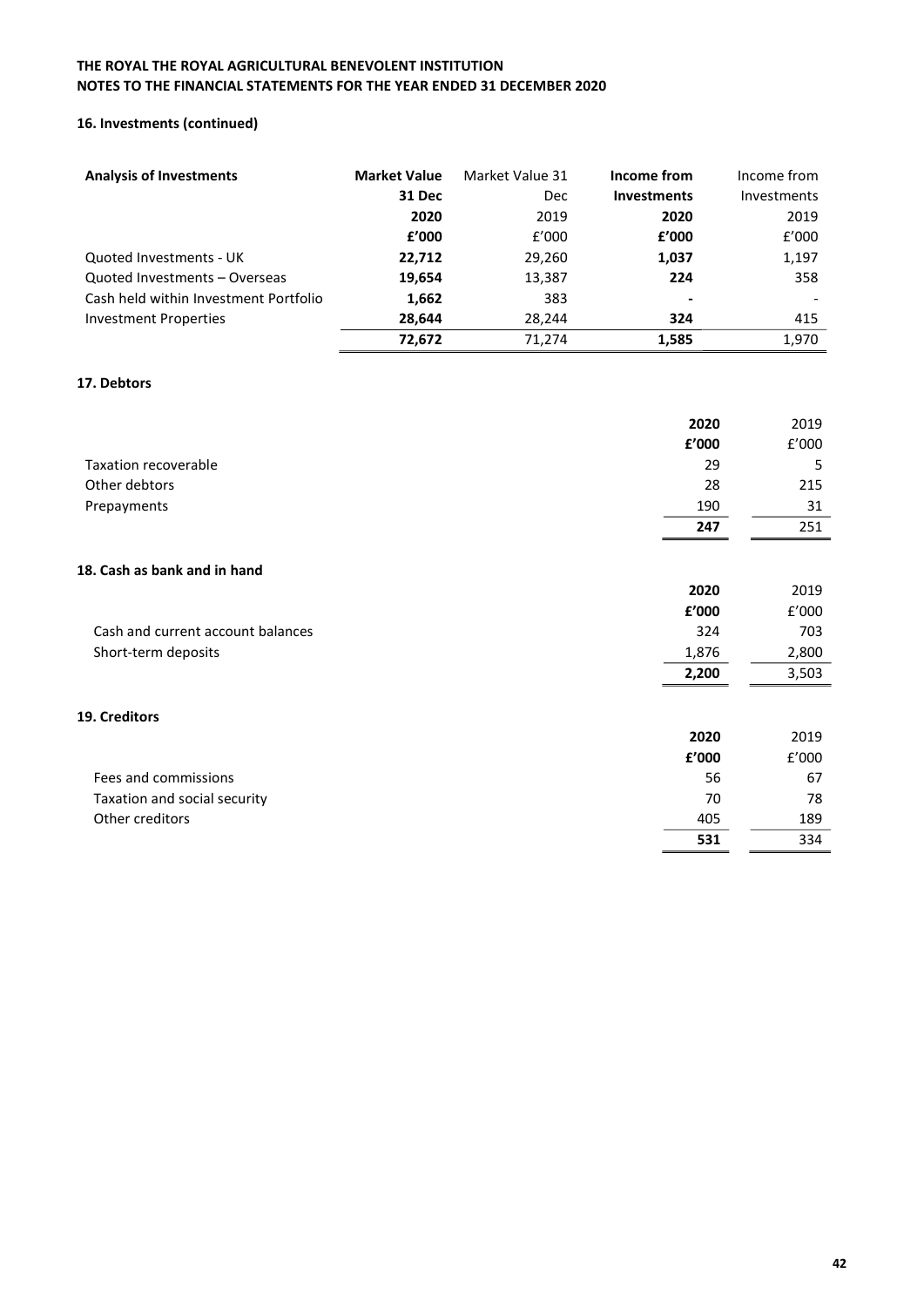#### 20. Funds

## Statement of funds 2020

|                                    | Fund<br>balance<br>brought<br>forward | Incoming<br>resources | resources                | <b>Outgoing Investment</b><br>losses | <b>Tangible</b><br>fixed asset<br>gains | <b>Transfer</b><br>between<br>funds | Fund<br>balance<br>carried<br>forward |
|------------------------------------|---------------------------------------|-----------------------|--------------------------|--------------------------------------|-----------------------------------------|-------------------------------------|---------------------------------------|
|                                    | £'000                                 | £'000                 | £'000                    | £'000                                | f'000                                   | £'000                               | £'000                                 |
| <b>Unrestricted funds</b>          | 75,430                                | 5,239                 | (7, 496)                 | 2,143                                | $\blacksquare$                          | $\overline{\phantom{0}}$            | 75,316                                |
| <b>Restricted funds</b>            |                                       |                       |                          |                                      |                                         |                                     |                                       |
| Manson House Special Fund          | 155                                   | 6                     | (20)                     | (8)                                  |                                         |                                     | 133                                   |
| <b>Beaufort House Special Fund</b> | 28                                    |                       | (21)                     |                                      |                                         |                                     | 7                                     |
| RABI. Emergency Fund               | 6,513                                 | 171                   |                          | (50)                                 |                                         |                                     | 6,634                                 |
| The Barnes Trust                   |                                       | 21                    | (21)                     |                                      |                                         |                                     |                                       |
| Ken and Ann Woodward Trust         |                                       | 5                     | (5)                      |                                      |                                         |                                     |                                       |
| David Beale Charitable Trust       |                                       | 1                     | (1)                      |                                      |                                         |                                     |                                       |
| Restricted Voluntary Income        | 13                                    | 327                   | (340)                    |                                      |                                         |                                     |                                       |
| (Various)                          |                                       |                       |                          |                                      |                                         |                                     |                                       |
|                                    | 6,709                                 | 531                   | (408)                    | (58)                                 |                                         | $\overline{a}$                      | 6,774                                 |
| <b>Endowment funds</b>             |                                       |                       |                          |                                      |                                         |                                     |                                       |
| The Barnes Trust                   | 661                                   |                       |                          | (38)                                 |                                         |                                     | 623                                   |
| Ken and Ann Woodward Trust         | 170                                   |                       |                          | (10)                                 |                                         | $\overline{\phantom{a}}$            | 160                                   |
| David Beale Charitable Trust       | 21                                    |                       |                          | (1)                                  |                                         |                                     | 20                                    |
|                                    | 852                                   |                       | $\overline{\phantom{0}}$ | (49)                                 | $\overline{\phantom{a}}$                | $\blacksquare$                      | 803                                   |
|                                    | 82,991                                | 5,770                 | (7,904)                  | 2,036                                |                                         | $\qquad \qquad \blacksquare$        | 82,893                                |

## Analysis of net funds 2020

|                                       | <b>Tangible</b> | <b>Fixed asset</b> | <b>Current</b> | <b>Current</b>     | <b>Total funds</b> |
|---------------------------------------|-----------------|--------------------|----------------|--------------------|--------------------|
|                                       | fixed assets    | <b>Investments</b> | assets         | <b>liabilities</b> |                    |
|                                       | £'000           | £'000              | £'000          | £'000              | £'000              |
| <b>Restricted funds</b>               |                 |                    |                |                    |                    |
| Manson House Special Fund             |                 | 133                |                |                    | 133                |
| <b>Beaufort House Special Fund</b>    | 7               |                    |                |                    |                    |
| RABI. Emergency Fund                  |                 | 6,463              | 171            |                    | 6,634              |
| Restricted Voluntary Income (Various) |                 |                    |                |                    |                    |
|                                       | 7               | 6,596              | 171            |                    | 6,774              |
| <b>Endowment funds</b>                |                 |                    |                |                    |                    |
| The Barnes Trust                      |                 | 623                |                |                    | 623                |
| Ken and Ann Woodward Trust            |                 | 160                |                |                    | 160                |
| David Beale Charitable Trust          |                 | 20                 |                |                    | 20                 |
|                                       |                 | 803                |                |                    | 803                |
|                                       | 8,278           | 65,273             | 2,296          | (531)              | 75,316             |
| <b>Unrestricted funds</b>             |                 |                    |                |                    |                    |
| <b>Total Funds</b>                    | 8,285           | 72,672             | 2,467          | (531)              | 82,893             |